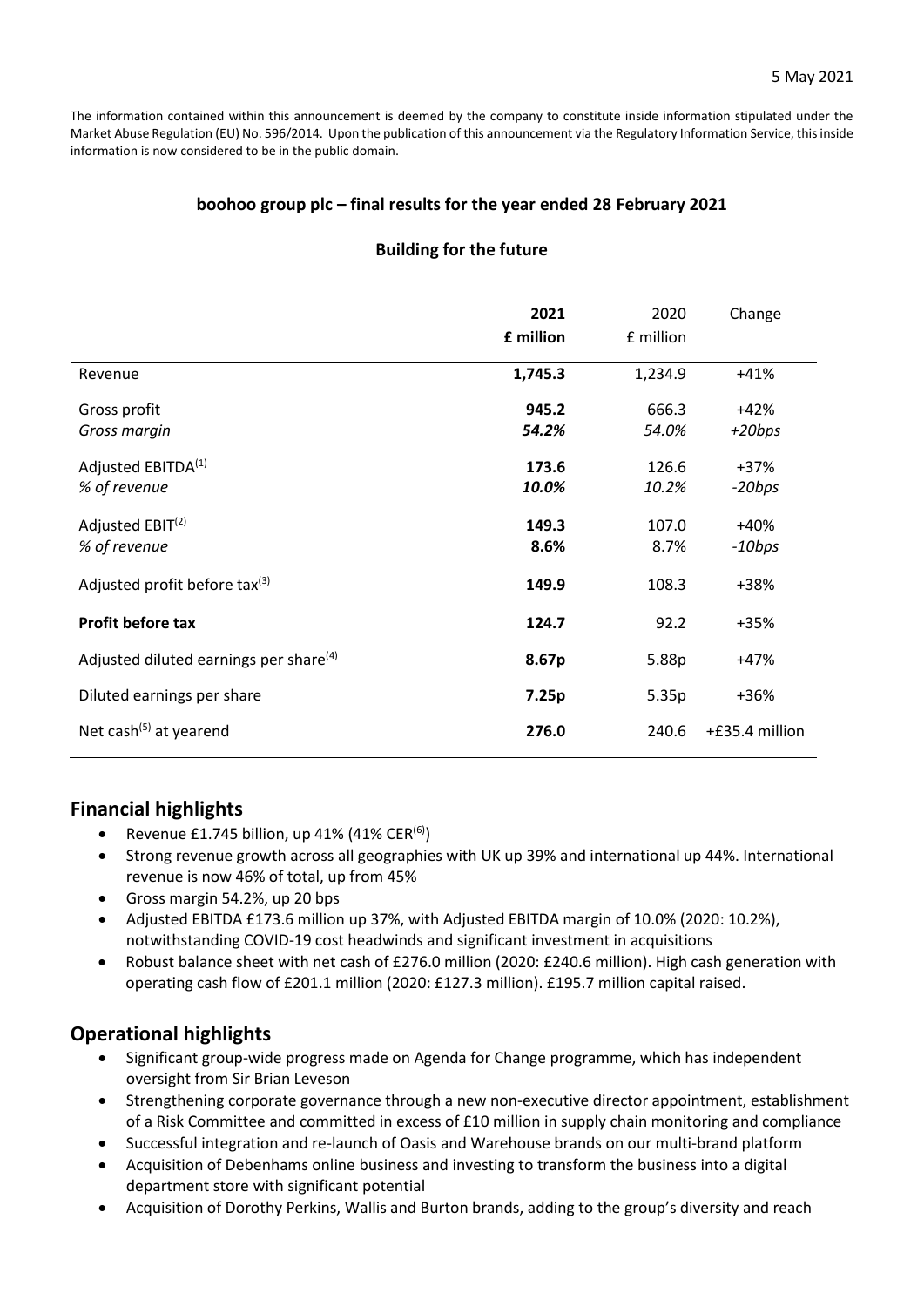- Third distribution centre on track for operational use in spring 2021 and long term lease agreed for fourth distribution centre, expected to go live in the second quarter of the new financial year
- 18 million active customers, up 28%
- Over 1,000 jobs secured through recent acquisitions

## **Outlook and guidance**

As always, our focus is to maintain an outstanding customer proposition, with the latest fashion at great prices, combined with excellent customer service. To this end, we have a plan of continuous investment in our systems, infrastructure and technology to ensure we offer an optimal online shopping experience as we look to further cement our position as a leader in global fashion e-commerce.

Revenue growth for the full year to February 2022 is expected to be around 25% at a group level, with newlyacquired brands expected to deliver approximately five percentage points of this growth. Growth within our established brands remains strong and over the last two years we have achieved a revenue CAGR of 42%. Trading in the first few weeks of the financial year has been encouraging, however, the economic outlook remains uncertain and we expect the benefits seen from reduced returns over the last twelve months to begin to unwind this year, whilst still experiencing significantly elevated levels of carriage and freight costs.

Whilst the group did see some benefits to demand in the last financial year due to lockdowns around the world, traditional core categories such as dresses and going out saw significant declines. As markets re-open we are already seeing the early benefits of this and believe that the strengths of our test and repeat model and platform leave the group well-positioned to capitalise on any rebound in key geographies as markets exit lockdown globally.

Margins for established brands are expected to be in line year on year. We expect investment in newly-acquired brands to dilute the group's overall adjusted EBITDA margin by 50-100bps, with the group's adjusted EBITDA margin expected to be in the region of 9.5-10% for the full year.

Adjusted EBITDA is likely to see more of a weighting towards the second half of the year, reflecting a strong comparative period in the first half. This is consistent with financial years prior to the one herein reported, and the group expects a higher adjusted EBITDA margin in the second half, reflecting investments in our scalable multibrand platform.

As announced on 12 April 2021, the group acquired a new office in the heart of London's West End for £72 million. Capital expenditure for the remainder of the financial year is expected to be in the region of £125-175 million. This relates to growth investments in our new warehouse sites in Wellingborough and Daventry, as well as continued enhancements to our existing facilities, including automation at our Sheffield site to increase both capacity and efficiency.

We are focused on building the business for the future and continued investment in our brands, infrastructure, people and technology will drive this growth and further economies of scale. We are also committed to continued improvements across our environmental responsibilities and to accelerate our sustainability journey. The group's medium-term target of sales growth of 25% per annum and an adjusted EBITDA margin of around 10% remains unchanged.

## **John Lyttle, CEO, commented:**

"FY21 has been a year of significant investment for the group as we build a platform for the future and I am very pleased to report a strong financial performance. Our established businesses have continued to grow across all territories as we gain market share with our compelling consumer proposition. We completed over £250 million of acquisitions in the period, which included Oasis, Warehouse, Debenhams, Dorothy Perkins, Burton and Wallis, as well as the purchase of the remaining minority interest in PrettyLittleThing in a transaction that to date has resulted in substantial earnings enhancement for the group's shareholders. Our newly-acquired brands are being re-energised and made relevant for today's consumer across a broader market demographic. We are very excited about their potential and are already seeing the early rewards from their growth. We have also invested in improving the oversight and transparency of our supply chain and we are committed to embedding positive change through our ambitious UP.FRONT sustainability strategy. As we build for the future, we continue to invest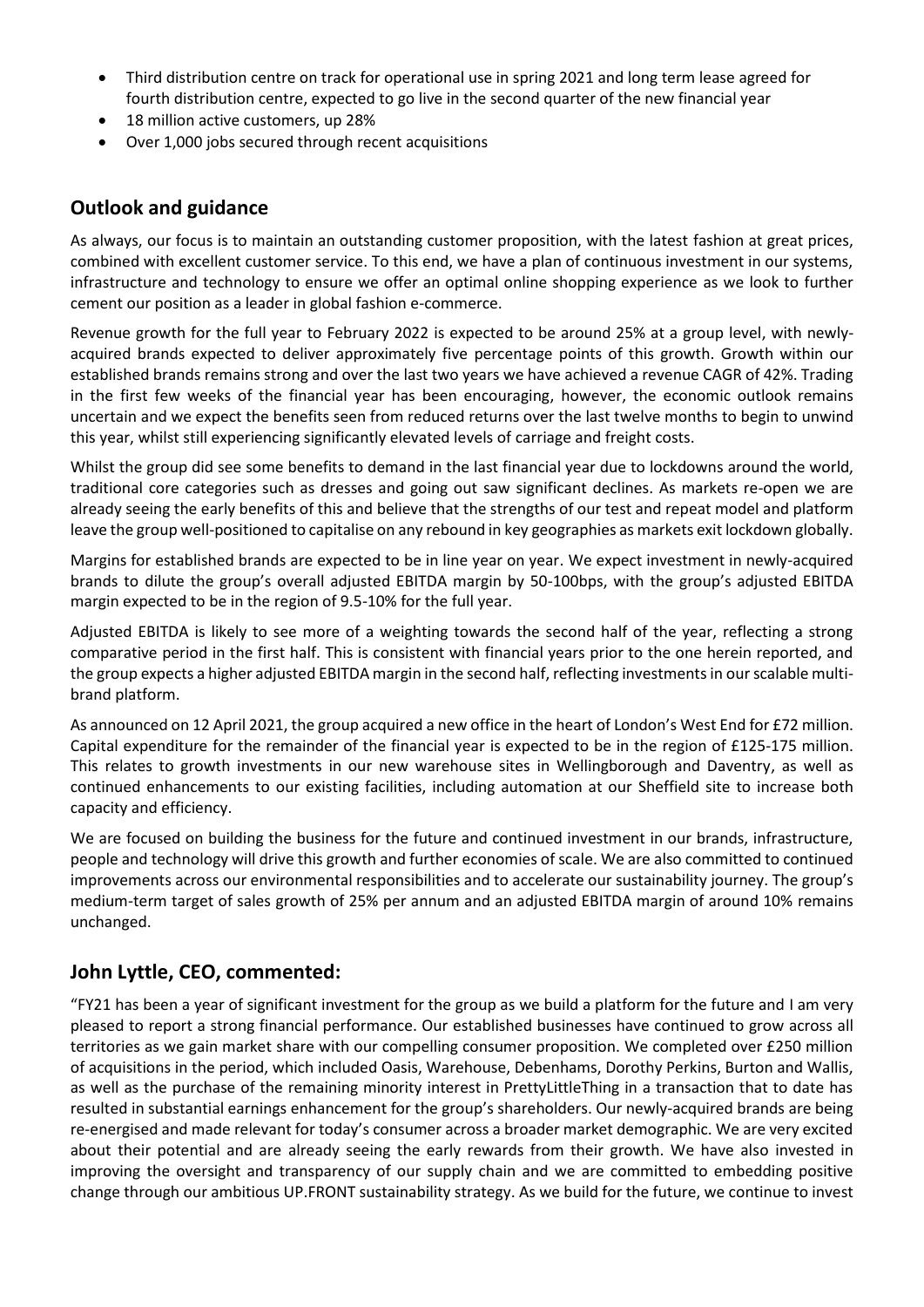across our platform, people and technology to further cement our position as a leader in global fashion ecommerce."

## **Mahmud Kamani and Carol Kane, Group Co-Founders, commented:**

"Over the last year the group has made great progress, delivering another set of record results despite the challenges posed by the COVID-19 pandemic. We have made significant progress on our Agenda for Change programme, with greater oversight of our supply chain, stronger governance and more transparency. We are embedding a new way of working and improving the sustainability of the group for the benefit of all stakeholders. We have also announced separately this morning the addition of Tim Morris to the board as a non-executive director and look forward to the expertise he will bring to the group. We would like to thank Pierre for his contribution over the last four years. Heading into the new financial year, we are excited about the global opportunities for our brands as we build for the future and invest in enhancing our technology and platform to allow the group to deliver on its growth potential."

#### **Investor and analyst presentation**

A webcast for analysts will be held today commencing 9.00am (UK time). To access please click the link below:

#### [https://webcasting.buchanan.uk.com/broadcast/608837210386285386ccb8d9](https://protect-eu.mimecast.com/s/Pu0iCwjP0CZMGwBiVdOnM?domain=webcasting.buchanan.uk.com)

A replay will subsequently be available on the boohooplc.com website from 12 noon via the same link.

| <b>Enquiries</b>                                                                                                    |                                                    |
|---------------------------------------------------------------------------------------------------------------------|----------------------------------------------------|
| boohoo group plc                                                                                                    |                                                    |
| Neil Catto, Chief Financial Officer                                                                                 | Tel: +44 (0)161 233 2050                           |
| <b>Alistair Davies, Investor Relations</b>                                                                          | Tel: +44 (0)161 233 2050                           |
| Clara Melia, Investor Relations                                                                                     | Tel: +44 (0)20 3289 5520                           |
| Mark Mochalski, Investor Relations                                                                                  | Tel: +44 (0)20 3239 6289                           |
| Zeus Capital - Nominated adviser and joint broker                                                                   |                                                    |
| Nick Cowles/Andrew Jones (Corporate Finance)                                                                        | Tel: +44 (0)161 831 1512                           |
| John Goold/Benjamin Robertson (Corporate Broking)                                                                   | Tel: +44 (0)20 3829 5000                           |
| Jefferies - Joint broker                                                                                            |                                                    |
| Philip Noblet/Max Jones                                                                                             | Tel: +44 (0)20 7029 8000                           |
| <b>Buchanan - Financial PR adviser</b><br>Richard Oldworth / Kim Looringh-van Beeck / Toto Berger /<br>Sophie Wills | boohoo@buchanan.uk.com<br>Tel: +44 (0)20 7466 5000 |

Notes:

(1) Adjusted EBITDA is calculated as profit before tax, interest, depreciation, amortisation, and share-based payment charges.

(2) Adjusted EBIT is calculated as profit before tax, interest, share-based payment charges, and amortisation of acquired intangible assets.

(3) Adjusted profit before tax is calculated as profit before tax, excluding share-based payment charges, and amortisation of acquired intangible assets.

(4) Adjusted diluted earnings per share is calculated as diluted earnings per share, adding back amortisation of acquired intangible assets, share-based payment charges, and adjusting to 34% of the non-controlling interest as in previous years.

(5) Net cash is cash less bank borrowings.

(6) CER designates Constant Exchange Rate translation of foreign currency revenue, which gives a truer indication of the performance in international markets by removing year-to-year exchange rate movements when local currency sales are converted to sterling.

## **About boohoo group plc**

#### **"Leading the fashion eCommerce market"**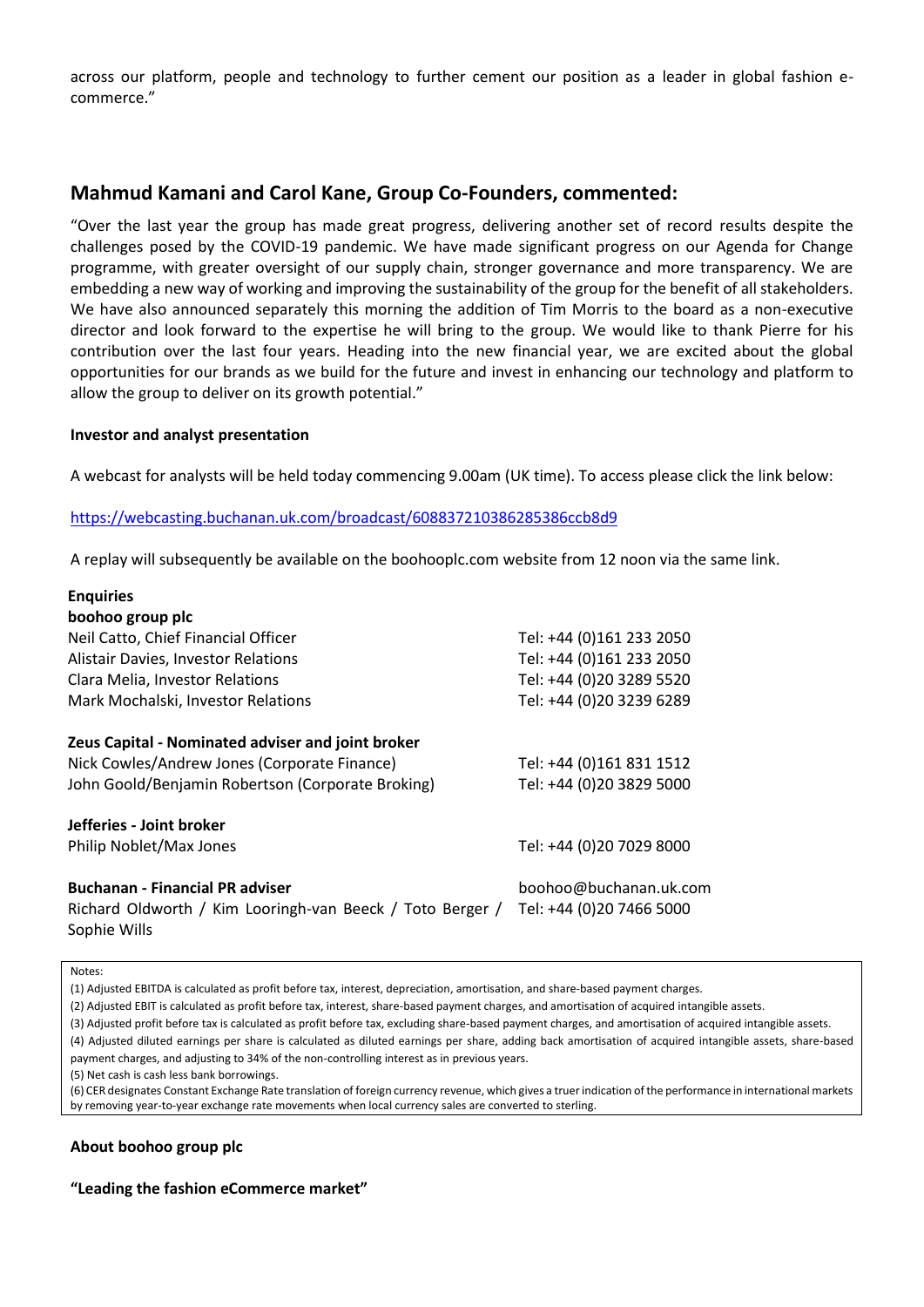Founded in Manchester in 2006, boohoo is an inclusive and innovative global brand targeting young, valueorientated customers, pushing boundaries to bring its customers up-to-date and inspirational fashion, 24/7.

In 2017, the group extended its customer offering through the acquisitions of the vibrant fashion brand PrettyLittleThing and free-thinking brand Nasty Gal. In March 2019, the group acquired the MissPap brand, in August 2019 the Karen Millen and Coast brands and in June 2020 the Warehouse and Oasis brands, all complementary to the group's scalable, multi-brand platform. In January 2021, the group acquired the intellectual property assets of Debenhams, with the goal of transforming a leading UK fashion and beauty retailer into a digital department store and marketplace through a new capital-light and low-risk operating model. In February 2021, the group acquired the intellectual property assets of UK brands Dorothy Perkins, Wallis and Burton. As at 28 February 2021, the boohoo group had 18 million active customers across all its brands around the world.

#### **Cautionary Statement**

Certain statements included or incorporated by reference within this announcement may constitute "forward-looking statements" in respect of the group's operations, performance, prospects and/or financial condition. Forward-looking statements are sometimes, but not always, identified by their use of a date in the future or such words and words of similar meaning as "anticipates", "aims", "due", "could", "may", "will", "should", "expects", "believes", "intends", "plans", "potential", "targets", "goal" or "estimates". By their nature, forwardlooking statements involve a number of risks, uncertainties and assumptions and actual results or events may differ materially from those expressed or implied by those statements. Accordingly, no assurance can be given that any particular expectation will be met and reliance should not be placed on any forward-looking statement. Additionally, forward-looking statements regarding past trends or activities should not be taken as a representation that such trends or activities will continue in the future. No responsibility or obligation is accepted to update or revise any forward-looking statement resulting from new information, future events or otherwise. Nothing in this announcement should be construed as a profit forecast. This announcement does not constitute or form part of any offer or invitation to sell, or any solicitation of any offer to purchase any shares or other securities in the Company, nor shall it or any part of it or the fact of its distribution form the basis of, or be relied on in connection with, any contract or commitment or investment decisions relating thereto, nor does it constitute a recommendation regarding the shares or other securities of the Company. Past performance cannot be relied upon as a guide to future performance and persons needing advice should consult an independent financial adviser. Statements in this announcement reflect the knowledge and information available at the time of its preparation. Liability arising from anything in this announcement shall be governed by English law. Nothing in this announcement shall exclude any liability under applicable laws that cannot be excluded in accordance with such laws.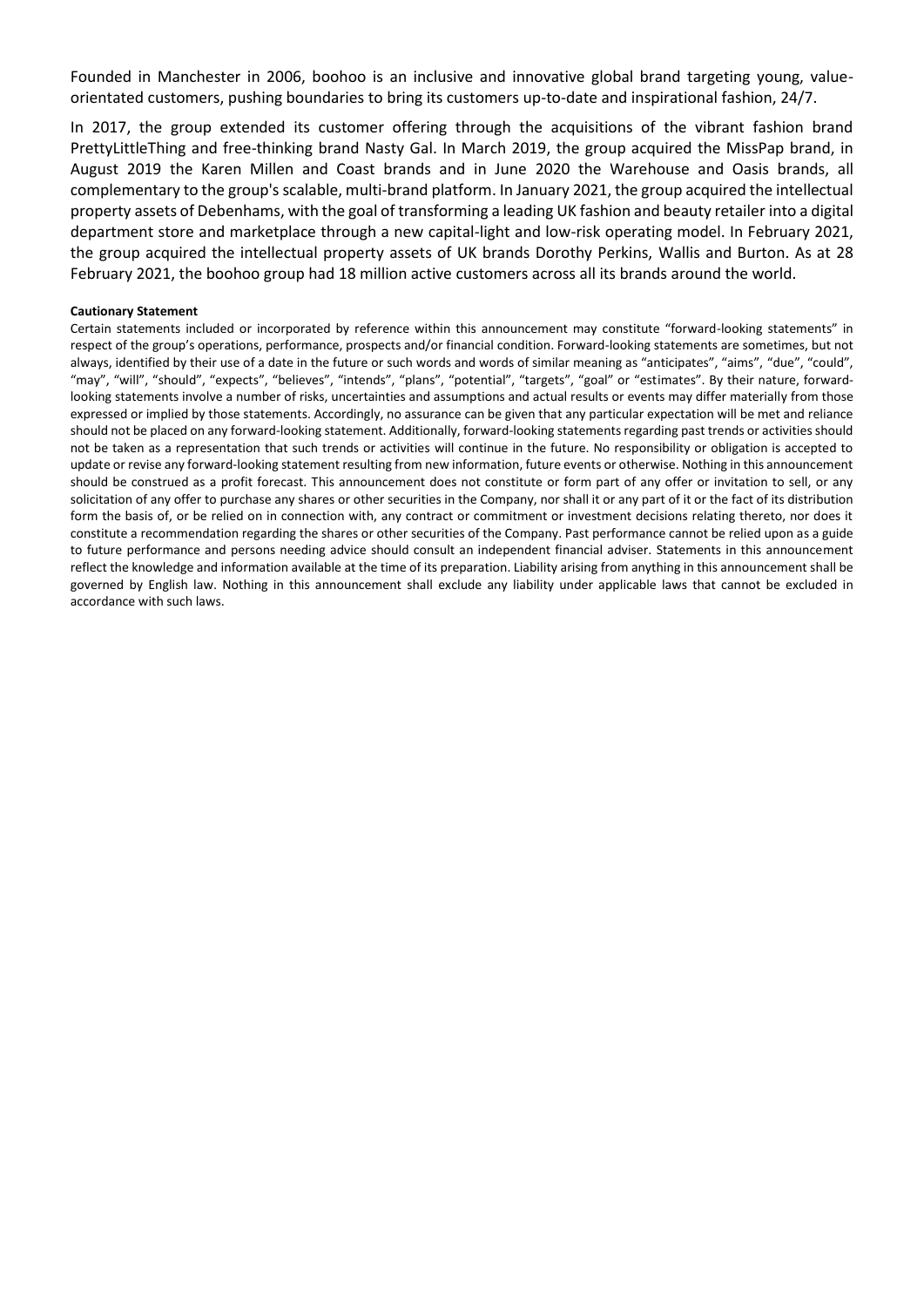# *Agenda for Change*

*"In July 2020, allegations emerged of poor and potentially illegal practices by garment manufacturers in Leicester, some of which supplied clothing to the boohoo group. I am proud to lead a business that, instead of choosing to walk away from the allegations, took the immediate decision to do everything within its power to address them and play its part in rebuilding a thriving garment sector in the heart of the UK - a sector that provides good employment and makes a significant contribution to the local and UK economies.* 

*We took the allegations of malpractice and poor working conditions extremely seriously and immediately launched an in-depth investigation. We appointed senior barrister, Alison Levitt QC, to conduct a thorough review of the supply chain in Leicester with a particular focus on the treatment of workers. As part of our commitment to deal with these issues in an open and transparent manner, the group published Ms Levitt's report in full.*

*On receipt of the report, we launched our Agenda for Change, a programme to ensure that we resolve the issues identified in Leicester and accepted all 17 recommendations from the Levitt report. In the eight months that have passed since publication, my team has showed outstanding leadership and driven significant change, and are on track to deliver against all of Ms. Levitt's recommendations; these are outlined in this section. The changes we have made are creating a much stronger, more transparent and more sustainable business that will benefit everyone involved in the garment industry and the UK economy."*

*John Lyttle*

*CEO*

*"From the meetings in which I have been involved, I have no doubt about the determination of all at boohoo to address the issues in respect of which it has been criticised and both to promote and embed a new way of working. boohoo has enthusiastically embarked upon and pursued a review of its supply chain and has initiated improvements by way of learning and development in relation to responsible purchasing practices. It has visualised the high standards to which it aspires in every aspect of its business and is taking steps to bring them into being, not least through its newly-established charitable trust and the development of Thurmaston Lane in Leicester as a factory and training academy."*

*Sir Brian Leveson PC, formerly a Court of Appeal judge*

## **Governance and corporate responsibility**

Strengthening our internal governance structures was one of Ms Levitt's, key recommendations and we have made a number of new appointments to ensure that our business continues to go from strength to strength. External appointments include Shaun McCabe, an independent non-executive director, who is leading the group's risk committee, and former High Court Judge, Sir Brian Leveson PC, who has been appointed to provide independent oversight and governance of the Agenda for Change programme.

Internally, responsibility for oversight of the group's supply chain and sustainability programmes sits within the group's Ethical Trade and Sustainability Teams. Since July 2020, we have made a number of strategic appointments in this team including:

- Director of Responsible Sourcing & Group Product Operations
- Head of Sustainability
- Head of Ethical Product Compliance
- Head of Ethical Compliance
- Head of Product Operations
- Senior UK Ethical Compliance Manager

**Increased transparency**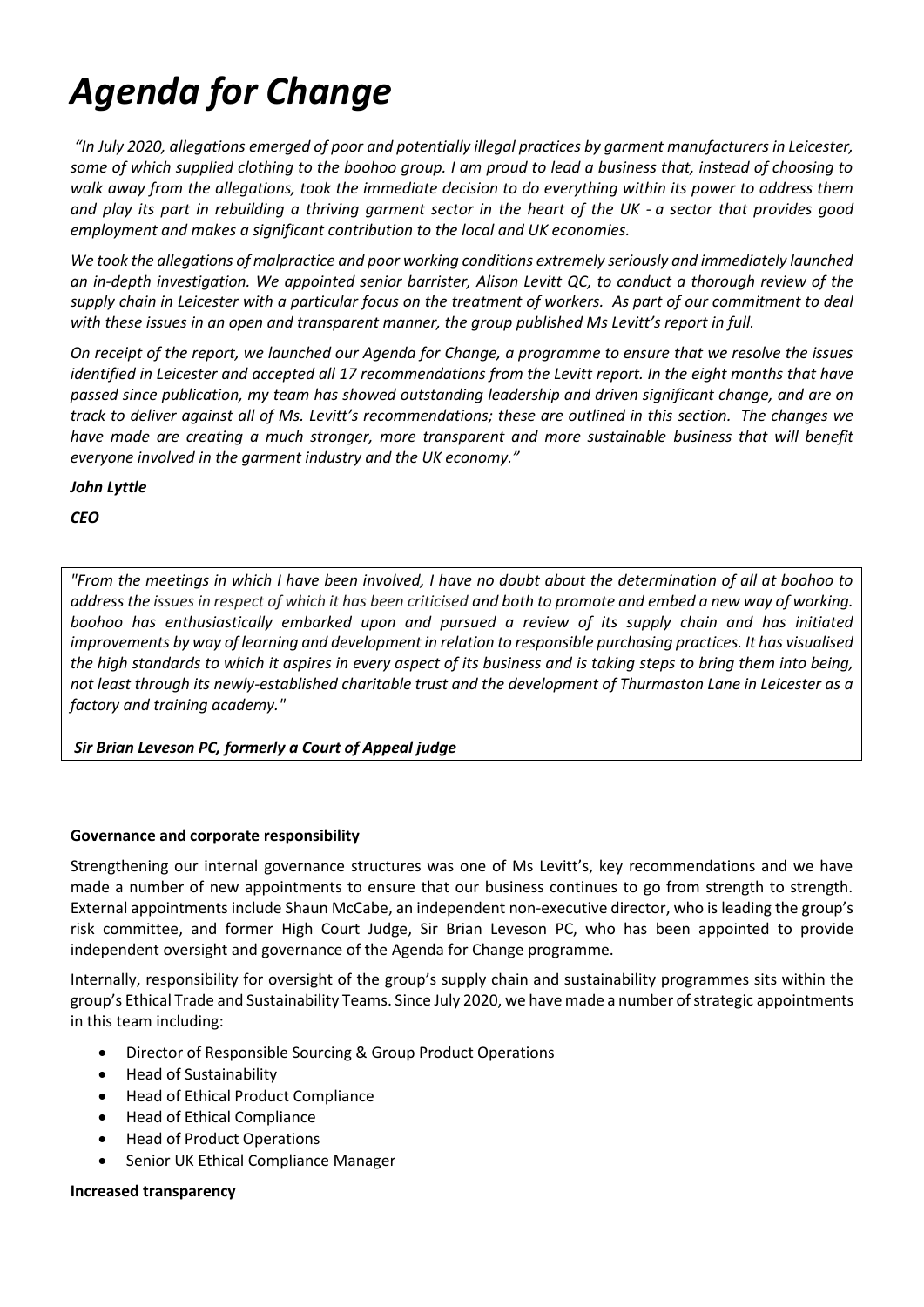In September the group committed to operating in a more open and transparent way. Following the publication of the full Alison Levitt QC report in full, the group has:

- Volunteered and subsequently appeared in front of the UK's Environmental Audit Select Committee in December 2020
- Published, and will continue to publish, every report that Sir Brian Leveson PC produces for the group's board
- Proactively and regularly updated a broad range of stakeholders including; No. 10, the Secretary of State for Business, the Chancellor of the Exchequer, the Secretary of State for International Trade, the Shadow Cabinet, local MP's, local Government, NGO's and many other interested parties
- Published its UK supply chain and a new sustainability strategy in March 2021, and has committed to publishing the full international manufacturers list in September 2021

## **Raising standards across our supply chain**

## o **Mapping and auditing**

The group continues to map and audit the UK supply chain, a piece of work that was already underway in February 2020 and was accelerated in July 2020.

To increase the capacity and speed at which audits were completed, the group's external supply-chain auditors, Verisio, increased their auditing teams and presence 'on the ground'. A new Head of Ethical Compliance, Head of Product Compliance and a Senior UK Ethical Sourcing Manager were appointed to strengthen the UK in-house team and Sir Brian Leveson has appointed a team of investigators led by Tim Godwin OBE, ex Deputy Commissioner of the Metropolitan Police, to assist him.

By March 2021, this team collectively had audited the majority of suppliers in the UK at least twice. These audits were unannounced and included visits conducted in the evening and weekends to investigate allegations of illegal working hours.

As well as accompanying the boohoo compliance team and Verisio on audits, Tim Godwin's team also undertook 'deep dives' and analysis into the corporate structures to identify directors and people exercising significant control, who were then interviewed.

The government also deployed teams of investigators from the GLAA, NCA, DWP and HMRC. The group has been working closely with the Director of Operations for the GLAA, who, on 21 April 2021, confirmed that they had uncovered no evidence to support claims of modern-day slavery in the boohoo supply chain.

Every supplier was provided with the opportunity to remedy issues identified during their audit process and to implement additional measures required by the business to provide more protection to workers, including adoption of biometric clocking-in systems.

The group has been encouraged by the actions of many suppliers who have demonstrated that they fully support the approach taken by the group and the values they share to improve the UK garment sector.

## o **Consolidation**

One of Alison Levitt's key recommendations was to consolidate the group's UK supply chain.

The insight from the auditing and mapping process has led to the group's ceasing to trade with some suppliers who were unable or unwilling to demonstrate the required level of transparency. Each supplier, with whom we have ceased business relations, was given numerous warnings and opportunities to remedy issues, but some failed to do so. It is key to the group's policy that suppliers are given an opportunity to remedy any issues an audit may bring to light.

Unauthorised sub-contracting was identified as a key problem in the Levitt report. To resolve this and prevent reoccurrence, the in-house ethical compliance team worked side-by-side with suppliers to support them in bringing their nominated Cut Make and Trim (or 'CMT') units in-house. This shift in approach ensures that ownership, responsibility and accountability sits with the direct supplier while – critically – workers are fully protected by the group's code of conduct.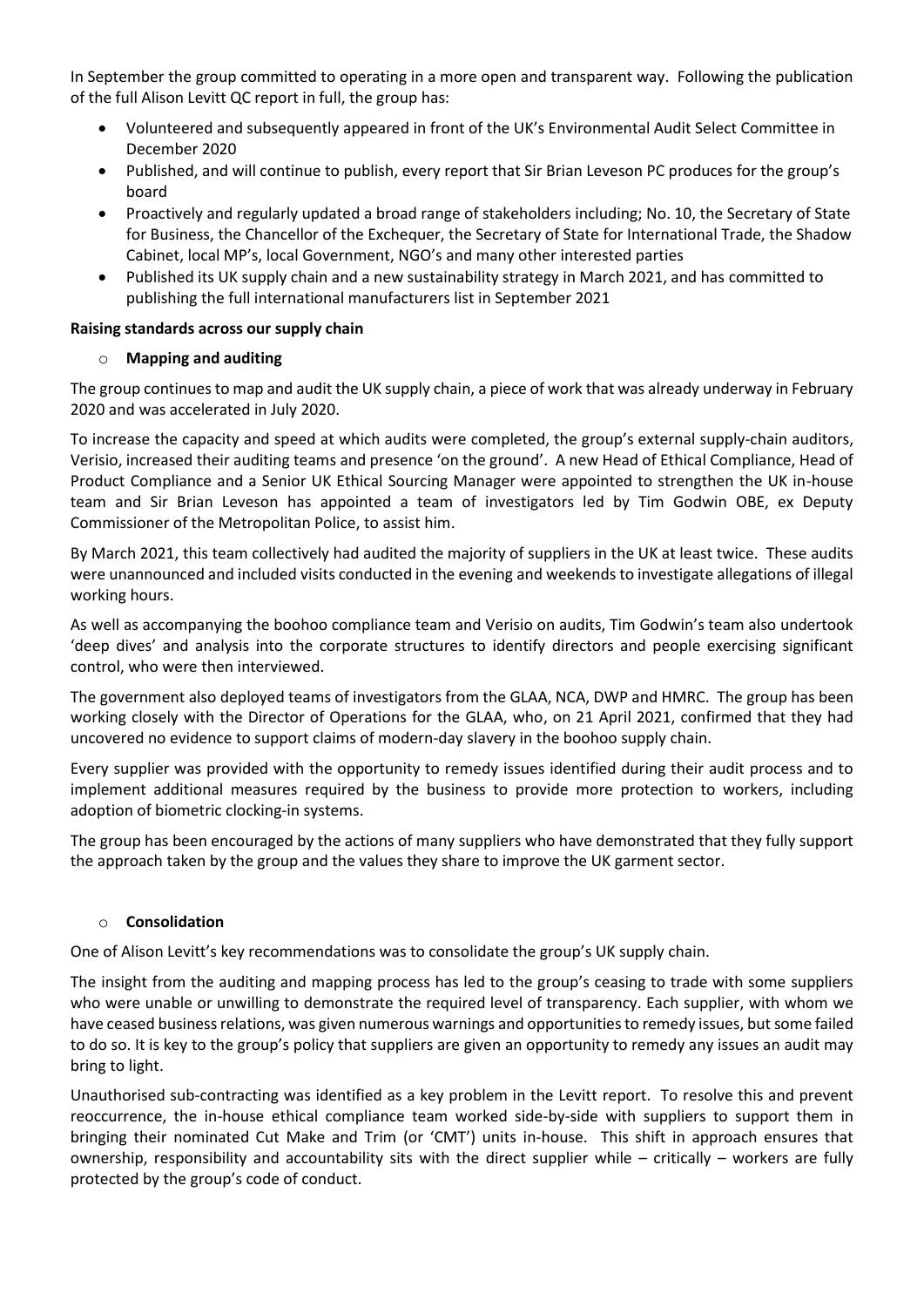*"For those of us in Leicester who take pride in the clothing manufacturing industry, the last year has been really tough. We are grateful for boohoo sticking by UK manufacturers and taking a stance with an Agenda for Change. With our joint efforts, all the good suppliers are confident that this will start building Leicester to be a great manufacturing hub. We hope that the work boohoo has done gives other retailers the confidence to begin buying British once again."* 

## *Sajid Esa, 5th Avenue Clothing*

The group remains committed to sourcing in Leicester and the UK, and growing volumes with good and compliant suppliers. The FY21 volume of units sourced in Leicester remains at levels of growth consistent with the previous year.

## **The Garment and Textile Workers' Trust**

The Trust's founding mission will be to create positive and lasting change for the benefit of the wider industry – providing guidance, advocacy and remedy to anyone working in the garment industry in Leicester, whether they work for one of boohoo's suppliers or not.

The purpose of the Garment and Textile Workers' Trust has been informed from months of ongoing engagement with local and government stakeholders. In addition to seeking guidance from individual experts and NGO's, the group hosted a consultation workshop, where over 30 different organisations and individuals were invited to share their insights.

In its first year, we envisage that the Trust will be grant-giving, complementing rather than competing with existing charities and community and NGO initiatives in Leicester. As it grows and develops, the trustees will look to expand on the remit and deliver a more comprehensive package of services for garment workers in the city. This could include community initiatives, such as outreach workers and educational opportunities, such as scholarships.

The five founding trustees reflect a broad spectrum of stakeholders with group NGO, enforcement, local government and local community representation. The trustees are:

- Tim Nelson, International Development Director for Hope for Justice
- David Lindley, QPM Deputy Lieutenant
- Councillor Luis Fonseca, of Leicester
- Alison Tripney, Head of Community, Leicester City Football Club
- Cheryl Chung, Head of Corporate Affairs, boohoo group

## **A centre of manufacturing excellence**

In June 2020, the group finalised the purchase of a site to establish a manufacturing facility in Leicester. The site on Thurmaston Lane will be a world-class, end-to-end garment production facility for the group. The aims of the site include:

- Establishing a state-of-the art production facility in Leicester that will provide a benchmark for the sector
- Ensuring there is a detailed understanding of our ability to produce garments at our price points ethically, safely and legally
- Creating great jobs and adding value to the community of Leicester

The group is working with all education providers across Leicester to understand how our presence in Leicester can support their students.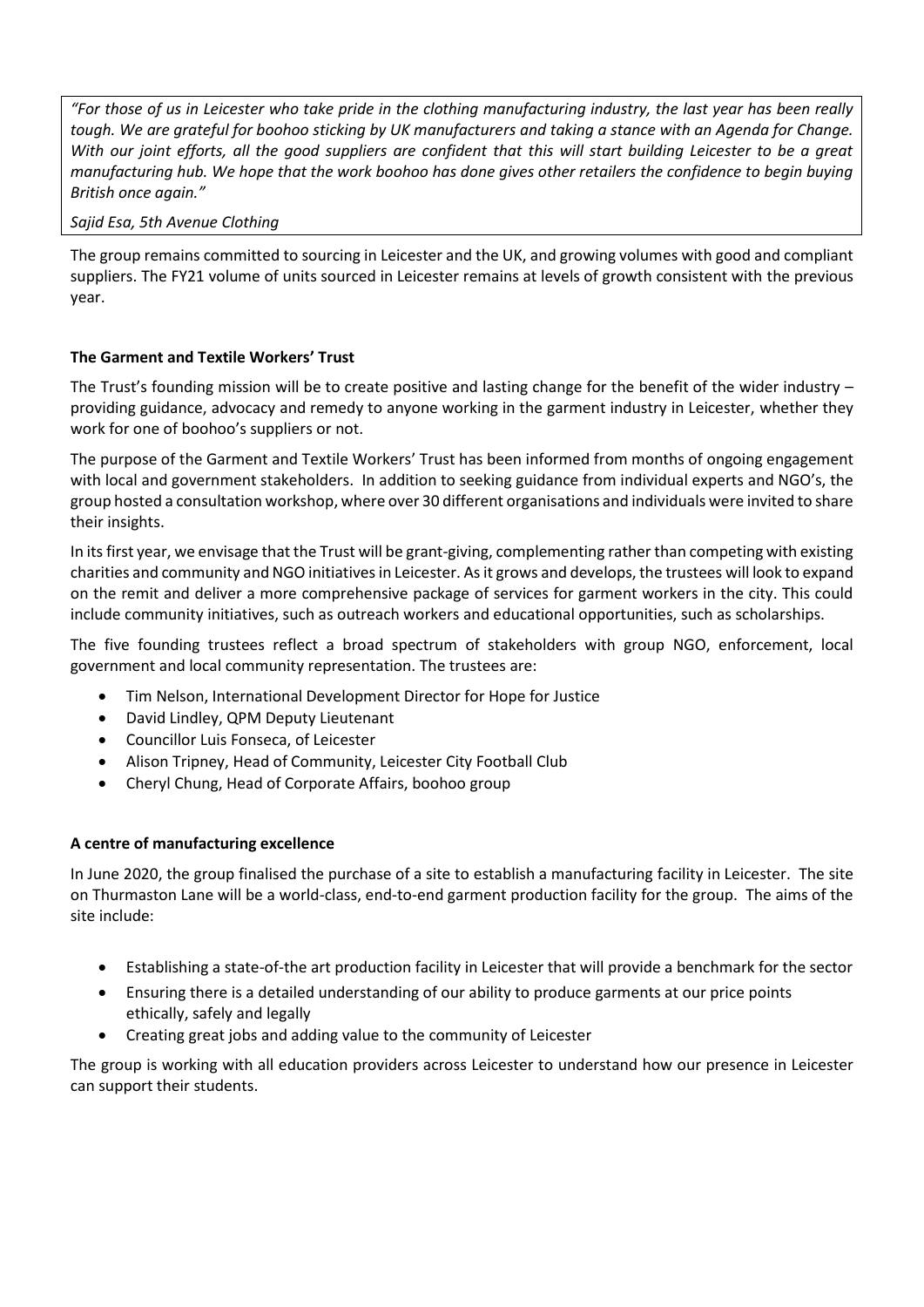# *Our COVID-19 response*

The group is continuing to monitor and implement government advice on safe working conditions in all of its facilities and offices in the UK and overseas, so that all colleagues are kept safe and can continue to work effectively. These measures have been subject to change throughout the pandemic, meaning there have been periods when all office staff worked from home, periods with limited rotational workplace visits, and periods when all but essential workers worked at home.

In the distribution centres, we invested significantly to implement measures to ensure the safety and protection of all our colleagues. These include, but are not limited to, scheduling of colleagues' workdays to be on staggered starting and break times and monitored social distancing in all areas where closer contact might occur within the otherwise large spaces of the warehouses. In all instances, appropriate signage, screening, traffic management, sanitising stations and additional regular deep cleaning has been implemented. We installed thermal imaging detectors in our distribution centre and Manchester offices to ensure no colleagues with symptoms could enter. In addition, we have been broadcasting frequent reminders and updates to colleagues on safety procedures and practices and have been monitoring and tracking COVID-19 cases. The business also pioneered a rapid lateral flow testing programme run by the British Army and Lancashire County Council. Following two days of on-site testing of colleagues, the Army returned in January 2021 to train our own teams to conduct the tests. In early February 2021, we rolled this programme out to all office locations to keep our colleagues, their families and the community as safe as possible.

Our office and warehouse COVID-19 safety processes have been verified and approved by public health officials in England.

The group has not utilised any government support, and maintains rigorous control over its finances in order to react rapidly to developments. Further, the group has drawn on its own resources to support colleagues during the pandemic, ensuring that all colleagues in self-isolation receive their full pay.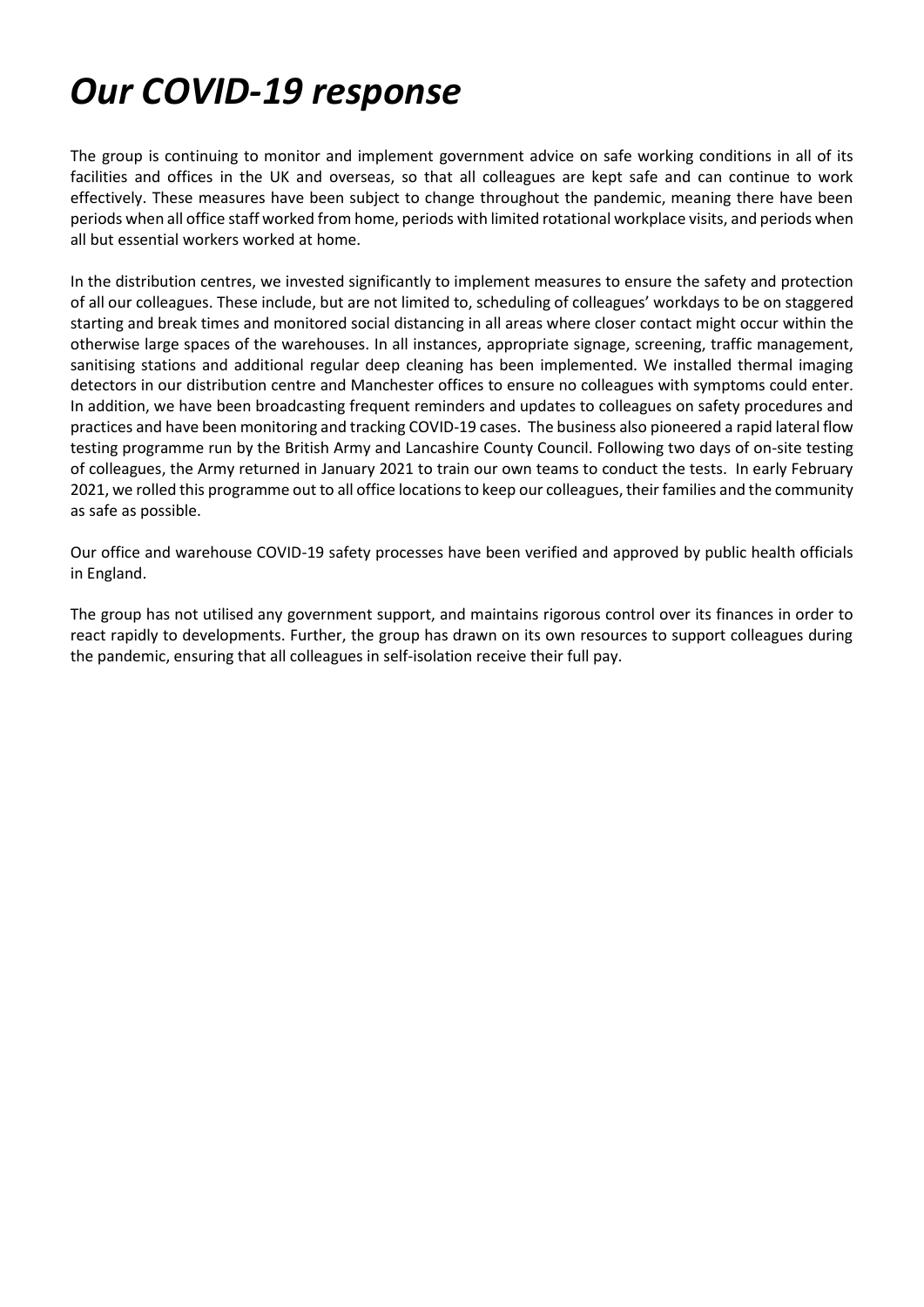## **Review of the business**

# *Performance during the year*

## **Overview**

|                                                    | 2021<br>£ million | 2020<br>£ million | Change             |
|----------------------------------------------------|-------------------|-------------------|--------------------|
| Revenue                                            | 1,745.3           | 1,234.9           | $+41%$             |
| Gross profit<br>Gross margin                       | 945.2<br>54.2%    | 666.3<br>54.0%    | $+42%$<br>$+20bps$ |
| <b>EBITDA</b>                                      | 153.9             | 115.6             | +33%               |
| % of revenue                                       | 8.8%              | 9.4%              | -60bps             |
| Profit before tax                                  | 124.7             | 92.2              | +35%               |
| Diluted earnings per share                         | 7.25p             | 5.35p             | +36%               |
| Net cash $(1)$ at yearend                          | 276.0             | 240.6             | +£35.4 million     |
| <b>Adjusted measures:</b>                          |                   |                   |                    |
| Adjusted EBITDA <sup>(2)</sup>                     | 173.6             | 126.6             | +37%               |
| % of revenue                                       | 10.0%             | 10.2%             | -20bps             |
| Adjusted EBIT <sup>(3)</sup>                       | 149.3             | 107.0             | $+40%$             |
| % of revenue                                       | 8.6%              | 8.7%              | $-10bps$           |
| Adjusted profit before tax <sup>(4)</sup>          | 149.9             | 108.3             | +38%               |
| Adjusted diluted earnings per share <sup>(5)</sup> | 8.67p             | 5.88p             | $+47%$             |

(1) Net cash is cash less borrowings.

(2) Adjusted EBITDA is calculated as profit before tax, interest, depreciation, amortisation, and share-based payment charges.

(3) Adjusted EBIT is calculated as profit before tax, interest, share-based payment charges, and amortisation of acquired intangible assets. (4) Adjusted profit before tax is calculated as profit before tax, excluding share-based payment charges and amortisation of acquired intangible assets.

(5) Adjusted diluted earnings per share is calculated as diluted earnings per share, adding back amortisation of acquired intangibles, sharebased payment charges, and adjusting to 34% of the non-controlling interest as in previous years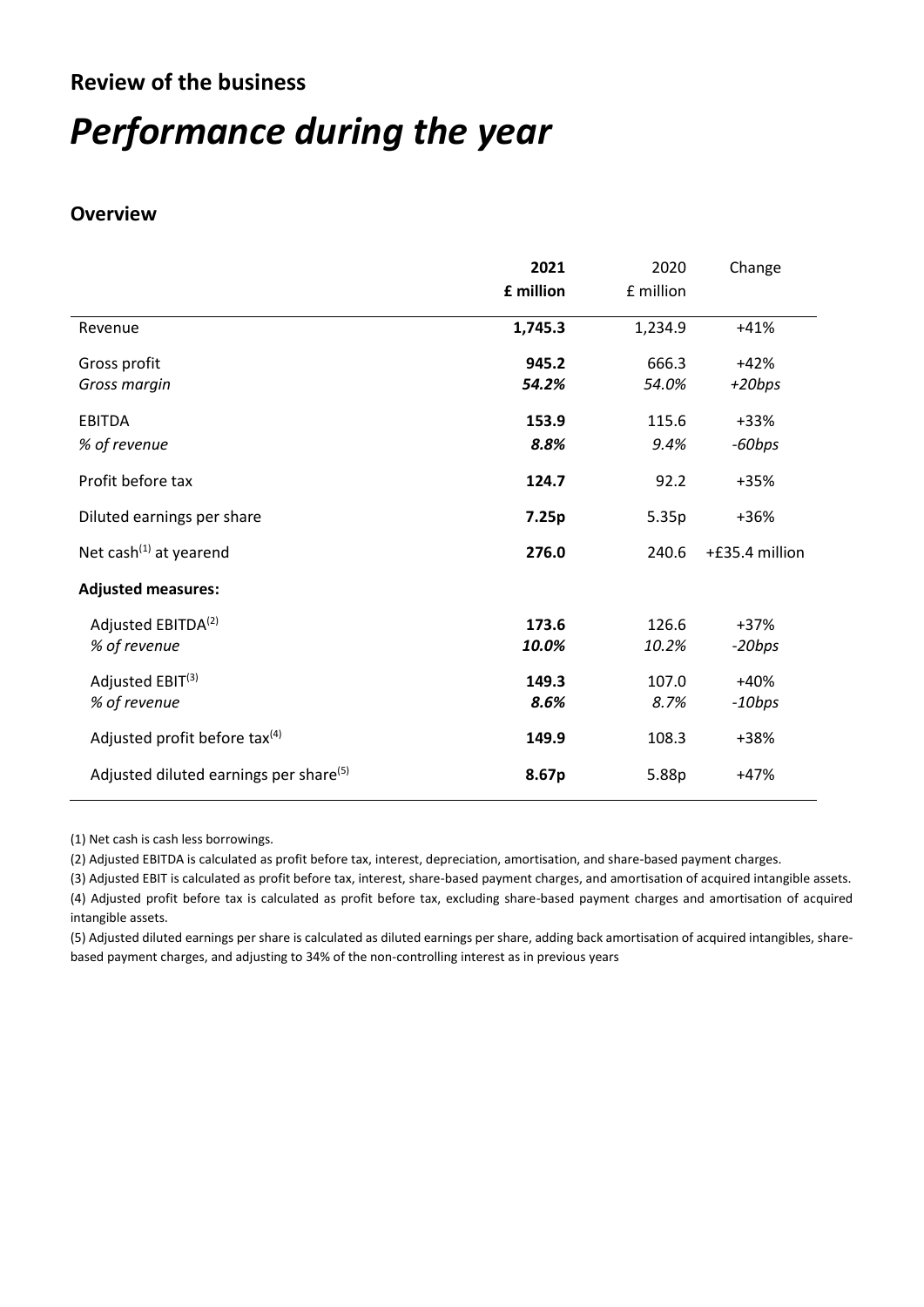## **Group overview**

Group revenue for the year increased by 41% (41% CER) to £1.745 billion (2020: £1.235 billion). Revenue growth across all territories and brands was strong. Our longer-established brands continued their strong growth, whilst the newer brands delivered rapid incremental growth as they were refreshed and relaunched.

Adjusted EBITDA was £173.6 million (2020: £126.6 million), an increase of 37% on the previous year. Through leverage of overheads and tight control of costs, we were able to largely offset the increase in overseas distribution costs caused by the pandemic and were able to deliver an adjusted EBITDA margin of 10.0% (2020: 10.2%). Profit before tax was £124.7 million (2020: £92.2 million), an increase of 35%. Adjusted diluted earnings per share was 8.67p, up 47% on the prior year. Diluted earnings per share rose to 7.25p, an increase of 36% (2020: 5.35p).

Cash generation was strong, with operating cash flow of £201.1 million (2020: £127.3 million). Net cash flow was £30.6 million (2020: £47.6 million), following significant infrastructure capital expenditure of £49.3 million, the acquisition of the new brands and associated intellectual property for £73.4 million and the remaining minority interest in PrettyLittleThing for £161.9 million (a related party transaction). The share placing raised £195.7 million net of issue costs and £39.4 million was spent on the purchase of own shares for the Employee Benefit Trust. Our net cash balance at the period end increased to £276.0 million (2020: £240.6 million).

Our priority throughout the pandemic has been to ensure the safety of our colleagues, customers and partners by following government guidelines on safe working practices. We have been able to continue operating our facilities on this basis, which has kept the business functioning with the support of all parties involved. During this period, in light of its strong trading performance, the group has not claimed any of the UK Government's financial support packages for businesses.

The group has continued to benefit from strong growth across all brands and geographies, as the convenience, pricing, product range and customer service resonated with consumers, even more so in these unprecedented times. Customer return rates across all geographic regions have been lower than in the pre-pandemic period, with fluctuations towards levels closer to normal during periods of easing of lockdowns.

Active customer numbers in the last 12 months increased by 28% to 17.8 million. We have seen an 8% increase in the number of items per basket, which we are attributing largely to the impact of the pandemic. Session growth was 27%. Website conversion rate to sale remained steady at 4.28%.

The three brands that we acquired in the previous financial year, Miss Pap, Karen Millen and Coast, are growing well, with solid foundations being built and the promise of bright futures. In June 2020, we acquired a further two new womenswear brands, Oasis and Warehouse, which have a great heritage and a strong following in the UK. Both brands started to trade on new websites from late July and have made excellent progress. In January 2021 we acquired the online business and intellectual property of Debenhams for £55.0 million, which we will develop into a digital department store and marketplace. In February 2021 we acquired the Dorothy Perkins, Wallis and Burton brands and inventory for £25.2 million, which will broaden our demographic reach and product offering. These three new brands continued to trade on the former Arcadia platform for a three-month period, pending transition to our platform. We are very excited about the potential of these new brands, as they complement our successful and comprehensive, multi-brand platform.

The remaining 34% minority interest in PrettyLittleThing was acquired in May 2020, ahead of the original 2022 option-to-acquire date, for a combination of cash and shares with initial consideration £269.8 million, potentially rising to £323.8 million. PrettyLittleThing is continuing to trade very well, with high growth rates across all territories and the acquisition resulted in substantial earnings enhancement for the group's shareholders. We remain excited about PLT's long-term prospects and the value creation opportunity that exists for the group's shareholders.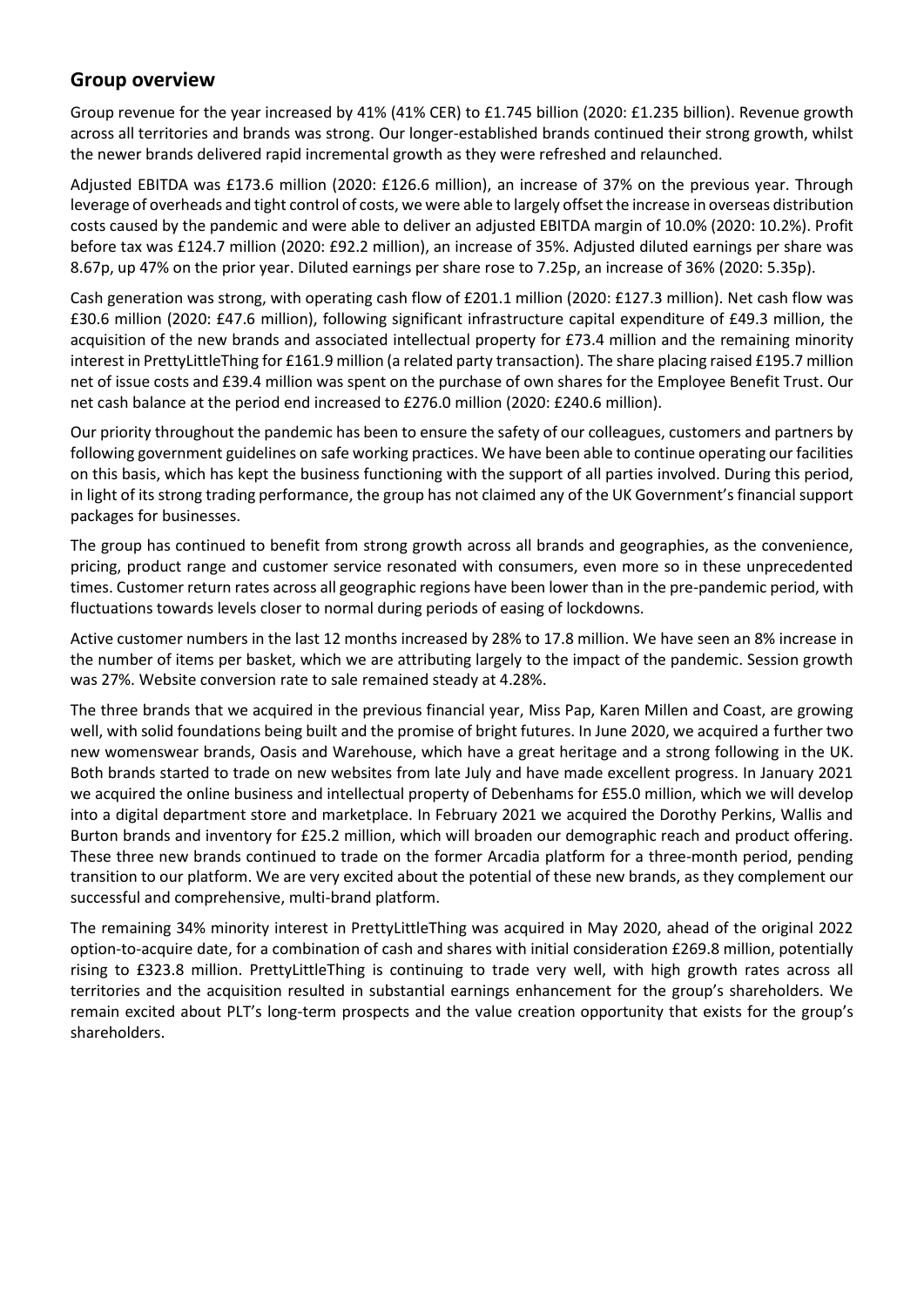## **Performance by market**

## **UK**

The UK market continues to be the largest for the group, accounting for 54% of revenue (2020: 55%). Growth of 39% to £945.1 million was strong across all brands, with the three new brands acquired in the prior year augmenting this growth as they built from a low base. Our multi-brand strategy continues to enable us to gain market share in the UK, through our compelling consumer proposition.

Gross margin increased from 50.3% to 50.9%, supported by a small increase in basket size and a strong product offering. During the lockdown period, we increased the offering of activewear, loungewear and tops, reacting quickly to the changes in demand from home working, which was highly successful. Return rates have been lower than in the previous year, due to a different mix of product and consumer behaviour during the pandemic. Online shopping clearly benefitted from the lockdown, with strong customer growth continuing, and, with a prudent strategy to reduce marketing costs as a percentage of sales, we were able to achieve improved profitability. The convenience of our comprehensive range of customer payment options has also added to customer growth and purchase frequency.

## **Rest of Europe**

It is apparent that the restrictions on movement and the effect of lockdowns in Europe have impacted growth variably at different points in time across the continent, but nevertheless, overall performance was pleasing. Revenue growth of 30% to £244.7 million was good across all brands and all major countries, starting with exceptional growth rates in Q1, resulting from consumers shifting to online shopping during lockdown, and continuing with moderating growth in subsequent quarters. Overall, return rates have been significantly lower than in the previous year, with some resumption to normal levels during easing of lockdowns. Gross margin declined from 58.0% to 56.2%.

The group had planned for many months to ensure that it could continue to trade effectively with EU countries after the end of the transition period on 31 December 2020, following Brexit. As a result, operations continued uninterrupted in January and February 2021, although additional customs compliance costs and duty on some products does increase costs moderately. Whilst these costs will continue to provide a modest headwind in the new financial year, the group will look to mitigate these costs, for example, through operational efficiencies.

## **USA**

The group's highest territorial growth rates have been seen in the USA, as the brands' momentum builds and market share increases. PrettyLittleThing, Karen Millen and boohooMAN continued their exceptional growth, whilst boohoo and NastyGal grew strongly too. With all brands supported by the success of social media outreach and the compelling customer proposition, group USA revenue increased by 65% to £435.1 million. Return rates have also been significantly lower than in the previous year.

Gross margin improved slightly from 59.8% to 59.9%. Increases in basket size and reduced return rates have only partially offset the significant rise in distribution costs caused by the pandemic's impact on carrier capacity. We expect higher distribution costs to continue for some time to come until there is a resumption of a more normal level of air traffic.

## **Rest of world**

Growth in the rest of the world has been moderate at 16% to £120.4 million, impacted undoubtedly by the delays in the distribution network caused by greatly reduced airfreight capacity. Gross margin declined slightly from 55.8% to 54.9%, a small reduction given the challenging conditions in overseas territories brought about by the pandemic. Airfreight capacity constraints, caused by the pandemic, also increased distribution costs to the more distant markets and this is expected to continue for some time to come.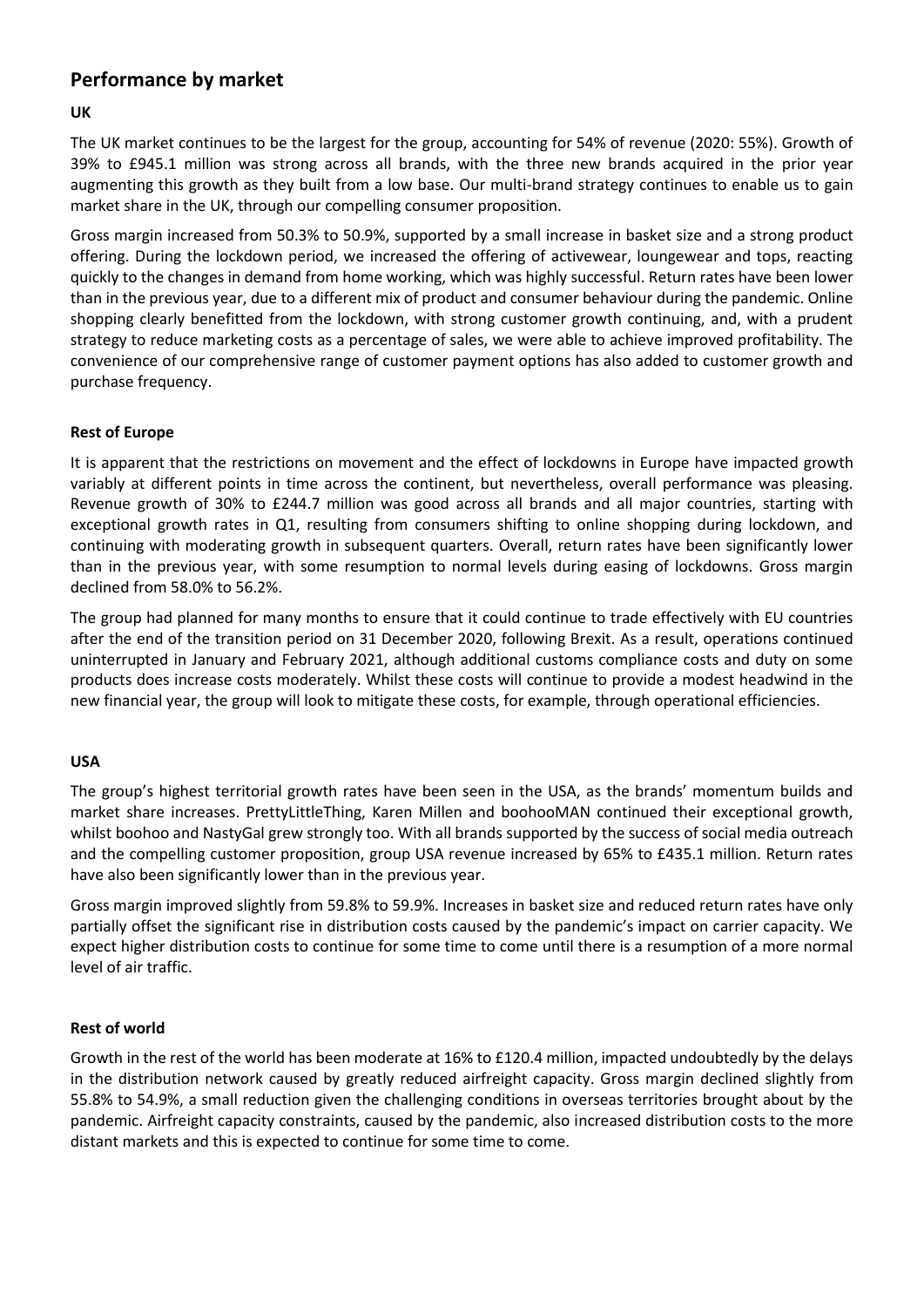## **Agenda for Change**

Our programme for the Agenda for Change commenced with the publication of Alison Levitt QC's Independent Review of the group's UK supply chain, published in full in September 2020. We followed the report with the appointment in November 2020 of Sir Brian Leveson PC to oversee progress on implementation of the report's recommendations, which the board intends to implement in full. Sir Brian's first board report, which was published in full, reported progress at pace in January 2021, while noting that recommendations remain work in progress. Sir Brian's most recent update, published in March 2021 alongside the group's UK supplier list, notes that the depth and detail of supplier audits have dramatically changed the way the industry is run in Leicester and the determination of boohoo to embed a new way of working which, despite a number of acquisitions in recent months, remains its top priority.

The areas the group is committed to bring to fruition are: enhancing corporate governance; redefining our purchasing practices; raising standards across our supply chain; supporting Leicester's workers and workers' rights; supporting suppliers; and demonstrating best practice in action. Significant progress on the Agenda for Change has been delivered by our teams over the last six months and the group expects to make further great progress in the coming year, with publication of our global supplier list expected by September 2021.

## **Corporate governance**

The board is committed to strengthening corporate governance and progress to date includes: the appointment of Shaun McCabe as an independent non-executive director and Chair of the Audit and Risk Committees; the appointment of a Group Director of Responsible Sourcing and resourcing of a support team; the publication of the group's first Sustainability Report; and the search for an additional non-executive director with ESG experience. The Risk Committee is a high-profile board function created to oversee, in particular, the Supply Chain Compliance Committee as part of the Agenda for Change, demonstrating our commitment to change at the highest level in the company. Additionally, the group appointed Sir Brian Leveson PC to provide oversight of its Agenda for Change programme in November 2020.

## **Sustainability**

The group published its first sustainability strategy, UP.FRONT, in March 2021, in which we have addressed key priority areas and time-based targets to achieve our goals. The three key areas of focus are smarter manufacturing of clothes, better terms for suppliers and action in responsible business practices to reduce our carbon footprint. This strategy has been formulated over the past year by the sustainability team, with board support demonstrating the group's firm commitment to tangible progress in this area.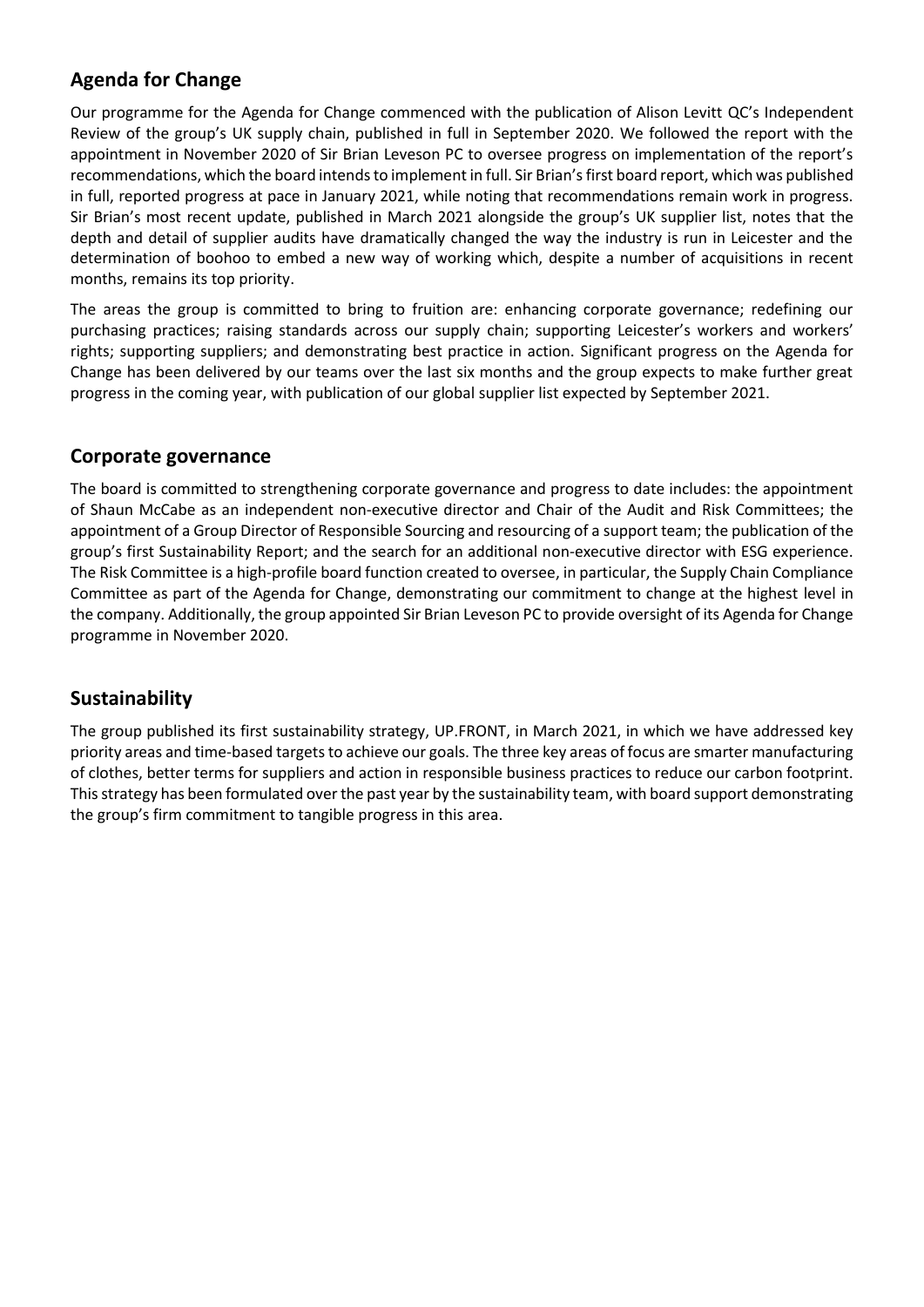# *Continued profitable growth*

# *Financial review*

**"The group has achieved a strong performance with revenues and profits increasing in all territories and across all brands."**

**Revenue by geographical market**

|                | 2021      | 2020      | Change | Change     |
|----------------|-----------|-----------|--------|------------|
|                | £ million | £ million |        | <b>CER</b> |
| UK             | 945.1     | 679.4     | +39%   | +39%       |
| Rest of Europe | 244.7     | 188.4     | +30%   | $+30%$     |
| <b>USA</b>     | 435.1     | 263.6     | $+65%$ | $+63%$     |
| Rest of world  | 120.4     | 103.5     | $+16%$ | $+19%$     |
|                | 1,745.3   | 1,234.9   | $+41%$ | $+41%$     |

## **KPIs**

|                                 | 2021         | 2020         | Change  |
|---------------------------------|--------------|--------------|---------|
|                                 |              |              |         |
| Active customers <sup>(1)</sup> | 17.8 million | 13.9 million | $+28%$  |
| Number of orders                | 53.4 million | 42.2 million | $+27%$  |
| Order frequency <sup>(2)</sup>  | 3.00         | 3.04         | $-1%$   |
| Conversion rate to sale (3)     | 4.28%        | 4.26%        | $+2bps$ |
| Average order value $(4)$       | £46.06       | £43.50       | $+6%$   |
| Number of items per basket      | 3.32         | 3.06         | $+8%$   |

(1) Defined as having shopped in the last 12 months on the website

(2) Defined as number of website orders in last 12 months divided by number of active customers

(3) Defined as the percentage of website orders taken to internet sessions

(4) Calculated as gross sales including sales tax divided by the number of orders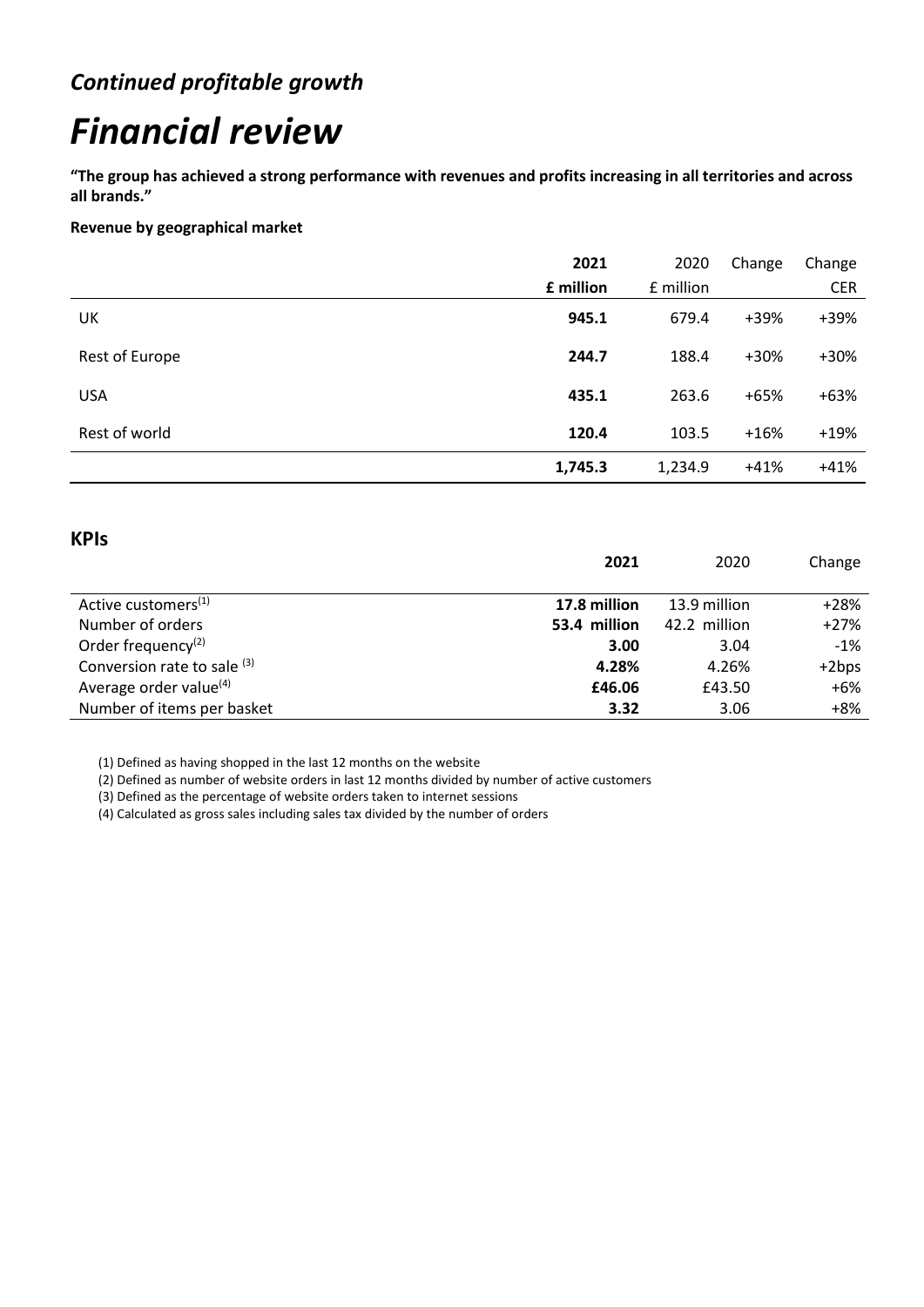## **Consolidated income statement**

|                                                | 2021      | 2020      | Change   |
|------------------------------------------------|-----------|-----------|----------|
|                                                | £ million | £ million |          |
| Revenue                                        | 1,745.3   | 1,234.9   | $+41%$   |
| Cost of sales                                  | (800.1)   | (568.6)   | $+41%$   |
| <b>Gross profit</b>                            | 945.2     | 666.3     | $+42%$   |
| Gross margin                                   | 54.2%     | 54.0%     | $+20bps$ |
|                                                |           |           |          |
| Operating costs                                | (772.6)   | (539.9)   |          |
| Other income                                   | 1.0       | 0.2       |          |
| <b>Adjusted EBITDA</b>                         | 173.6     | 126.6     | $+37%$   |
| Adjusted EBITDA margin %                       | 10.0%     | 10.2%     | -20bps   |
|                                                |           |           |          |
| Depreciation                                   | (20.1)    | (16.6)    |          |
| Amortisation of other intangible assets        | (4.2)     | (3.0)     |          |
| <b>Adjusted EBIT</b>                           | 149.3     | 107.0     | $+40%$   |
| Adjusted EBIT margin %                         | 8.6%      | 8.7%      | $-10bps$ |
|                                                |           |           |          |
| Adjusting items:                               |           |           |          |
| Amortisation of acquired intangible assets     | (5.5)     | (5.1)     |          |
| Equity-settled share-based payment charges     | (19.7)    | (11.0)    |          |
| <b>Operating profit</b>                        | 124.1     | 90.9      | $+37%$   |
|                                                |           |           |          |
| Finance income                                 | 0.9       | 1.7       |          |
| Finance expense                                | (0.3)     | (0.4)     |          |
| Profit before tax                              | 124.7     | 92.2      | +35%     |
| Tax                                            | (31.3)    | (19.3)    |          |
| Profit after tax for the year                  | 93.4      | 72.9      | $+28%$   |
|                                                |           |           |          |
| <b>Diluted earnings per share</b>              | 7.25p     | 5.35p     | +36%     |
|                                                |           |           |          |
| Adjusted profit after tax for the year         | 113.8     | 86.0      | $+32%$   |
| Amortisation of acquired intangible assets     | (5.5)     | (5.1)     |          |
| Share-based payment charges                    | (19.7)    | (11.0)    |          |
| Adjustment for tax                             | 4.8       | 3.0       |          |
| Profit after tax for the year                  | 93.4      | 72.9      |          |
|                                                |           |           |          |
| Adjusted profit for the period attributable to | 108.5     | 69.9      | +55%     |
| shareholders of the company                    | 8.67p     | 5.88p     | $+47%$   |
| Adjusted diluted earnings per share            |           |           |          |

Operating costs comprise distribution costs and administrative expenses excluding depreciation and amortisation and have increased by 60bps to 44.3% of revenue, with tight control of overheads and marketing costs mitigating the increase in overseas distribution costs caused by the pandemic.

Adjusted EBITDA, which is not a statutory measure, represents earnings before interest, tax, depreciation, amortisation, non-cash share-based payments charges and exceptional items. It provides a useful measure of the underlying profitability of the business. Adjusted EBITDA increased by 37% from £126.6 million to £173.6 million and, as a percentage of revenue, moved from 10.2% to 10.0%.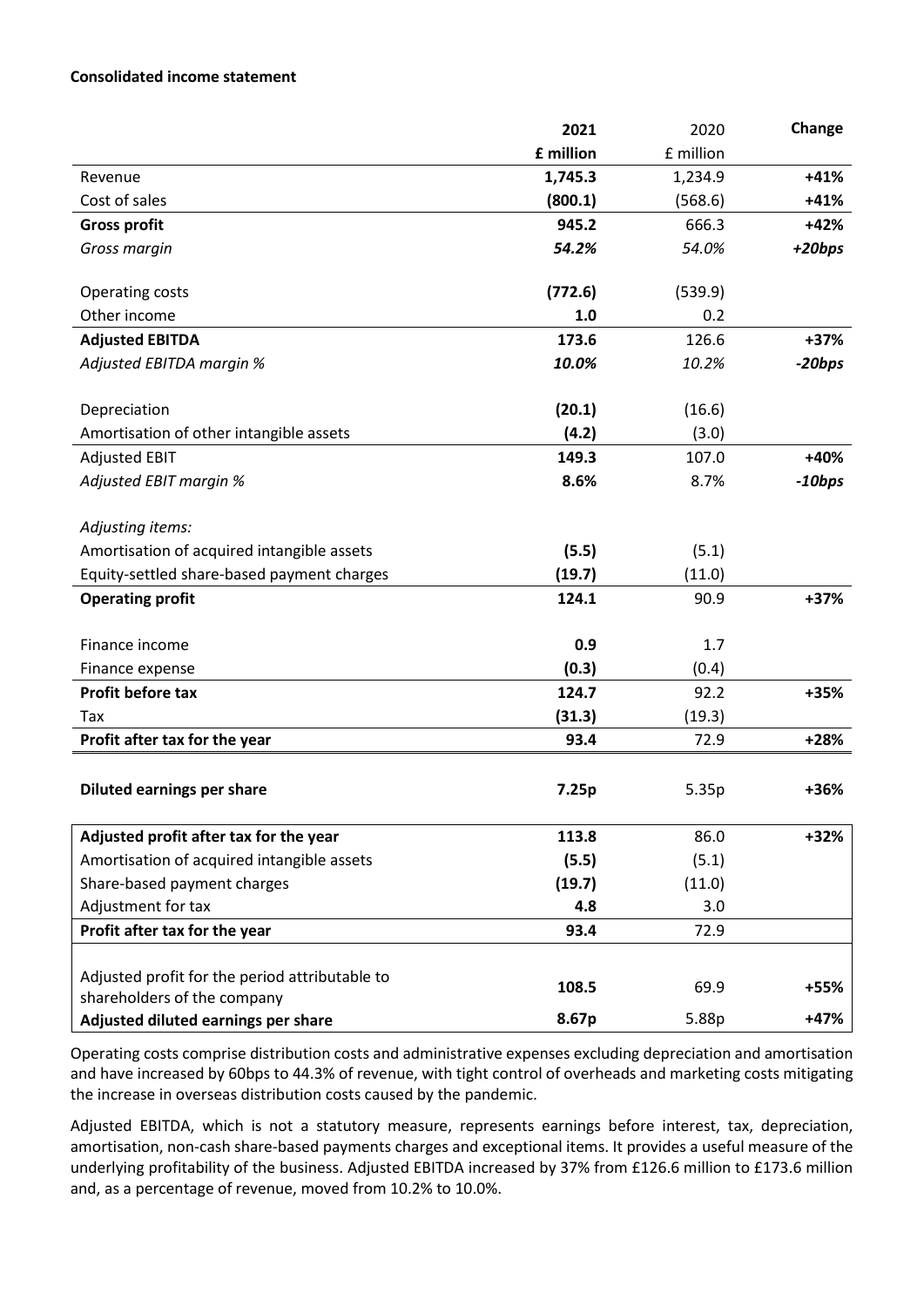Adjusted profit after tax, as with Adjusted EBITDA, provides another more consistent measure of the underlying profitability of the business by removing non-cash amortisation of intangible assets relating to the acquisition of new brands (being their trademarks and customer lists), share-based payment charges and exceptional items.

## **Taxation**

The effective rate of tax for the year was 25.1% (2020: 21.0%), which is higher (2020: higher) than the blended UK statutory rate of tax for the year of 19.0% (2020: 19.0%), due to expenditure not deductible for tax purposes, being principally depreciation on buildings and fit-out, disallowable legal claims and share-based payment charges on growth shares.

## **Consolidated statement of financial position**

|                                       | 2021      | 2020      |
|---------------------------------------|-----------|-----------|
|                                       | £ million | £ million |
| Intangible assets                     | 118.3     | 42.3      |
| Property, plant and equipment         | 141.6     | 119.2     |
| Right-of-use assets                   | 16.7      | 14.6      |
| Financial assets                      | 13.1      | 4.5       |
| Deferred tax asset                    | 3.2       | 6.0       |
| <b>Non-current assets</b>             | 292.9     | 186.6     |
|                                       |           |           |
| Working capital                       | (90.9)    | (63.9)    |
| Lease liabilities                     | (18.3)    | (16.2)    |
| Net financial assets/(liabilities)    | 12.6      | (9.0)     |
| Cash and cash equivalents             | 276.0     | 245.4     |
| Interest-bearing loans and borrowings |           | (4.8)     |
| Deferred tax liability                | (4.2)     | (3.6)     |
| Net current tax asset/(liability)     | 4.4       | (6.6)     |
| <b>Net assets</b>                     | 472.5     | 327.9     |

The increase in intangible assets is due to the purchase of the new brands. The right-of-use-assets are the capitalised value of property leases. Working capital has decreased in line with business growth and because of the increase in provisions of £23.4 million due to a number of claims. The lease liability is the discounted value of future lease payments. The group has repaid all its borrowings.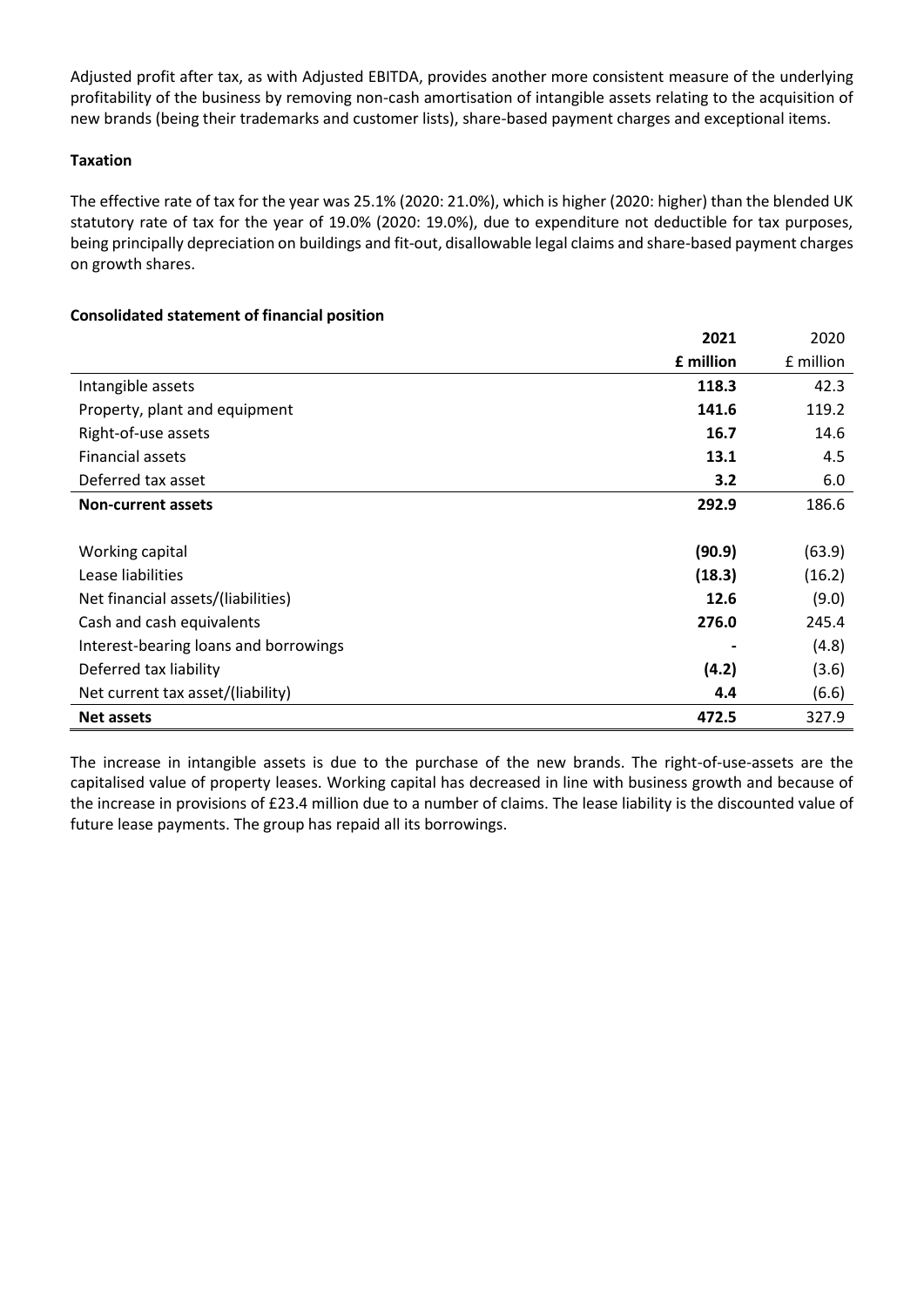## **Intangible and fixed asset additions**

|                                                  | 2021      | 2020      |
|--------------------------------------------------|-----------|-----------|
|                                                  | £ million | £ million |
| <b>Purchased intangible and fixed assets</b>     |           |           |
| Intangible assets                                |           |           |
| Trademarks and customer lists                    | 73.4      | 19.4      |
| Software                                         | 12.3      | 3.8       |
|                                                  | 85.7      | 23.2      |
| Tangible fixed assets                            |           |           |
| <b>Distribution centres</b>                      | 16.9      | 15.4      |
| Offices, office equipment, fixtures and fit-outs | 20.0      | 6.6       |
| Motor vehicles                                   | 0.1       | 0.4       |
|                                                  | 37.0      | 22.4      |
|                                                  |           |           |
| Total intangible and fixed asset additions       | 122.7     | 45.6      |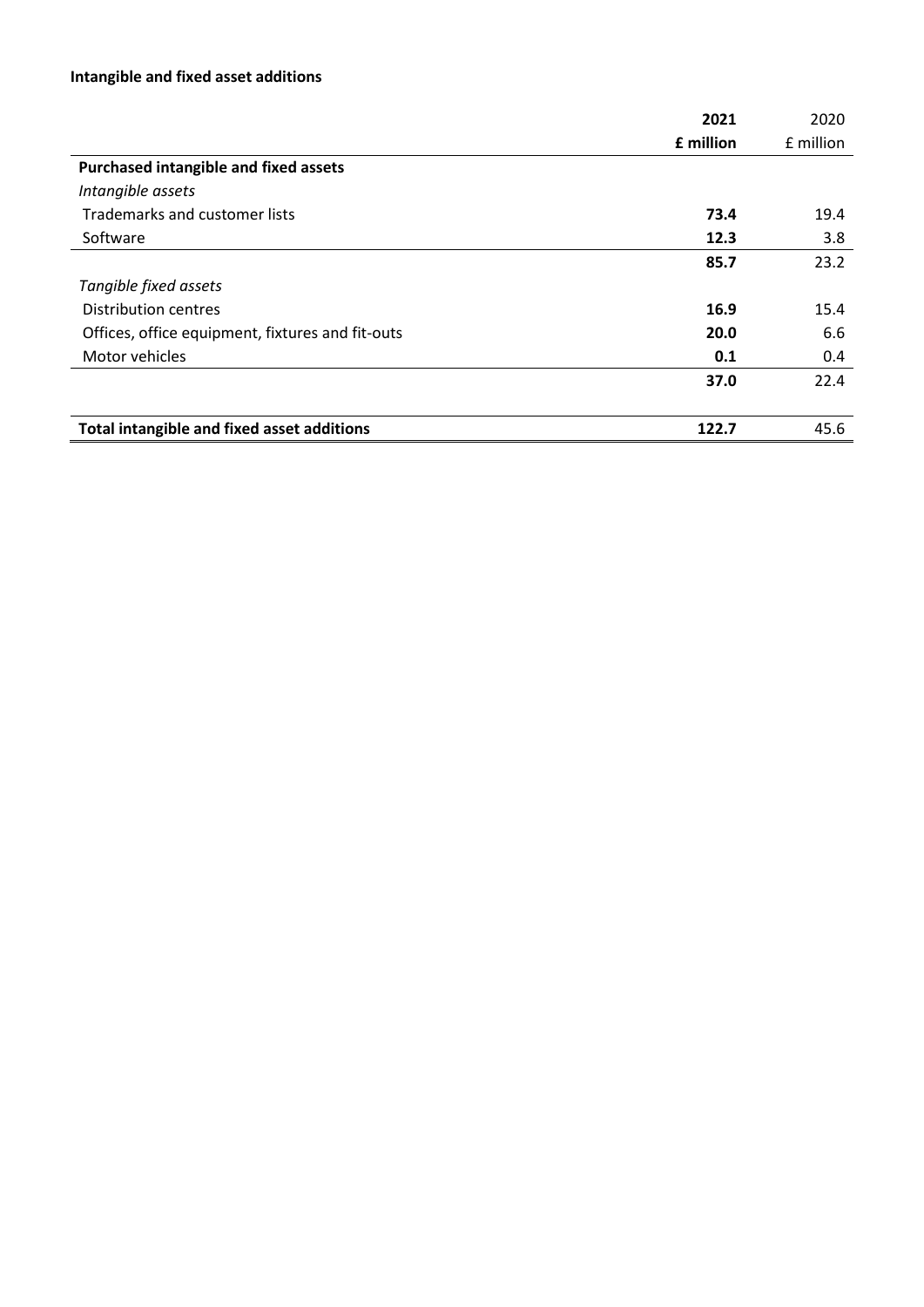## **Liquidity and financial resources**

Operating cash flow was £201.1 million compared to £127.3 million in the previous year and free cash outflow after tax was £121.8 million compared to an inflow of £70.1 million in the previous financial year. Capital expenditure and intangible asset purchases were £49.3 million, which includes a £16.9 million investment in our distribution centres to support projected growth in the business, acquisition of new brands was £73.4 million and purchase of the remaining non-controlling interest in PrettyLittleThing was £161.9 million. The closing cash balance for the group was £276.0 million.

## **Consolidated cash flow statement**

|                                                              | 2021      | 2020      |
|--------------------------------------------------------------|-----------|-----------|
|                                                              | £ million | £ million |
|                                                              |           |           |
| Profit after tax for the year                                | 93.4      | 72.9      |
|                                                              |           |           |
| Share-based payments charge                                  | 19.7      | 11.0      |
| Depreciation charges and amortisation                        | 29.8      | 24.7      |
| Finance income                                               | (0.9)     | (1.7)     |
| Finance expense                                              | 0.3       | 0.4       |
| Loss on sale of fixed assets                                 |           | 0.2       |
| Tax expense                                                  | 31.3      | 19.3      |
| Increase in inventories                                      | (45.8)    | (32.3)    |
| Increase in trade and other receivables                      | (8.8)     | (9.4)     |
| Increase in trade and other payables                         | 82.1      | 42.2      |
| <b>Operating cash flow</b>                                   | 201.1     | 127.3     |
| Capital expenditure and intangible asset purchases           | (49.3)    | (26.2)    |
| Acquisition of new brands                                    | (73.4)    | (19.4)    |
| Acquisition of non-controlling interest in PrettyLittleThing | (161.9)   |           |
| Tax paid                                                     | (38.3)    | (11.6)    |
| Free cash (outflow)/inflow after tax                         | (121.8)   | 70.1      |
|                                                              |           |           |
| Net proceeds from the issue of ordinary shares               | 201.4     | 2.7       |
| Purchase of own shares by EBT                                | (39.4)    | (14.9)    |
| Finance income received                                      | 1.2       | 1.8       |
| Finance expense paid                                         | (0.1)     | (0.3)     |
| Dividend paid to non-controlling interests                   |           | (3.4)     |
| Lease payments                                               | (5.9)     | (6.0)     |
| Repayment of borrowings                                      | (4.8)     | (2.4)     |
| <b>Net cash flow</b>                                         | 30.6      | 47.6      |
|                                                              |           |           |
| Cash and cash equivalents at beginning of year               | 245.4     | 197.8     |
| Cash and cash equivalents at end of year                     | 276.0     | 245.4     |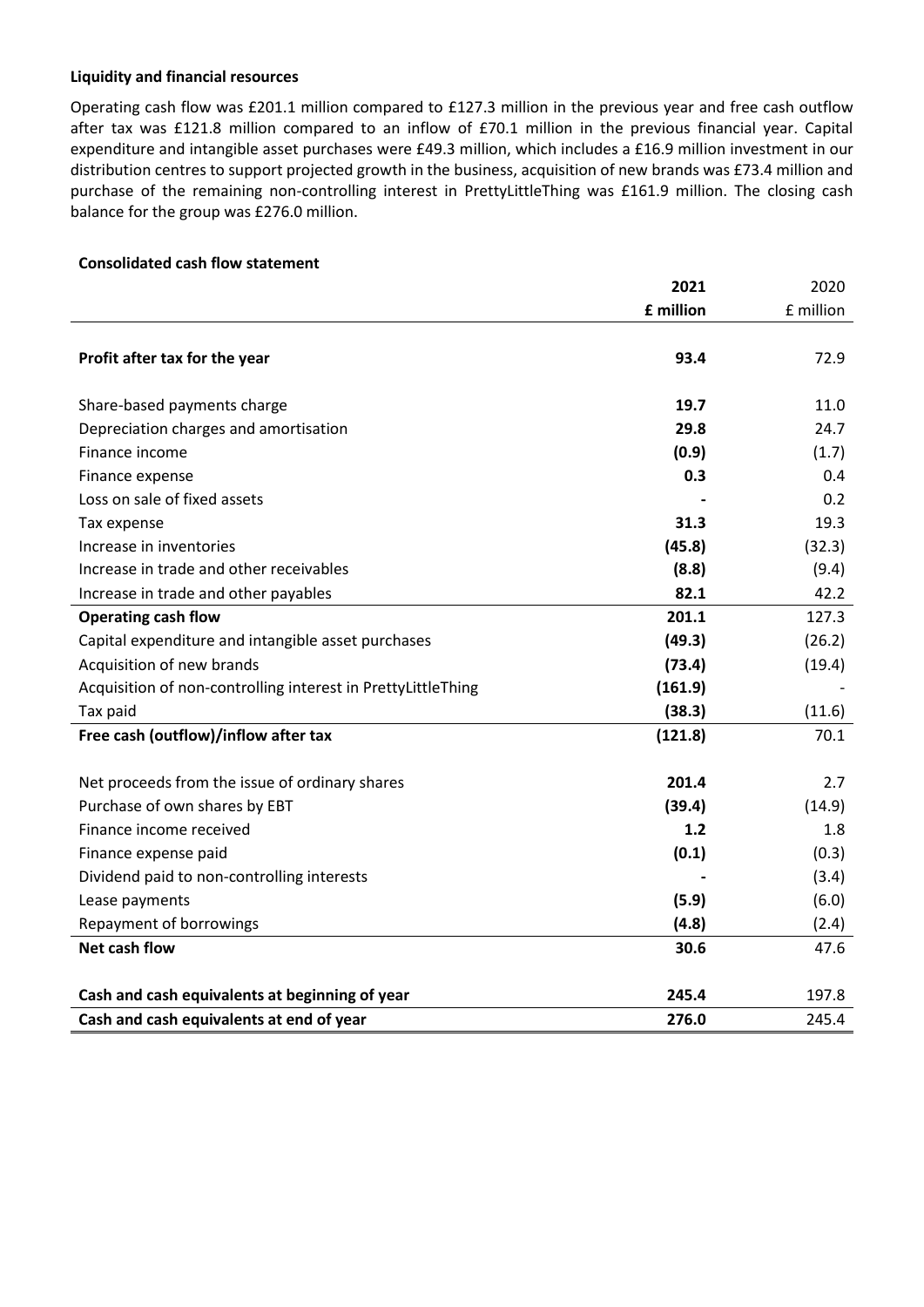## **Trends and factors likely to affect future performance**

The market for online fashion is forecast to continue to grow and, along with the increasing use of the internet globally, provides a favourable backdrop for the group with much opportunity for further growth. Customers throughout the world are seeking a wide choice of quality products at value prices lower than those available on the high street, with the convenience of home delivery. The group's target market has a high propensity to spend on fashion and the market is quite resilient to external macroeconomic factors.

## **Outlook**

As always, our focus is to maintain an outstanding customer proposition, with the latest fashion at great prices, combined with excellent customer service. To this end, we have a plan of continuous investment in our systems, infrastructure and technology to ensure we offer an optimal online shopping experience as we look to further cement our position as a leader in global fashion e-commerce.

Revenue growth for the full year to February 2022 is expected to be around 25% at a group level, with newlyacquired brands expected to deliver approximately five percentage points of this growth. Growth within our established brands remains strong and over the last two years we have achieved a revenue CAGR of 42%. Trading in the first few weeks of the financial year has been encouraging, however, the economic outlook remains uncertain and we expect the benefits seen from reduced returns over the last twelve months to begin to unwind this year, whilst still experiencing significantly elevated levels of carriage and freight costs.

Whilst the group did see some benefits to demand in the last financial year due to lockdowns around the world, traditional core categories such as dresses and going out saw significant declines. As markets re-open we are already seeing the early benefits of this and believe that the strengths of our test and repeat model and platform leave the group well-positioned to capitalise on any rebound in key geographies as markets exit lockdown globally.

Margins for established brands are expected to be in line year on year. We expect investment in newly-acquired brands to dilute the group's overall adjusted EBITDA margin by 50-100bps, with the group's adjusted EBITDA margin expected to be in the region of 9.5-10% for the full year.

Adjusted EBITDA is likely to see more of a weighting towards the second half of the year, reflecting a strong comparative period in the first half. This is consistent with financial years prior to the one herein reported, and the group expects a higher adjusted EBITDA margin in the second half, reflecting investments in our scalable multibrand platform.

As announced on 12 April 2021, the group acquired a new office in the heart of London's West End for £72 million. Capital expenditure for the remainder of the financial year is expected to be in the region of £125-175 million. This relates to growth investments in our new warehouse sites in Wellingborough and Daventry, as well as continued enhancements to our existing facilities, including automation at our Sheffield site to increase both capacity and efficiency.

We are focused on building the business for the future and continued investment in our brands, infrastructure, people and technology will drive this growth and further economies of scale. We are also committed to continued improvements across our environmental responsibilities and to accelerate our sustainability journey. The group's medium-term target of sales growth of 25% per annum and an adjusted EBITDA margin of around 10% remains unchanged.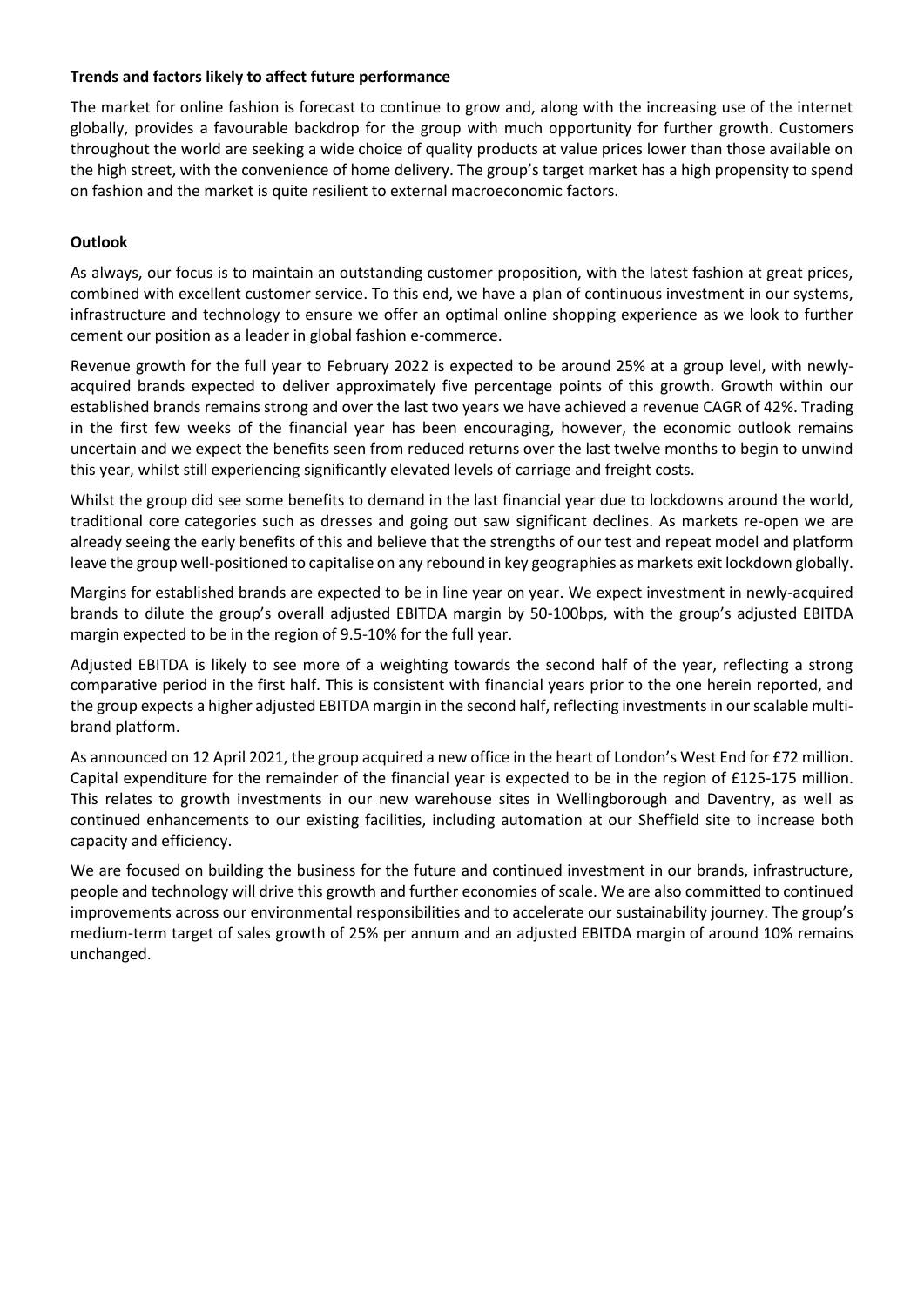## **Consolidated statement of comprehensive income**

for the year ended 28 February 2021

|                                                                                       | <b>Note</b>    | 2021      | 2020         |
|---------------------------------------------------------------------------------------|----------------|-----------|--------------|
|                                                                                       |                | £ million | £ million    |
| Revenue                                                                               | $\overline{2}$ | 1,745.3   | 1,234.9      |
| Cost of sales                                                                         |                | (800.1)   | (568.6)      |
| <b>Gross profit</b>                                                                   |                | 945.2     | 666.3        |
| Distribution costs                                                                    |                | (422.0)   | (278.3)      |
| Administrative expenses                                                               |                | (400.1)   | (297.3)      |
| Amortisation of acquired intangibles                                                  |                | (5.5)     | (5.1)        |
| Other administrative expenses                                                         |                | (394.6)   | (292.2)      |
| Other income                                                                          | 3              | 1.0       | 0.2          |
| <b>Operating profit</b>                                                               |                | 124.1     | 90.9         |
| Finance income                                                                        | 4              | 0.9       | 1.7          |
| Finance expense                                                                       |                | (0.3)     | (0.4)        |
| Profit before tax                                                                     | 6              | 124.7     | 92.2         |
| Taxation                                                                              | 10             | (31.3)    | (19.3)       |
| Profit for the year                                                                   |                | 93.4      | 72.9         |
| Profit for the year attributable to:                                                  |                |           |              |
| Owners of the parent company                                                          |                | 90.7      | 63.7         |
| Non-controlling interests                                                             |                | 2.7       | 9.2          |
|                                                                                       |                | 93.4      | 72.9         |
|                                                                                       |                |           |              |
| Total other comprehensive income for the year                                         |                |           |              |
| Impact of adoption of IFRS 16<br>Loss reclassified to profit and loss during the year |                | 9.0       | (0.5)<br>1.3 |
| Fair value gain/(loss) on cash flow hedges during the year                            |                | 21.2      | (13.6)       |
| Total comprehensive income for the year                                               |                | 123.6     | 60.1         |
| Total comprehensive income attributable to:                                           |                |           |              |
| Owners of the parent company                                                          |                | 120.9     | 50.9         |
| Non-controlling interests                                                             |                | 2.7       | 9.2          |
|                                                                                       |                | 123.6     | 60.1         |
| <b>Earnings per share</b>                                                             | $\overline{7}$ |           |              |
| <b>Basic</b>                                                                          |                | 7.43p     | 5.48p        |
| <b>Diluted</b>                                                                        |                | 7.25p     | 5.35p        |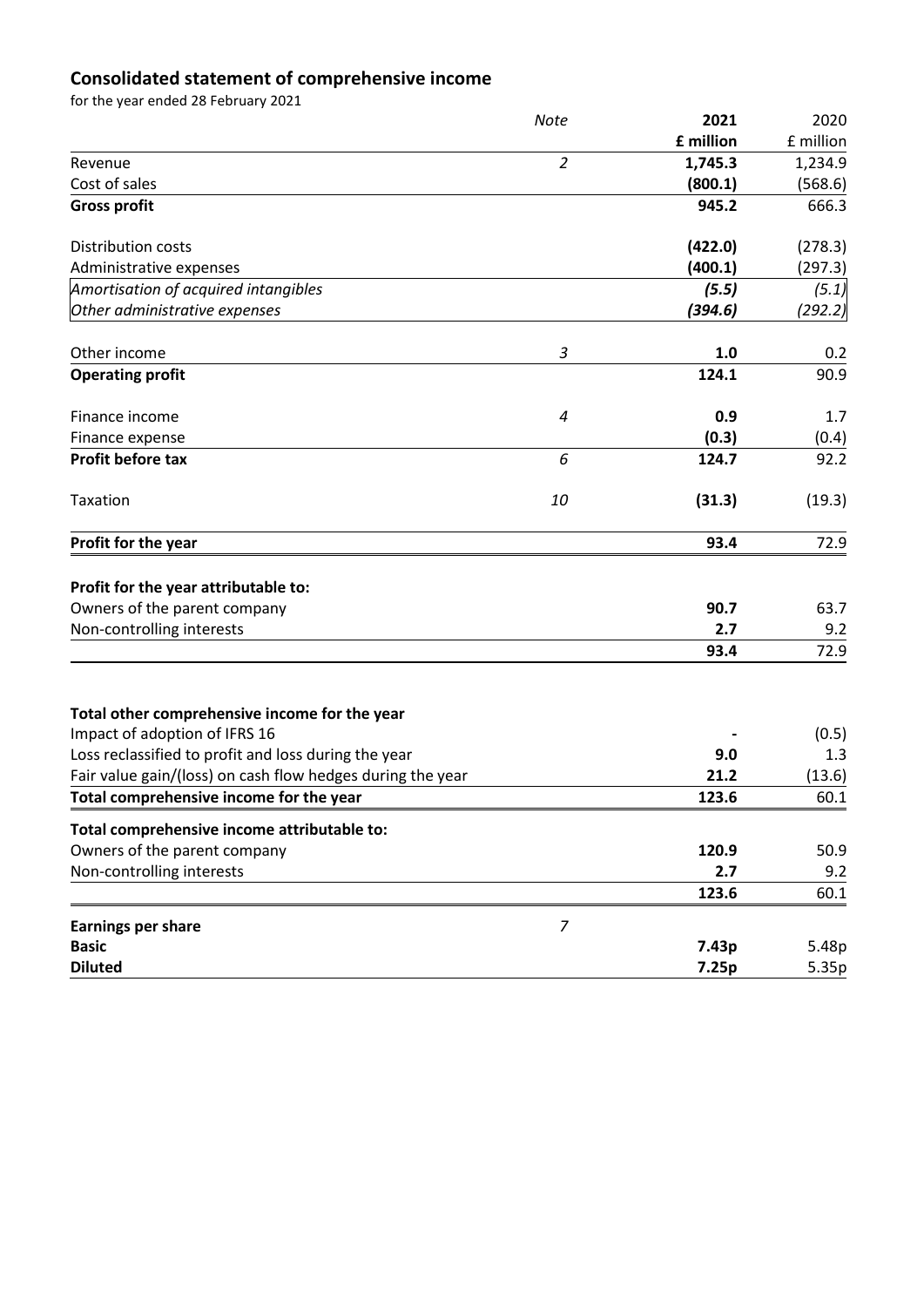## **Consolidated statement of financial position**

| at 28 February 2021                   |             |                   |                   |
|---------------------------------------|-------------|-------------------|-------------------|
|                                       | <b>Note</b> | 2021<br>£ million | 2020<br>£ million |
| <b>Assets</b>                         |             |                   |                   |
| <b>Non-current assets</b>             |             |                   |                   |
| Intangible assets                     | 11          | 118.3             | 42.3              |
| Property, plant and equipment         | 12          | 141.6             | 119.2             |
| Right-of-use assets                   | 13          | 16.7              | 14.6              |
| <b>Financial assets</b>               | 25          | 13.1              | 4.5               |
| Deferred tax                          | 14          | 3.2               | 6.0               |
| <b>Current assets</b>                 |             | 292.9             | 186.6             |
| Inventories                           | 15          | 144.9             | 99.1              |
| Trade and other receivables           | 16          | 40.6              | 31.8              |
| Financial assets                      | 25          | 17.1              | 6.6               |
| Current tax asset                     |             | 4.4               |                   |
| Cash and cash equivalents             | 17          | 276.0             | 245.4             |
| <b>Total current assets</b>           |             | 483.0             | 382.9             |
|                                       |             |                   |                   |
| <b>Total assets</b>                   |             | 775.9             | 569.5             |
| <b>Liabilities</b>                    |             |                   |                   |
| <b>Current liabilities</b>            |             |                   |                   |
| Trade and other payables              | 18          | (222.9)           | (165.5)           |
| Provisions                            | 19          | (53.5)            | (29.3)            |
| Interest-bearing loans and borrowings | 20          |                   | (2.4)             |
| Lease liabilities                     | 21          | (6.7)             | (5.4)             |
| <b>Financial liabilities</b>          | 25          | (2.6)             | (8.7)             |
| Current tax liability                 |             |                   | (6.6)             |
| <b>Total current liabilities</b>      |             | (285.7)           | (217.9)           |
| <b>Non-current liabilities</b>        |             |                   |                   |
| Interest-bearing loans and borrowings | 20          |                   | (2.4)             |
| Lease liabilities                     | 21          | (11.6)            | (10.8)            |
| <b>Financial liabilities</b>          | 25          | (1.9)             | (6.9)             |
| Deferred tax                          | 14          | (4.2)             | (3.6)             |
| <b>Total liabilities</b>              |             | (303.4)           | (241.6)           |
| <b>Net assets</b>                     |             | 472.5             | 327.9             |
| <b>Equity</b>                         |             |                   |                   |
| Share capital                         | 22          | 12.6              | 11.7              |
| Shares to be issued                   | 23          | 31.9              |                   |
| Share premium                         |             | 916.2             | 608.4             |
| Hedging reserve                       |             | 25.7              | (4.5)             |
| EBT reserve                           |             | (56.5)            | (17.1)            |
| Other reserves                        | 24          | (795.2)           | (515.2)           |
| Non-controlling interest              |             |                   | 17.3              |
| Retained earnings                     |             | 337.8             | 227.3             |
| <b>Total equity</b>                   |             | 472.5             | 327.9             |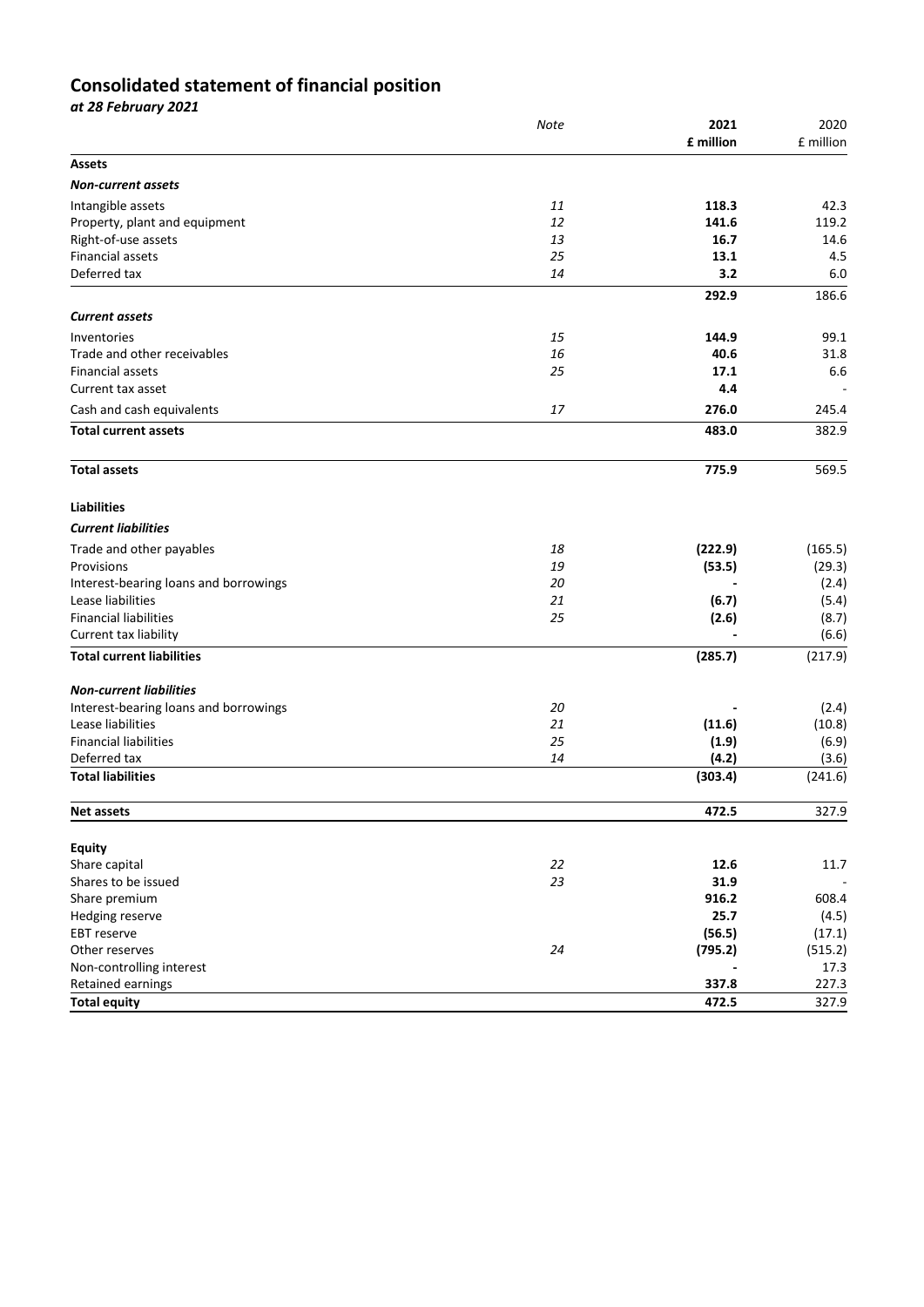# **Consolidated statement of changes in equity**

|                                                               |                          | <b>Share Shares to be</b> | Share                    |           | <b>Hedging EBT reserve</b> | Other     | Non-                 |                              | <b>Retained Total equity</b> |
|---------------------------------------------------------------|--------------------------|---------------------------|--------------------------|-----------|----------------------------|-----------|----------------------|------------------------------|------------------------------|
|                                                               | capital                  | issued                    | premium                  | reserve   |                            |           | reserves controlling | earnings                     |                              |
|                                                               |                          |                           |                          |           |                            |           | interest             |                              |                              |
|                                                               | £ million                | £ million                 | £ million                | £ million | £ million                  | £ million | £ million            | £ million                    | £ million                    |
| Balance at 28 February 2019                                   | 11.6                     |                           | 606.1                    | 7.8       | (2.2)                      | (515.2)   | 8.4                  | 153.9                        | 270.4                        |
| Impact of adoption of IFRS 16                                 |                          |                           |                          |           |                            |           |                      | (0.5)                        | (0.5)                        |
| Profit for the year                                           |                          |                           |                          |           |                            |           | 9.2                  | 63.7                         | 72.9                         |
| Other comprehensive<br>income/(expense):                      |                          |                           |                          |           |                            |           |                      |                              |                              |
| Loss reclassified to profit and<br>loss in revenue            |                          |                           |                          | 1.3       |                            |           |                      |                              | 1.3                          |
| Fair value loss on cash flow                                  |                          |                           |                          | (13.6)    |                            |           |                      |                              | (13.6)                       |
| hedges during the year                                        |                          |                           |                          |           |                            |           |                      |                              | 60.1                         |
| Total comprehensive income for                                | $\sim$                   | $\sim$                    | $\blacksquare$           | (12.3)    | $\overline{a}$             | ÷,        | 9.2                  | 63.2                         |                              |
| the year<br>Issue of shares                                   | 0.1                      |                           | 2.3                      |           | (14.9)                     |           | 0.3                  | $\frac{1}{2}$                | (12.2)                       |
| Share-based payments credit                                   |                          |                           |                          |           |                            |           | 0.5                  | 10.5                         | 11.0                         |
| Excess taxation on share-based                                |                          |                           |                          |           |                            |           |                      | 2.0                          | 2.0                          |
| payments                                                      |                          |                           |                          |           |                            |           |                      |                              |                              |
| Translation of foreign operations                             |                          |                           |                          |           |                            |           |                      |                              |                              |
| Non-controlling interests'<br>increase in share of net assets |                          |                           |                          |           |                            |           | 2.3                  | (2.3)                        |                              |
| Dividend paid to non-controlling<br>interests                 |                          |                           |                          |           |                            |           | (3.4)                |                              | (3.4)                        |
| Balance at 29 February 2020                                   | 11.7                     | $\blacksquare$            | 608.4                    | (4.5)     | (17.1)                     | (515.2)   | 17.3                 | 227.3                        | 327.9                        |
| Profit for the year                                           |                          |                           |                          |           |                            |           | 2.7                  | 90.7                         | 93.4                         |
| Other comprehensive<br>income/(expense):                      |                          |                           |                          |           |                            |           |                      |                              |                              |
| Loss reclassified to profit and<br>loss in revenue            |                          |                           |                          | 9.0       |                            |           |                      |                              | 9.0                          |
| Fair value gain on cash flow<br>hedges during the year        |                          |                           |                          | 21.2      |                            |           |                      |                              | 21.2                         |
| Total comprehensive income for<br>the year                    | $\overline{\phantom{a}}$ | $\overline{\phantom{a}}$  | $\overline{\phantom{a}}$ | 30.2      | $\overline{\phantom{a}}$   | ÷,        | 2.7                  | 90.7                         | 123.6                        |
| Issue of shares                                               | 0.6                      |                           | 169.8                    |           | (39.4)                     | 0.8       | (0.2)                | $\qquad \qquad \blacksquare$ | 131.6                        |
| Share-based payments credit                                   |                          |                           |                          |           |                            |           | 0.5                  | 19.2                         | 19.7                         |
| Excess taxation on share-based                                | $\overline{a}$           |                           |                          |           |                            | ÷,        | 0.1                  | 0.6                          | 0.7                          |
| payments                                                      |                          |                           |                          |           |                            |           |                      |                              |                              |
| Acquisition of non-controlling<br>interest (see note 1)       | 0.3                      | 31.9                      | 138.0                    |           |                            | (281.3)   | (20.4)               |                              | (131.5)                      |
| Translation of foreign operations                             |                          |                           |                          |           |                            | 0.5       |                      |                              | 0.5                          |
| <b>Balance at 28 February 2021</b>                            | 12.6                     | 31.9                      | 916.2                    | 25.7      | (56.5)                     | (795.2)   |                      | 337.8                        | 472.5                        |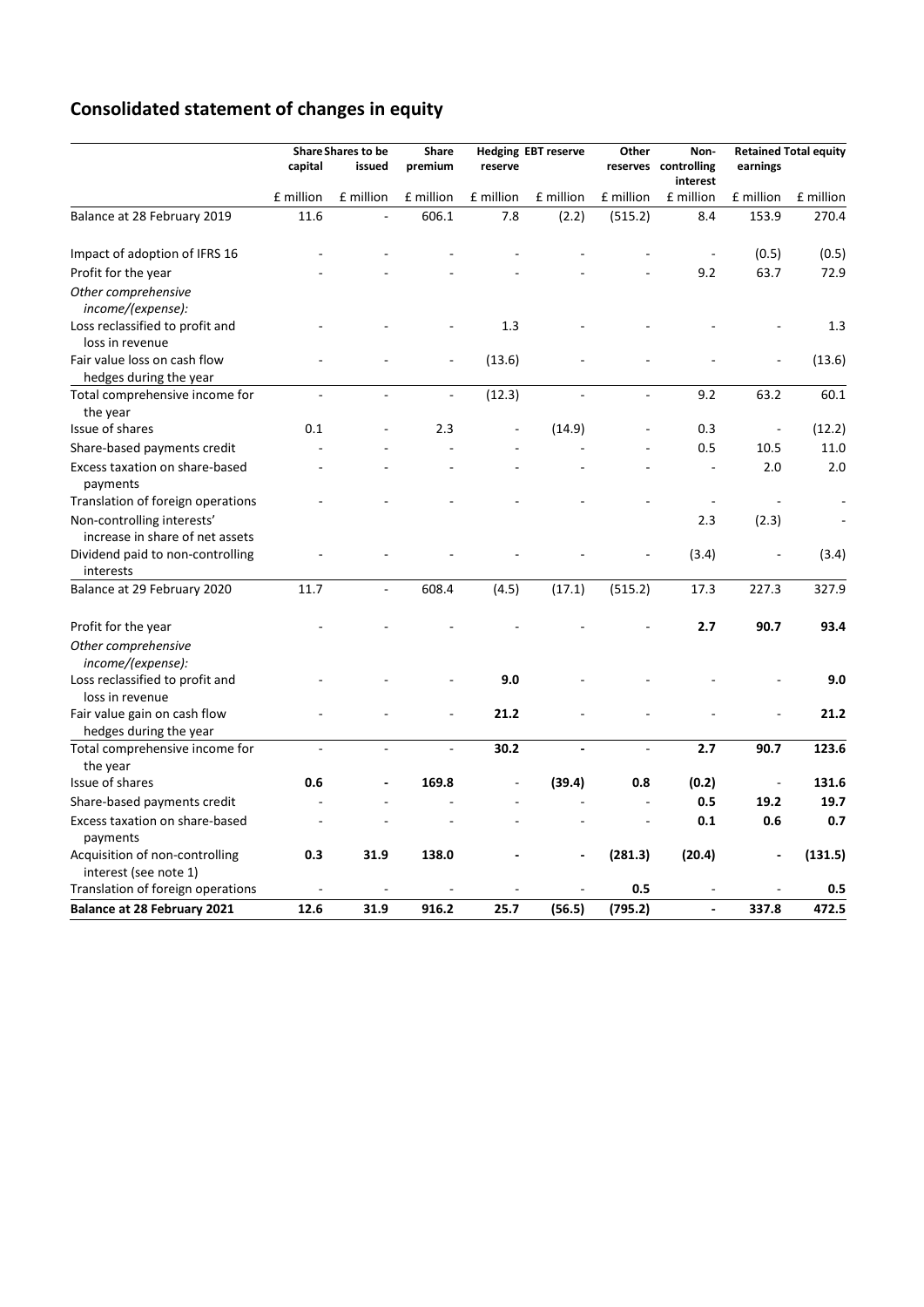## **Consolidated cash flow statement**

*for the year ended 28 February 2021*

|                                                              | Note | 2021      | 2020      |
|--------------------------------------------------------------|------|-----------|-----------|
|                                                              |      | £ million | £ million |
| Cash flows from operating activities                         |      |           |           |
| Profit for the year                                          |      | 93.4      | 72.9      |
| Adjustments for:                                             |      |           |           |
| Share-based payments charge                                  |      | 19.7      | 11.0      |
| Depreciation charges and amortisation                        |      | 29.8      | 24.7      |
| Loss on sale of fixed assets                                 |      |           | 0.2       |
| Finance income                                               |      | (0.9)     | (1.7)     |
| Finance expense                                              |      | 0.3       | 0.4       |
| Tax expense                                                  |      | 31.3      | 19.3      |
|                                                              |      | 173.6     | 126.8     |
| Increase in inventories                                      | 15   | (45.8)    | (32.3)    |
| Increase in trade and other receivables                      | 16   | (8.8)     | (9.4)     |
| Increase in trade and other payables                         | 18   | 82.1      | 42.2      |
| Cash generated from operations                               |      | 201.1     | 127.3     |
| Tax paid                                                     |      | (38.3)    | (11.6)    |
| Net cash generated from operating activities                 |      | 162.8     | 115.7     |
| Cash flows from investing activities                         |      |           |           |
| Acquisition of intangible assets                             | 11   | (85.7)    | (23.2)    |
| Acquisition of property, plant and equipment                 | 12   | (37.0)    | (22.4)    |
| Acquisition of non-controlling interest in PrettyLittleThing | 1    | (161.9)   |           |
| Finance income received                                      |      | 1.2       | 1.8       |
| Net cash used in investing activities                        |      | (283.4)   | (43.8)    |
| <b>Cash flows from financing activities</b>                  |      |           |           |
| Proceeds from the issue of ordinary shares                   |      | 204.9     | 2.7       |
| Share issue costs written off to share premium               |      | (3.5)     |           |
| Purchase of own shares by EBT                                |      | (39.4)    | (14.9)    |
| Finance expense paid                                         |      | (0.1)     | (0.3)     |
| Dividend paid to non-controlling interests                   |      |           | (3.4)     |
| Lease payments                                               |      | (5.9)     | (6.0)     |
| Repayment of borrowings                                      |      | (4.8)     | (2.4)     |
| Net cash used in financing activities                        |      | 151.2     | (24.3)    |
| Increase in cash and cash equivalents                        |      | 30.6      | 47.6      |
| Cash and cash equivalents at beginning of year               |      | 245.4     | 197.8     |
| Cash and cash equivalents at end of year                     |      | 276.0     | 245.4     |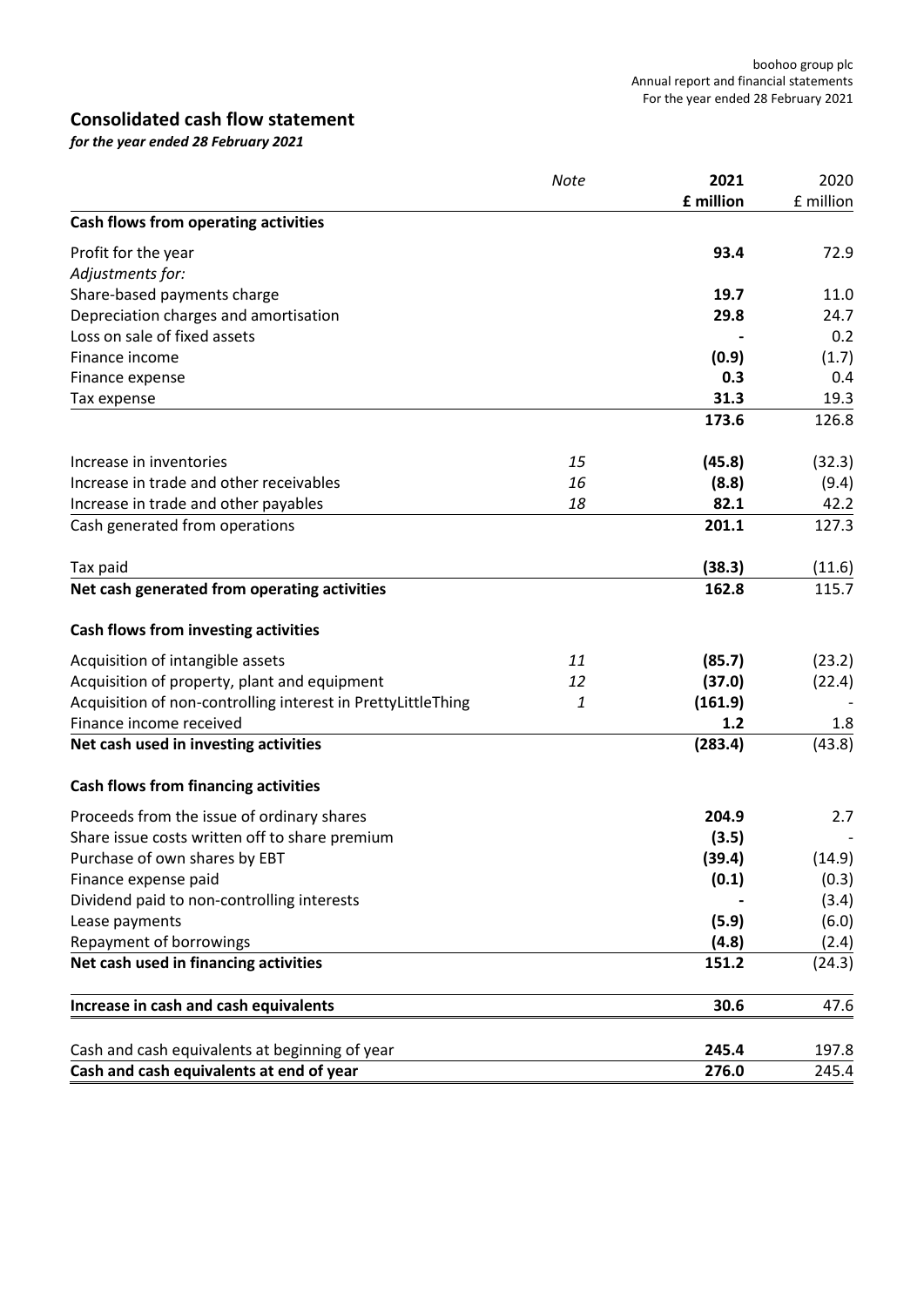## **Notes to the financial statements** *(forming part of the financial statements)*

## **1 Accounting policies**

## *General information*

boohoo group plc operates as a multi-brand online retailer, based in the UK and is a public limited company incorporated and domiciled in Jersey and listed on the Alternative Investment Market (AIM) of the London Stock Exchange. Its registered office address is: 12 Castle Street, St Helier, Jersey, JE2 3RT. The company was incorporated on 19 November 2013.

## *Basis of preparation*

This condensed consolidated financial information for the year ended 28 February 2021 has been prepared in accordance with the recognition and measurement criteria of International Financial Reporting Standards as adopted by the European Union ("Adopted IFRSs"), IFRS IC Interpretations and the Companies (Jersey) Law 1991.

The financial statements have been approved on the assumption that the group and company remain a going concern.

The financial information contained in this preliminary announcement for the years ended 28 February 2021 and 29 February 2020 does not comprise the group's statutory financial statements within the meaning of Companies (Jersey) Law 1991. Statutory accounts for the year ended 28 February 2021 will be filed with the Jersey Companies Registry in due course. The auditors' reports on the statutory accounts for each of the years ended 28 February 2021 from PKF Littlejohn LLP and 29 February 2020 from PricewaterhouseCoopers LLP are unqualified, do not draw attention to any matters by way of emphasis and do not contain any statement under any matters that are required to be reported by exception under Companies (Jersey) Law 1991.

## **New and amended standards adopted by the group**

The following new standards, and amendments to standards, have been adopted by the group for the first time during the year commencing 1 March 2020:

- Amendments to References to the Conceptual Framework in IFRS Standards;
- Amendments to IFRS 3: Business Combinations;
- Amendments to IAS 1 and IAS 8: Definition of Material.

## **Standards, amendments and interpretations to existing standards that are not yet effective and have not been early adopted by the group and/or company.**

The following standards have been published and are mandatory for accounting periods beginning after 1 March 2020 but have not been early adopted by the group or company and could have an impact on the group and company financial statements:

- Amendments to IAS 1: Presentation of Financial Statements: Classification of Liabilities as Current or Noncurrent and Amendments to IAS 1: Classification of Liabilities as Current or Non-current – Deferral of Effective Date – effective 1 January 2023;
- Amendments to IFRS 3: Business Combinations Reference to the Conceptual Framework effective 1 January 2022;
- Amendments to IAS 16: Property, Plant and Equipment effective 1 January 2022;
- Amendments to IAS 37: Provisions, Contingent Liabilities and Contingent Assets effective 1 January 2022;
- Annual Improvements to IFRS Standards 2018-2020 Cycle 1 January 2022.

## *Measurement convention*

The consolidated financial statements have been prepared under the historical cost convention, excluding financial assets and financial liabilities (including derivative instruments) held at fair value through profit or loss. The principal accounting policies adopted in the preparation of these financial statements are set out below. These policies have been consistently applied to all the years presented, unless otherwise stated.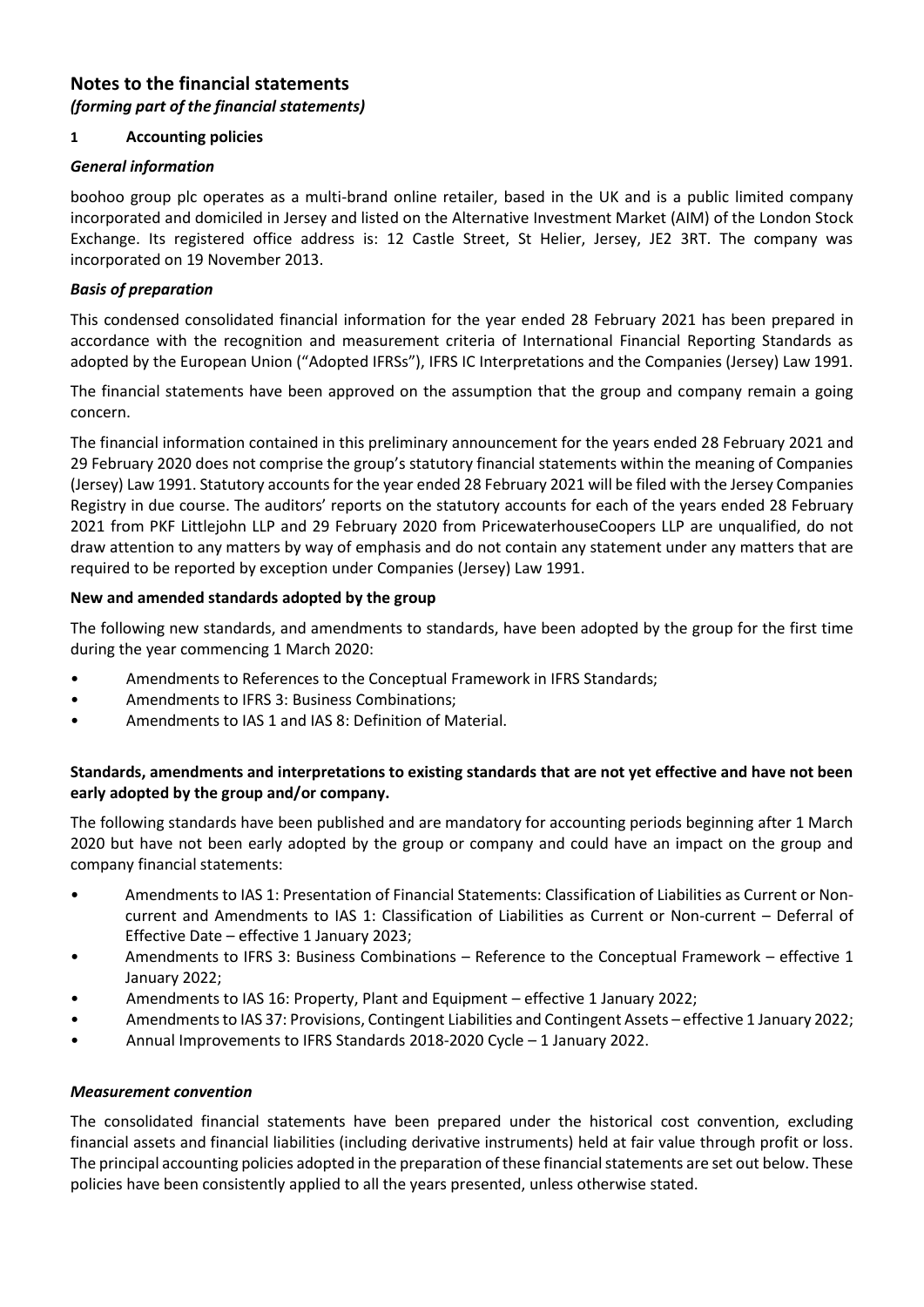## *Going concern*

The directors have reviewed the group's forecast and projections, including assumptions concerning capital expenditure and expenditure commitments and their impact on cash flows, and have a reasonable expectation that the group has adequate financial resources to continue its operations for the foreseeable future. For this reason, they have continued to adopt the going concern basis in preparing the financial statements.

In preparing the preliminary announcement, the directors have also made reasonable and prudent judgements and estimates and prepared the preliminary announcement on the going concern basis. The preliminary announcement and management report contained herein give a true and fair view of the assets, liabilities, financial position and profit and loss of the group.

## *Acquisition of the non-controlling interest in PrettyLittleThing.com Limited*

The remaining 34% non-controlling interest in PrettyLittleThing was acquired in May 2020, ahead of the original 2022 option-to-acquire date, for a combination of cash and shares with initial total consideration £269.8 million, potentially rising to £323.8 million subject to the group's share price averaging 491 pence per share over a sixmonth period up until a longstop date of 14 March 2024. If this condition is not met (although management has judged it will be met), this final £54 million element of consideration will lapse.

The amount written off to equity, in other reserves, as shown in the consolidated statement of changes in equity is as follows:

|                                                              | £ million |
|--------------------------------------------------------------|-----------|
| Cash consideration                                           | 161.9     |
| Share consideration                                          | 107.9     |
| Fair value of future performance-related share consideration | 31.9      |
| Less: carrying value of non-controlling interest             | (20.4)    |
| Amount written off to other reserves                         | 281.3     |

## **2 Segmental analysis**

IFRS 8, 'Operating Segments', requires operating segments to be determined based on the group's internal reporting to the chief operating decision maker. The chief operating decision maker is considered to be the executive board, which has determined that the primary segmental reporting format of the group for the year ending February 2021 is by geographic region. This is a change to the segments reported in previous periods, since the group has become multi-brand and now focusses on geographic performance at a group level and not on individual brand performance. The group strategy is to increase market share in each territory using the optimum mix of brands that is appropriate for each market, taking into account factors such as consumer preference, established presence and brand appeal.

|                                                        |                          |                |           | Year ended 28 February 2021 |           |
|--------------------------------------------------------|--------------------------|----------------|-----------|-----------------------------|-----------|
|                                                        | UK                       | Rest of Europe |           | USA Rest of world           | Total     |
|                                                        | £ million                | £ million      | £ million | £ million                   | £ million |
| Revenue                                                | 945.1                    | 244.7          | 435.1     | 120.4                       | 1,745.3   |
| Cost of sales                                          | (464.2)                  | (107.1)        | (174.5)   | (54.3)                      | (800.1)   |
| Gross profit                                           | 480.9                    | 137.6          | 260.6     | 66.1                        | 945.2     |
| Distribution costs                                     |                          |                |           |                             | (422.0)   |
| Administrative<br>expenses<br>$\overline{\phantom{a}}$ |                          |                |           |                             | (394.6)   |
| other                                                  |                          |                |           |                             |           |
| Amortisation<br>of<br>acquired                         |                          |                |           |                             | (5.5)     |
| intangibles                                            |                          |                |           |                             |           |
| Other income                                           | $\blacksquare$           |                |           |                             | 1.0       |
| Operating profit                                       | $\overline{\phantom{a}}$ |                |           |                             | 124.1     |
| Finance income                                         | $\blacksquare$           |                |           |                             | 0.9       |
| Finance expense                                        |                          |                |           |                             | (0.3)     |
| Profit before tax                                      |                          |                |           |                             | 124.7     |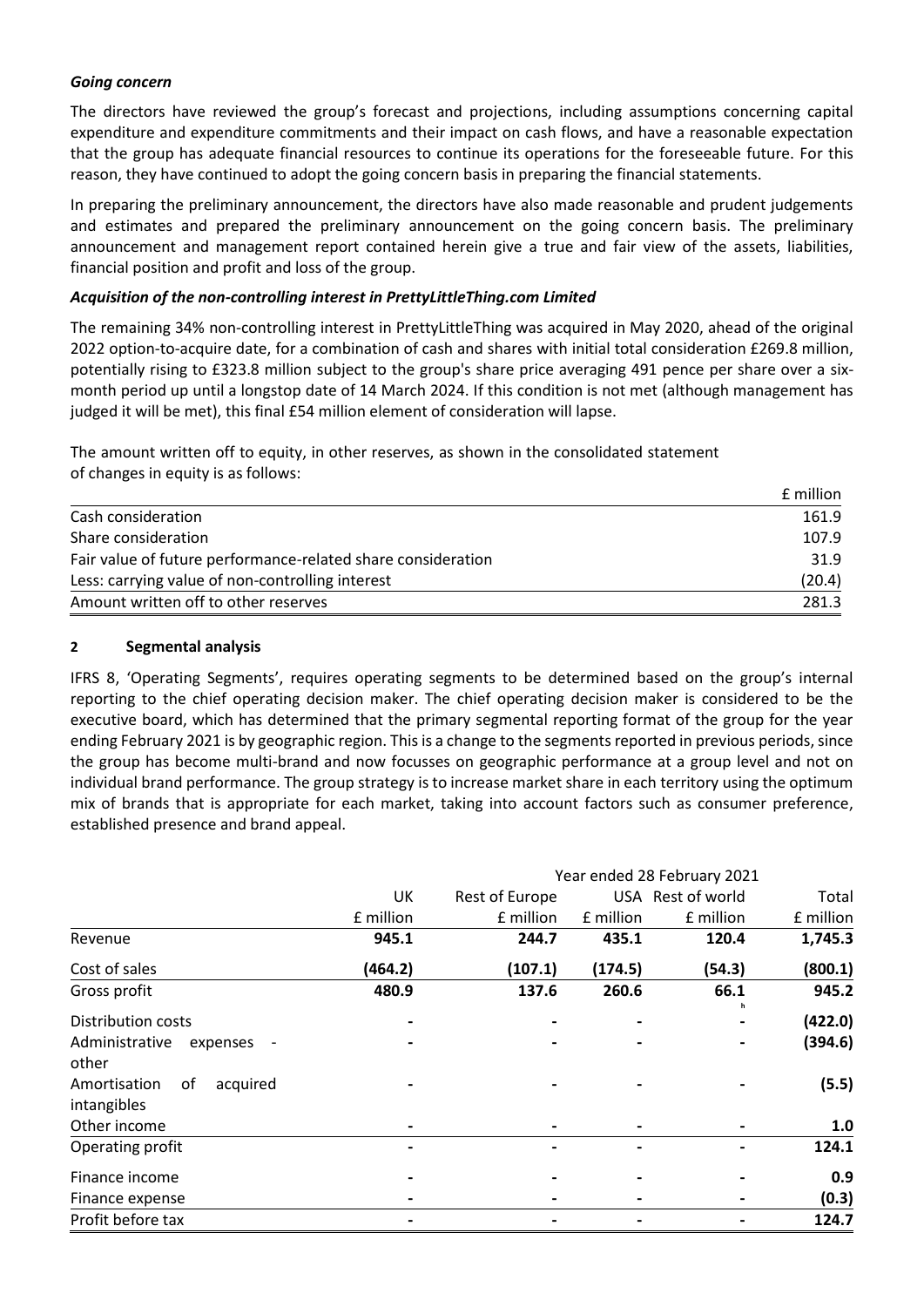|                                | Year ended 29 February 2020 |                |           |                   |           |
|--------------------------------|-----------------------------|----------------|-----------|-------------------|-----------|
|                                | UK                          | Rest of Europe |           | USA Rest of world | Total     |
|                                | £ million                   | £ million      | £ million | £ million         | £ million |
| Revenue                        | 679.4                       | 188.4          | 263.6     | 103.5             | 1,234.9   |
| Cost of sales                  | (337.8)                     | (79.2)         | (105.9)   | (45.7)            | (568.6)   |
| Gross profit                   | 341.6                       | 109.2          | 157.7     | 57.8              | 666.3     |
| <b>Distribution costs</b>      |                             |                |           |                   | (278.3)   |
| Administrative<br>expenses     |                             |                |           |                   | (292.2)   |
| other                          |                             |                |           |                   |           |
| of<br>Amortisation<br>acquired |                             |                |           |                   | (5.1)     |
| intangibles                    |                             |                |           |                   |           |
| Other income                   |                             |                |           |                   | 0.2       |
| Operating profit               |                             |                |           |                   | 90.9      |
| Finance income                 |                             |                |           |                   | 1.7       |
| Finance expense                |                             |                |           |                   | (0.4)     |
| Profit before tax              |                             |                |           |                   | 92.2      |

Due to the nature of its activities, the group is not reliant on any individual customers.

No analysis of the assets and liabilities of each operating segment is provided to the chief operating decision maker in the monthly management accounts, therefore no measure of segmental assets or liabilities is disclosed in this note. Non-current assets located outside the UK comprise offices in the USA with a net book value of £2.5 million.

## **3 Other income**

|                           | 2021 | 2020     |
|---------------------------|------|----------|
| $\mathsf{\ ^{c}}$ million |      | ∶million |
| Property rental income    |      | U.Z      |

#### **4 Finance income and expense**

|                                         | 2021      | 2020      |
|-----------------------------------------|-----------|-----------|
|                                         | £ million | £ million |
| Finance income: Bank interest received  | 0.9       |           |
| Finance expense: Loan interest paid     | (0.1)     | (0.1)     |
| Finance expense: IFRS 16 lease interest | (0.2)     | (0.3)     |
|                                         | (0.3)     | (0.4)     |

**5 Auditors' remuneration**

|                                                                                  | 2021      | 2020      |
|----------------------------------------------------------------------------------|-----------|-----------|
|                                                                                  | £ million | £ million |
| Audit of these financial statements                                              |           |           |
| Disclosure below based on amounts receivable in respect of services to the group |           |           |
| Amounts receivable by auditors and their associates in respect of:               |           |           |
| Audit of financial statements of subsidiaries pursuant to legislation            | 0.4       | 0.2       |
| Other services relating to taxation                                              |           | 0.2       |
|                                                                                  | 0.4       | 0.4       |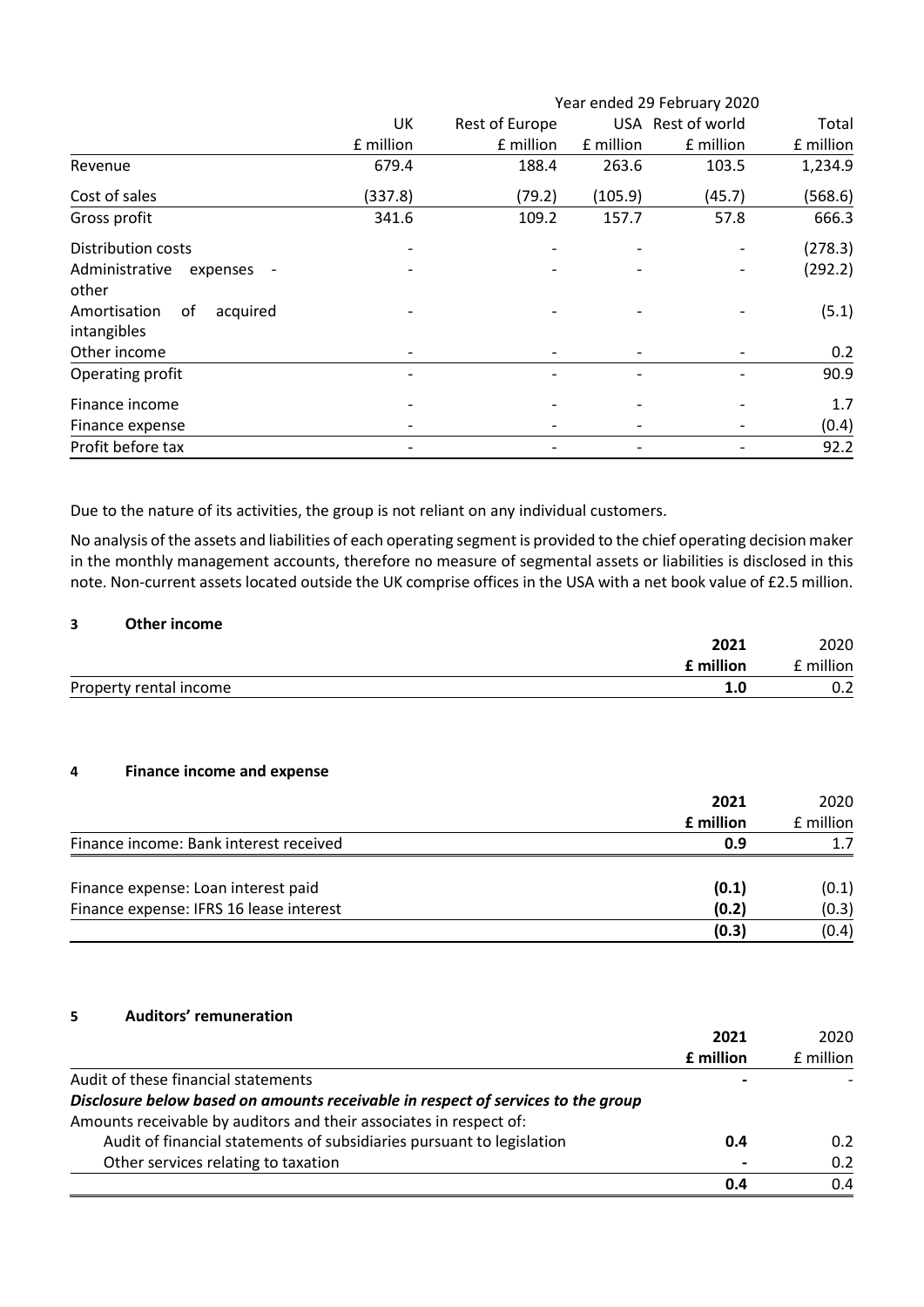The auditors' remuneration in 2021 is payable to PKF Littlejohn LLP, whereas that in 2020 was payable to PricewaterhouseCoopers LLP.

## **6 Profit before tax**

| Profit before tax is stated after charging:      | 2021      | 2020      |
|--------------------------------------------------|-----------|-----------|
|                                                  | £ million | f million |
| Short-term operating lease rentals for buildings | 0.2       | 0.2       |
| Equity-settled share-based payment charges       | 19.7      | 11.0      |
| Acquisition and restructuring costs              | 0.3       | 1.3       |
| Depreciation of property, plant and equipment    | 14.4      | 11.5      |
| Depreciation of right-of-use assets              | 5.7       | 5.1       |
| Amortisation of intangible assets                | 4.2       | 3.0       |
| Amortisation of acquired intangible assets       | 5.5       | 5.1       |

## **7 Earnings per share**

Basic earnings per share is calculated by dividing profit after tax attributable to members of the holding company by the weighted average number of shares in issue during the year. Own shares held by the Employee Benefit Trust are eliminated from the weighted average number of shares. Diluted earnings per share is calculated by dividing the profit after tax attributable to members of the holding company by the weighted average number of shares in issue during the year, adjusted for potentially dilutive share options.

|                                                                     | 2021    | 2020    |
|---------------------------------------------------------------------|---------|---------|
| Weighted average shares in issue for basic earnings per share       | 1,220.7 | 1,161.4 |
| Dilutive share options                                              | 31.4    | 27.7    |
| Weighted average shares in issue for diluted earnings per share     | 1,252.1 | 1,189.1 |
|                                                                     |         |         |
| Earnings (£ million)                                                | 90.7    | 63.7    |
| <b>Basic earnings per share</b>                                     | 7.43p   | 5.48p   |
| Diluted earnings per share                                          | 7.25p   | 5.35p   |
|                                                                     |         |         |
| Earnings (£ million)                                                | 90.7    | 63.7    |
| Adjusting items:                                                    |         |         |
| Amortisation of intangible assets arising on acquisitions           | 5.5     | 5.1     |
| Share-based payments charges                                        | 19.7    | 11.0    |
| Share based payment charge adjustment for non-controlling interests | (0.7)   | (0.7)   |
| Adjustment for tax                                                  | (4.8)   | (3.0)   |
| Pro-forma non-controlling interest adjustment to 34%                | (1.9)   | (6.2)   |
| Adjusted earnings                                                   | 108.5   | 69.9    |
| Adjusted basic earnings per share                                   | 8.89p   | 6.02p   |
| Adjusted diluted earnings per share                                 | 8.67p   | 5.88p   |

Adjusted earnings and adjusted earnings per share gives a more consistent measure of the underlying performance of the business excluding non-cash accounting charges relating to the amortisation of intangible assets valued upon acquisitions, non-cash share-based payment charges and increasing the non-controlling interest in PrettyLittleThing.com Limited to 34% of net profit for the year, as in previous years.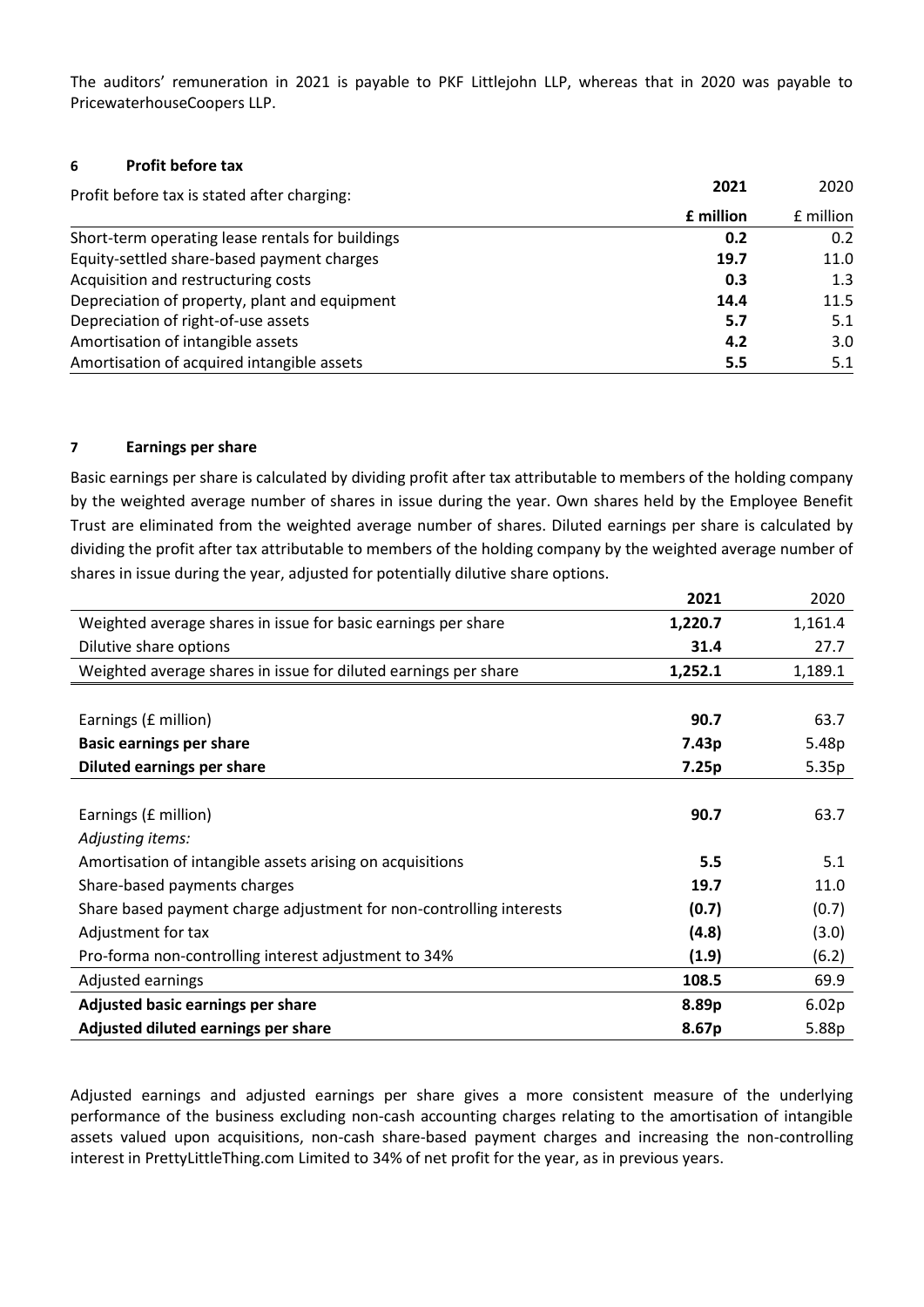## **8 Staff numbers and costs**

The average monthly number of persons employed by the group (including directors) during the year, analysed by category, was as follows:

|                |       | <b>Number of employees</b> |  |
|----------------|-------|----------------------------|--|
|                | 2021  | 2020                       |  |
| Administration | 1,767 | 1,599                      |  |
| Distribution   | 1.275 | 1,020                      |  |
|                | 3,042 | 2,619                      |  |

The aggregate payroll costs of these persons were as follows:

|                                            | 2021             | 2020      |
|--------------------------------------------|------------------|-----------|
|                                            | <b>f</b> million | £ million |
| Wages and salaries                         | 106.6            | 84.9      |
| Social security costs                      | 9.2              | 8.7       |
| Post-employment benefits                   | 2.5              | 1.7       |
| Equity-settled share-based payment charges | 19.7             | 11.0      |
|                                            | 138.0            | 106.3     |

## **9 Directors' and key management compensation**

|                                            | 2021<br><b>f</b> million | 2020      |
|--------------------------------------------|--------------------------|-----------|
|                                            |                          | £ million |
| Short-term employee benefits               | 17.6                     | 15.1      |
| Post-employment benefits                   | 0.2                      | 0.2       |
| Equity-settled share-based payment charges | 2.7                      | 2.2       |
|                                            | 20.5                     | 17.5      |

#### **10 Taxation**

|                                            | 2021      | 2020      |
|--------------------------------------------|-----------|-----------|
|                                            | £ million | £ million |
| Analysis of charge in year                 |           |           |
| Current tax on income for the year         | 27.0      | 19.0      |
| Adjustments in respect of prior year taxes | 1.1       | 0.6       |
| Deferred taxation                          | 3.2       | (0.3)     |
| Tax on profit                              | 31.3      | 19.3      |

Income tax expense computations are based on the jurisdictions in which taxable profits were earned at prevailing rates in those jurisdictions. The company is subject to Jersey income tax at the standard rate of 0%. The reconciliation below relates to tax incurred in the UK where the group is tax resident. The total tax charge differs from the amount computed by applying the UK rate of 19.0% for the year (*2020: 19.0%*) to profit before tax as a result of the following:

| Profit before tax                                                                 | 124.7 | 92.2 |
|-----------------------------------------------------------------------------------|-------|------|
| Profit before tax multiplied by the standard rate of corporation tax of the UK of | 23.7  | 17.5 |
| 19.0% (2020: 19.0%)                                                               |       |      |
| Effects of:                                                                       |       |      |
| Expenses not deductible for tax purposes                                          | 5.8   | 0.4  |
| Change in deferred tax rate                                                       |       | 0.1  |
| Adjustments in respect of prior year taxes                                        | 1.1   | 0.6  |
| Overseas tax differentials                                                        | 0.2   |      |
| Depreciation on ineligible assets                                                 | 0.5   | 0.7  |
| Tax on profit                                                                     | 31.3  | 19.3 |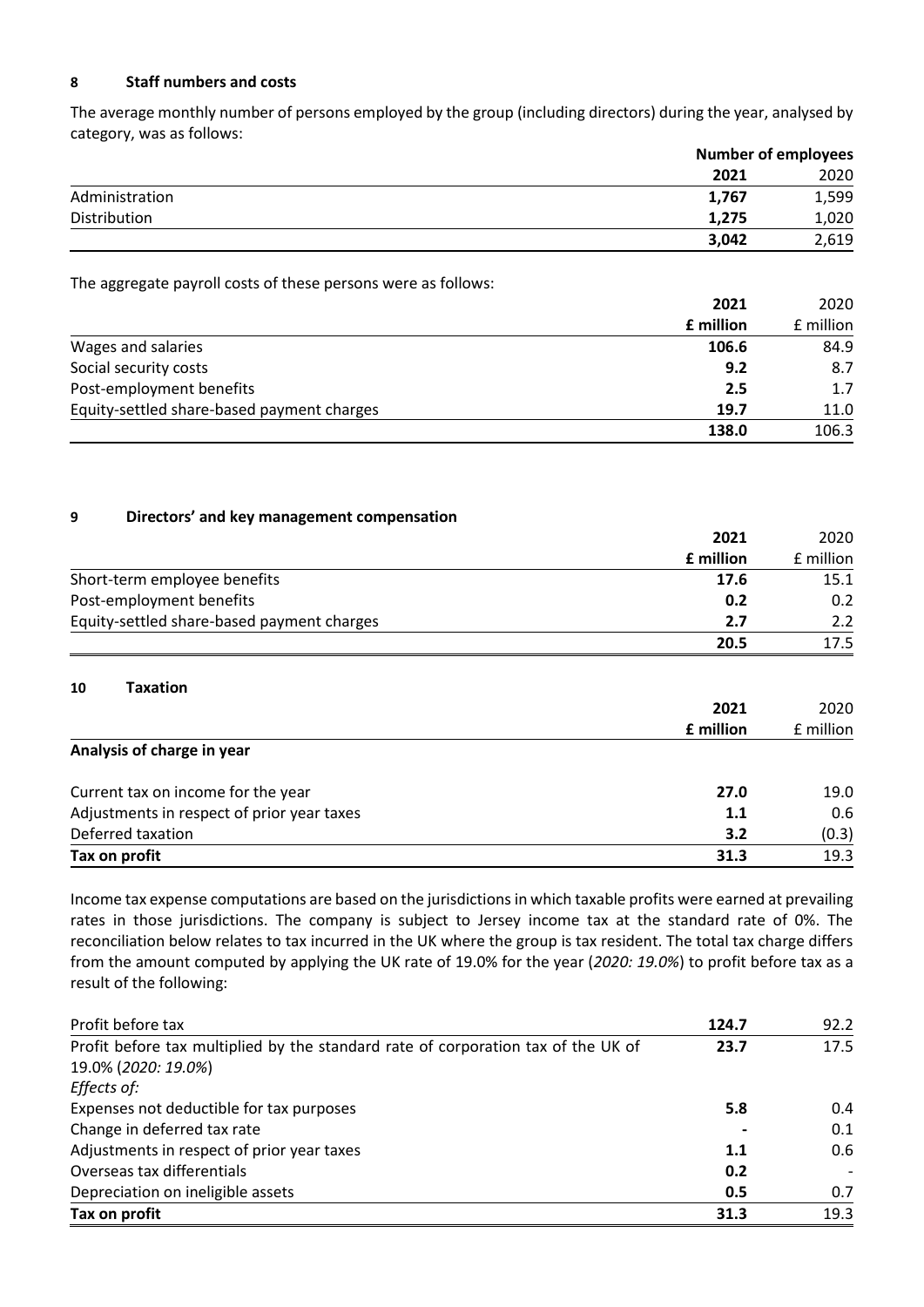#### **Tax recognised in the statement of changes in equity**

| Deferred tax (debit)/credit on movement in tax base of share options | (0.2) |  |
|----------------------------------------------------------------------|-------|--|
|----------------------------------------------------------------------|-------|--|

No current tax was recognised in other comprehensive income (2020: £nil).

## **11 Intangible assets**

|                                    | <b>Patents and</b><br>licences | <b>Trademarks</b> | <b>Customer</b><br>lists | Computer<br>software | <b>Total</b> |
|------------------------------------|--------------------------------|-------------------|--------------------------|----------------------|--------------|
|                                    | £ million                      | £ million         | £ million                | £ million            | £ million    |
| Cost                               |                                |                   |                          |                      |              |
| Balance at 28 February 2019        | 0.6                            | 25.1              | 5.8                      | 11.9                 | 43.4         |
| Additions                          |                                | 19.1              | 0.3                      | 3.8                  | 23.2         |
| Disposals                          |                                |                   |                          | (1.1)                | (1.1)        |
| Balance at 29 February 2020        | 0.6                            | 44.2              | 6.1                      | 14.6                 | 65.5         |
|                                    |                                |                   |                          |                      |              |
| Additions                          |                                | 71.4              | 2.0                      | 12.3                 | 85.7         |
| <b>Disposals</b>                   |                                |                   |                          | (3.4)                | (3.4)        |
| <b>Balance at 28 February 2021</b> | 0.6                            | 115.6             | 8.1                      | 23.5                 | 147.8        |
|                                    |                                |                   |                          |                      |              |
| <b>Accumulated amortisation</b>    |                                |                   |                          |                      |              |
| Balance at 28 February 2019        | 0.3                            | 5.2               | 4.1                      | 6.6                  | 16.2         |
| Amortisation for year              | 0.1                            | 3.4               | 1.8                      | 2.8                  | 8.1          |
| <b>Disposals</b>                   |                                |                   |                          | (1.1)                | (1.1)        |
| Balance at 29 February 2020        | 0.4                            | 8.6               | 5.9                      | 8.3                  | 23.2         |
|                                    |                                |                   |                          |                      |              |
| Amortisation for year              | 0.1                            | 5.3               | 0.2                      | 4.1                  | 9.7          |
| <b>Disposals</b>                   |                                |                   |                          | (3.4)                | (3.4)        |
| <b>Balance at 28 February 2021</b> | 0.5                            | 13.9              | 6.1                      | 9.0                  | 29.5         |
|                                    |                                |                   |                          |                      |              |
| Net book value                     |                                |                   |                          |                      |              |
| At 28 February 2019                | 0.3                            | 19.9              | 1.7                      | 5.3                  | 27.2         |
| At 29 February 2020                | 0.2                            | 35.6              | 0.2                      | 6.3                  | 42.3         |
| At 28 February 2021                | 0.1                            | 101.7             | 2.0                      | 14.5                 | 118.3        |

Within the statement of comprehensive income, amortisation of acquired intangible assets (trademarks and customer lists) of £5.5 million (2020: £5.2 million) is shown separately. The amount of amortisation of the other intangible assets included in distribution costs is £0.2 million (2020: £0.4 million) and in administrative expenses is £4.1 million (2020: £2.6 million). Trademarks and customer list additions represent amounts paid for those of the acquired brands: Oasis, Warehouse, Dorothy Perkins, Wallis and Burton £18.4 million and Debenhams £55 million.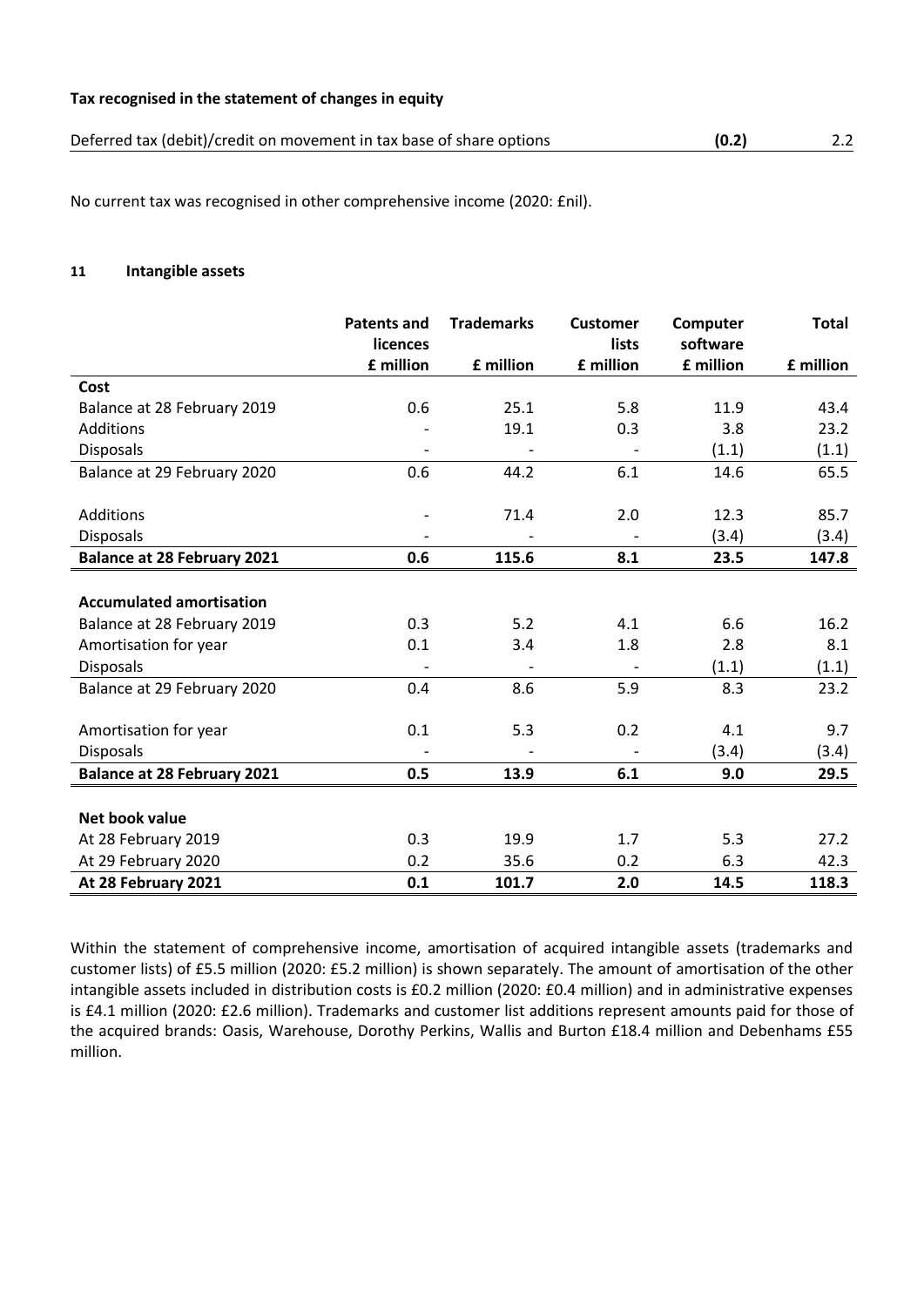|                                    | <b>Short</b><br>leasehold<br>alterations | <b>Fixtures</b><br>and<br>fittings | Computer<br>equipment | <b>Motor</b><br>vehicles | Land &<br>buildings      | <b>Total</b> |
|------------------------------------|------------------------------------------|------------------------------------|-----------------------|--------------------------|--------------------------|--------------|
|                                    | £ million                                | £ million                          | £ million             | £ million                | £ million                | £ million    |
| Cost                               |                                          |                                    |                       |                          |                          |              |
| Balance at 28 February 2019        | 6.0                                      | 71.8                               | 4.6                   | 0.4                      | 40.2                     | 123.0        |
| <b>Additions</b>                   | 3.6                                      | 15.7                               | 2.1                   | 0.5                      | 0.5                      | 22.4         |
| <b>Exchange differences</b>        |                                          |                                    |                       |                          | 0.1                      | 0.1          |
| <b>Disposals</b>                   | (0.5)                                    | (0.6)                              | (0.4)                 | $\overline{\phantom{a}}$ |                          | (1.5)        |
| Balance at 29 February 2020        | 9.1                                      | 86.9                               | 6.3                   | 0.9                      | 40.8                     | 144.0        |
|                                    |                                          |                                    |                       |                          |                          |              |
| Additions                          | 10.2                                     | 16.1                               | 3.6                   | 0.1                      | 7.0                      | 37.0         |
| <b>Exchange differences</b>        |                                          |                                    |                       |                          | (0.2)                    | (0.2)        |
| <b>Disposals</b>                   | $\overline{\phantom{a}}$                 | (0.6)                              | (0.8)                 |                          |                          | (1.4)        |
| <b>Balance at 28 February 2021</b> | 19.3                                     | 102.4                              | 9.1                   | 1.0                      | 47.6                     | 179.4        |
|                                    |                                          |                                    |                       |                          |                          |              |
| <b>Accumulated depreciation</b>    |                                          |                                    |                       |                          |                          |              |
| Balance at 28 February 2019        | 1.2                                      | 9.5                                | 2.2                   | 0.1                      | 1.5                      | 14.5         |
| Depreciation charge for the year   | 1.8                                      | 7.1                                | 1.6                   | 0.2                      | 0.8                      | 11.5         |
| <b>Exchange differences</b>        |                                          |                                    |                       | $\overline{\phantom{a}}$ | $\overline{\phantom{a}}$ |              |
| <b>Disposals</b>                   | (0.3)                                    | (0.6)                              | (0.3)                 | $\overline{\phantom{a}}$ | $\qquad \qquad -$        | (1.2)        |
| Balance at 29 February 2020        | 2.7                                      | 16.0                               | 3.5                   | 0.3                      | 2.3                      | 24.8         |
|                                    |                                          |                                    |                       |                          |                          |              |
| Depreciation charge for the year   | 2.0                                      | 9.1                                | 2.1                   | 0.3                      | 0.9                      | 14.4         |
| <b>Disposals</b>                   | $\overline{\phantom{a}}$                 | (0.6)                              | (0.8)                 |                          | $\overline{\phantom{a}}$ | (1.4)        |
| <b>Balance at 28 February 2021</b> | 4.7                                      | 24.5                               | 4.8                   | 0.6                      | 3.2                      | 37.8         |
|                                    |                                          |                                    |                       |                          |                          |              |
| Net book value                     |                                          |                                    |                       |                          |                          |              |
| At 28 February 2019                | 4.8                                      | 62.3                               | 2.4                   | 0.3                      | 38.7                     | 108.5        |
| At 29 February 2020                | 6.4                                      | 70.9                               | 2.8                   | 0.6                      | 38.5                     | 119.2        |
| At 28 February 2021                | 14.6                                     | 77.9                               | 4.3                   | 0.4                      | 44.4                     | 141.6        |

The amounts of depreciation included in the statement of comprehensive income in distribution costs is £8.7 million (2020: £7.1 million) and in administrative expenses is £5.7 million (2020: £4.4 million).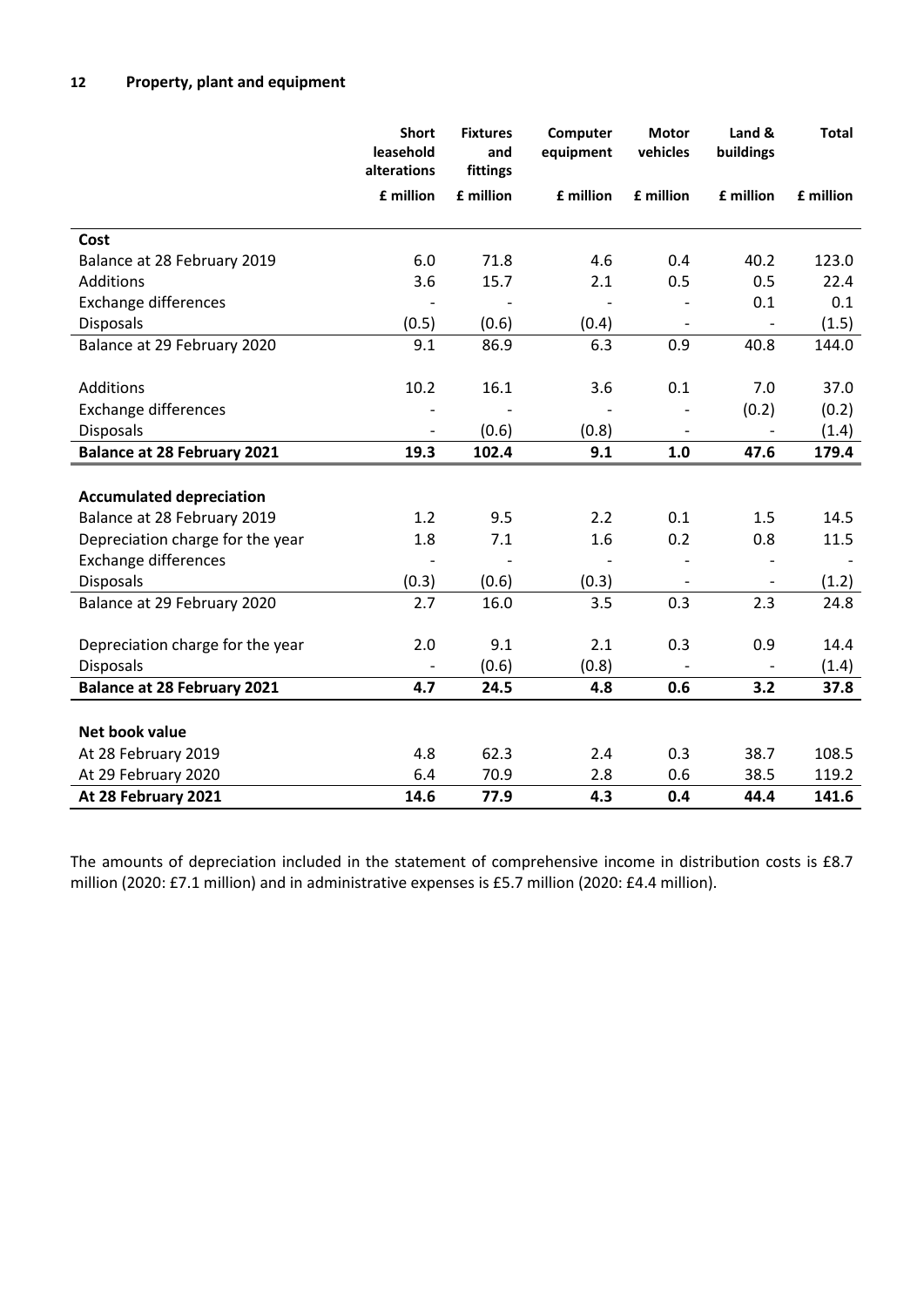|                                    | <b>Short leasehold</b> |
|------------------------------------|------------------------|
|                                    | properties             |
|                                    | £ million              |
| Cost                               |                        |
| Transition on adoption of IFRS 16  | 23.5                   |
| on 1 March 2019                    |                        |
| Additions                          | 3.6                    |
| Balance at 29 February 2020        | 27.1                   |
| Additions                          | 7.8                    |
| <b>Balance at 28 February 2021</b> | 34.9                   |
|                                    |                        |
| <b>Accumulated depreciation</b>    |                        |
| At 1 March 2019                    | 7.4                    |
| Depreciation for year              | 5.1                    |
| Balance at 29 February 2020        | 12.5                   |
| Depreciation for year              | 5.7                    |
| <b>Balance at 28 February 2021</b> | 18.2                   |
|                                    |                        |
| Net book value                     |                        |
| At 1 March 2019                    | 16.1                   |
| At 29 February 2020                | 14.6                   |
| At 28 February 2021                | 16.7                   |

## **14 Deferred tax**

## **Assets**

|                                                 | <b>Depreciation</b><br>in excess of<br>capital | <b>Share-based</b><br>payments | <b>Total</b>     |
|-------------------------------------------------|------------------------------------------------|--------------------------------|------------------|
|                                                 | allowances                                     |                                |                  |
|                                                 | <b>f</b> million                               | <b>f</b> million               | <b>f</b> million |
| Asset at 28 February 2019                       | 0.1                                            | 3.9                            | 4.0              |
| Recognised in statement of comprehensive income | 0.2                                            | 1.6                            | 1.8              |
| Credit in equity                                |                                                | 0.2                            | 0.2              |
| Asset at 29 February 2020                       | 0.3                                            | 5.7                            | 6.0              |
| Recognised in statement of comprehensive income | 0.3                                            | (2.9)                          | (2.6)            |
| Credit in equity                                |                                                | (0.2)                          | (0.2)            |
| Asset at 28 February 2021                       | 0.6                                            | 2.6                            | 3.2              |

## **Liabilities**

|                                                 | Capital       | <b>Business</b>  | Total            |
|-------------------------------------------------|---------------|------------------|------------------|
|                                                 | allowances in | combinations     |                  |
|                                                 | excess of     |                  |                  |
|                                                 | depreciation  |                  |                  |
|                                                 | £ million     | <b>f</b> million | <b>f</b> million |
| Liability at 28 February 2019                   | (0.5)         | (1.6)            | (2.1)            |
| Recognised in statement of comprehensive income | (1.9)         | 0.4              | (1.5)            |
| Liability at 29 February 2020                   | (2.4)         | (1.2)            | (3.6)            |
| Recognised in statement of comprehensive income | (0.8)         | 0.2              | (0.6)            |
| Liability at 28 February 2021                   | (3.2)         | (1.0)            | (4.2)            |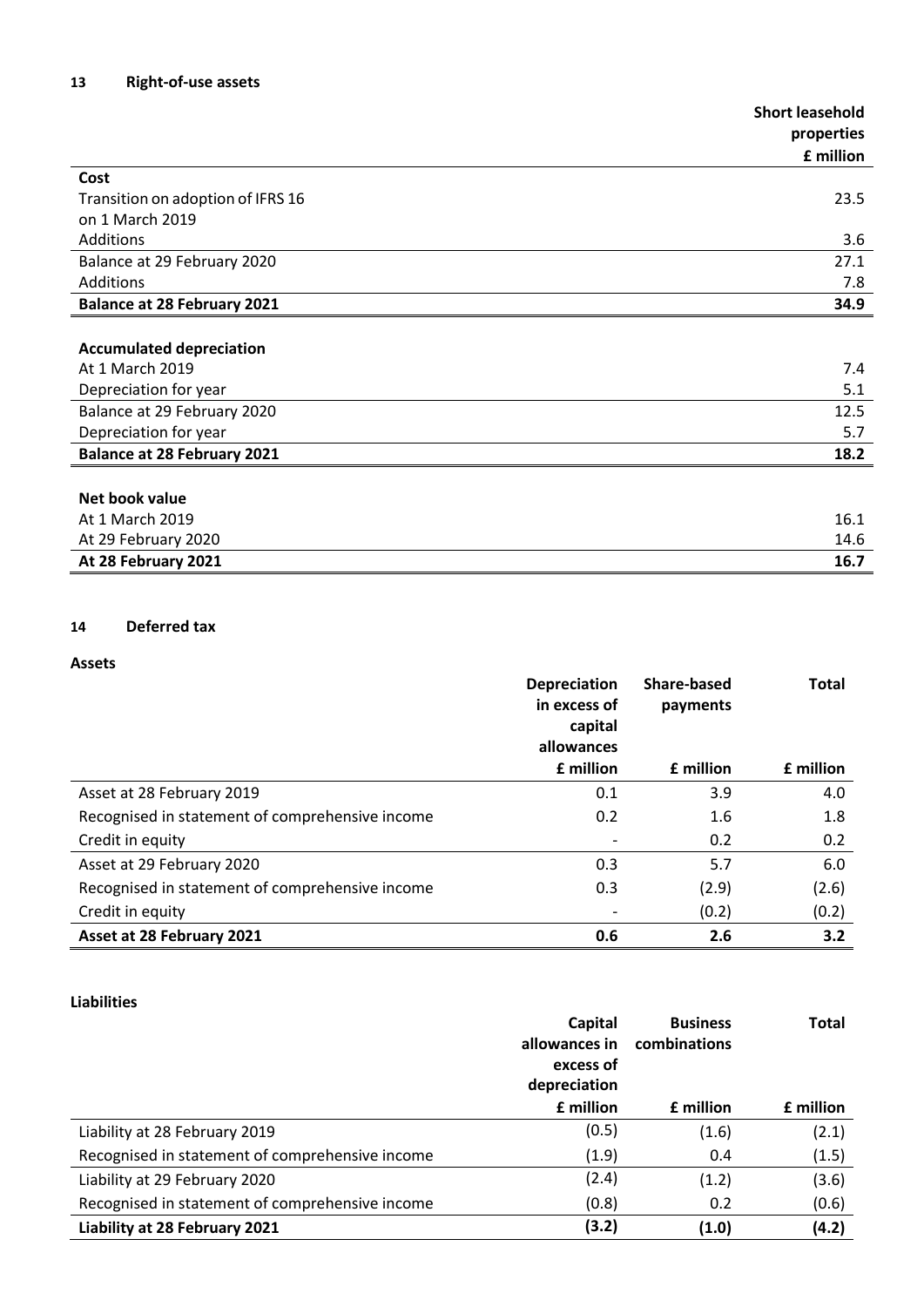Recognition of the deferred tax assets is based upon the expected generation of future taxable profits. The deferred tax asset is expected to be recovered in more than one year's time and the deferred tax liability will reverse in more than one year's time as the intangible assets are amortised. Deferred tax is likely to increase from 19% as enacted to 25% from April 2023 as announced by the UK Government.

## **15 Inventories**

|                          | 2021      | 2020      |  |
|--------------------------|-----------|-----------|--|
|                          | £ million | £ million |  |
| Finished goods           | 133.5     | 89.8      |  |
| Finished goods - returns | 11.4      | 9.3       |  |
|                          | 144.9     | 99.1      |  |

The value of inventories included within cost of sales for the year was £791.7 million (2020: £566.5 million). An impairment provision of £15.8 million (2020: £7.4 million) was charged to the statement of comprehensive income. There were no write-backs of prior period provisions during the year.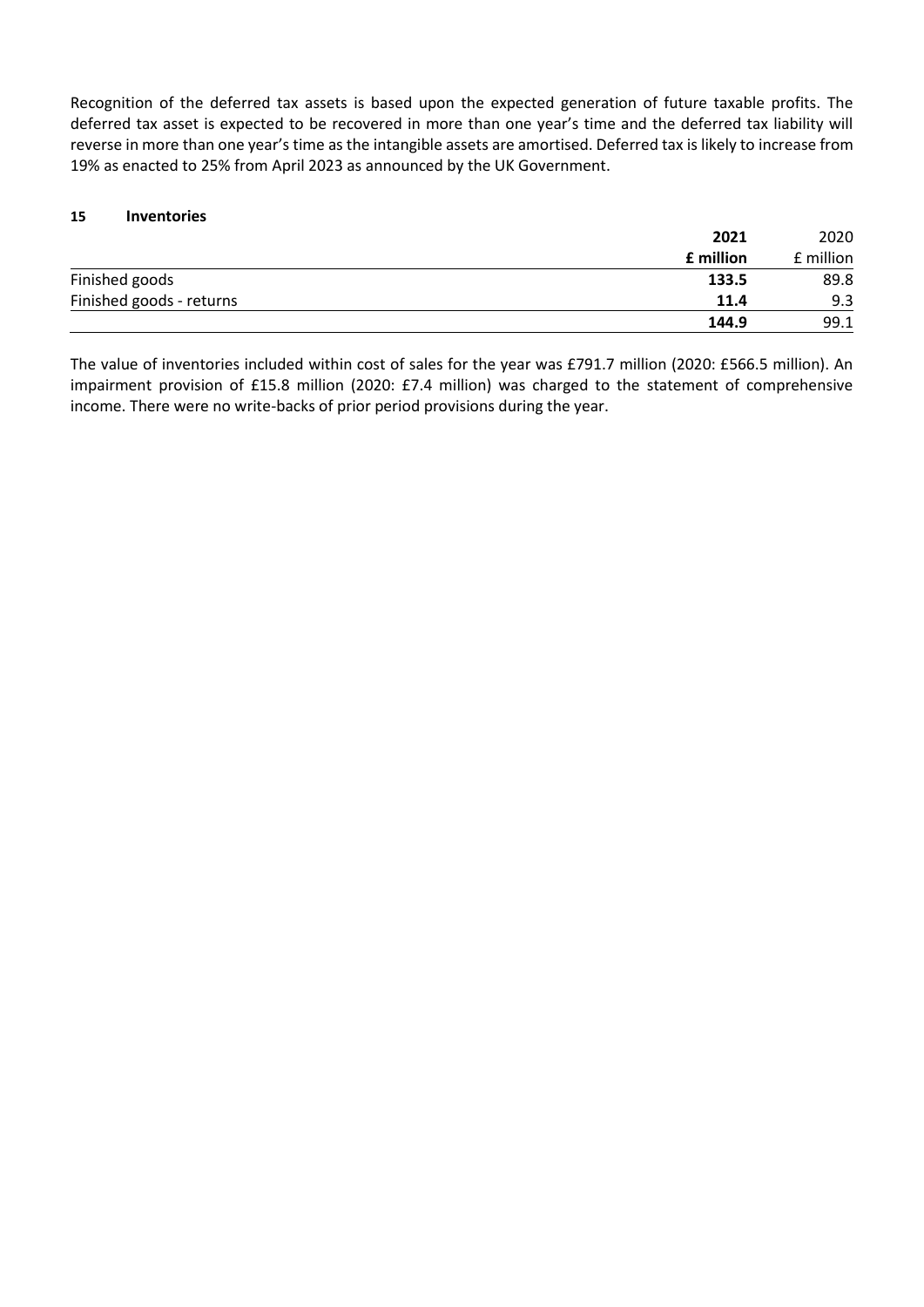## **16 Trade and other receivables**

|                                      | 2021      | 2020      |
|--------------------------------------|-----------|-----------|
|                                      | £ million | £ million |
| Trade receivables                    | 18.3      | 20.6      |
| Prepayments                          | 10.4      | 7.3       |
| Accrued income                       | 0.3       | 0.3       |
| Taxes and social security receivable | 11.6      | 3.6       |
|                                      | 40.6      | 31.8      |

Trade receivables represent amounts due from wholesale customers and advance payments to suppliers.

The fair value of trade and other receivables is not materially different from the carrying value.

Where specific trade receivables are not considered to be at risk and requiring a provision, the trade receivables impairment provision is calculated using the simplified approach to the expected credit loss model, based on the following percentages:

|                         | 2021 | 2020 |
|-------------------------|------|------|
| Age of trade receivable | %    | %    |
| 60 - 90 days past due   |      |      |
| 91 - 120 days past due  |      |      |
| Over 121 days past due  | 90   | 90   |

The provision for impairment of receivables is charged to administrative expenses in the statement of comprehensive income. The maturing profile of unsecured trade receivables and the provisions for impairment are as follows:

|                                | 2021      | 2020                     |
|--------------------------------|-----------|--------------------------|
|                                | £ million | £ million                |
| Due within 30 days             | 18.3      | 13.1                     |
| Provision for impairment       | (2.4)     | (2.4)                    |
| Due in 31 to 90 days           | 3.6       | 10.0                     |
| Provision for impairment       | (1.4)     | (1.0)                    |
| Past due                       | 0.2       | 0.9                      |
| Provision for impairment       |           | $\overline{\phantom{a}}$ |
| Total amounts due and past due | 22.1      | 24.0                     |
| Total provision for impairment | (3.8)     | (3.4)                    |
|                                | 18.3      | 20.6                     |

## **17 Cash and cash equivalents**

| 2021                              | 2020      |
|-----------------------------------|-----------|
| £ million                         | £ million |
| At start of year<br>245.4         | 197.8     |
| Net movement during year<br>30.8  | 46.9      |
| Effect of exchange rates<br>(0.2) | 0.7       |
| At end of year<br>276.0           | 245.4     |

There is no material credit risk associated with the cash at bank due to the healthy credit ratings of the banks.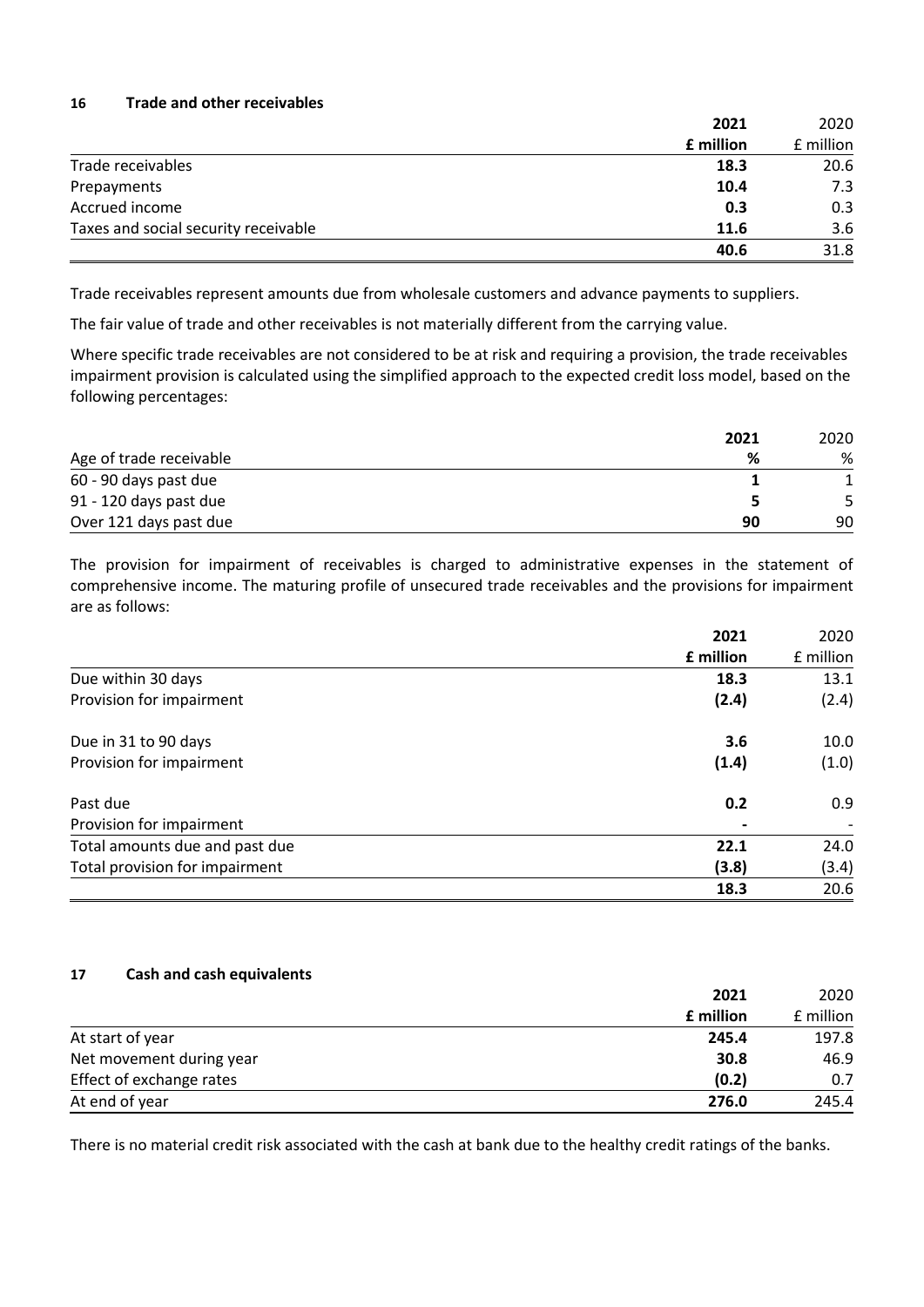## **18 Trade and other payables**

|                                   | 2021  | 2020      |
|-----------------------------------|-------|-----------|
| £ million                         |       | £ million |
| Trade payables                    | 47.9  | 33.9      |
| Other creditors                   | 6.4   | 2.7       |
| Accruals                          | 144.0 | 99.3      |
| Deferred income                   | 10.2  | 10.7      |
| Taxes and social security payable | 14.4  | 18.9      |
|                                   | 222.9 | 165.5     |

The fair value of trade payables is not materially different from the carrying value.

## **19 Provisions**

|                                              | <b>Dilapidations</b>     | <b>Returns</b> | <b>Claims</b>            | <b>Total</b> |
|----------------------------------------------|--------------------------|----------------|--------------------------|--------------|
|                                              | £ million                | £ million      | <b>f</b> million         | £ million    |
| Provision at 29 February 2020                | 4.2                      | 25.1           |                          | 29.3         |
| Movements in provision charged/(credited) to |                          |                |                          |              |
| <i>income statement:</i>                     |                          |                |                          |              |
| Prior year provision utilised                | $\overline{\phantom{0}}$ | (25.1)         | $\overline{\phantom{a}}$ | (25.1)       |
| Increase in provision in current year        | 1.7                      | 24.2           | 23.4                     | 49.3         |
| Provision at 28 February 2021                | 5.9                      | 24.2           | 23.4                     | 53.5         |

The dilapidation provision represents the estimated exit cost of leased premises; the returns provision represents the revenue reduction of estimated customer returns which occur over the two to three months after the date of sale; and the claims represents the estimate of claims against the group that are expected to settle in the period within nine to twelve months after the yearend.

## **20 Interest-bearing loans and borrowings**

This note provides information about the contractual terms of the group's interest-bearing loans and borrowings, which are measured at amortised cost.

|                                       | 2021      | 2020      |
|---------------------------------------|-----------|-----------|
|                                       | f million | f million |
| <b>Non-current liabilities</b>        |           |           |
| Secured bank loans                    |           | 2.4       |
| <b>Current liabilities</b>            |           |           |
| Current portion of secured bank loans |           | 2.4       |
|                                       |           |           |

Terms and debt repayment schedule

|                   |                 | <b>Nominal</b>   |          |                  |           |
|-------------------|-----------------|------------------|----------|------------------|-----------|
|                   |                 | interest         | Year of  | 2021             | 2020      |
|                   | <b>Currency</b> | rate             | maturity | <b>f</b> million | f million |
| Secured bank loan | GB£             | $LIBOR + 0.95\%$ | 2022     | -                | 4.8       |

The bank loan of £4.8 million was repaid during the period in advance of its maturity date in 2022.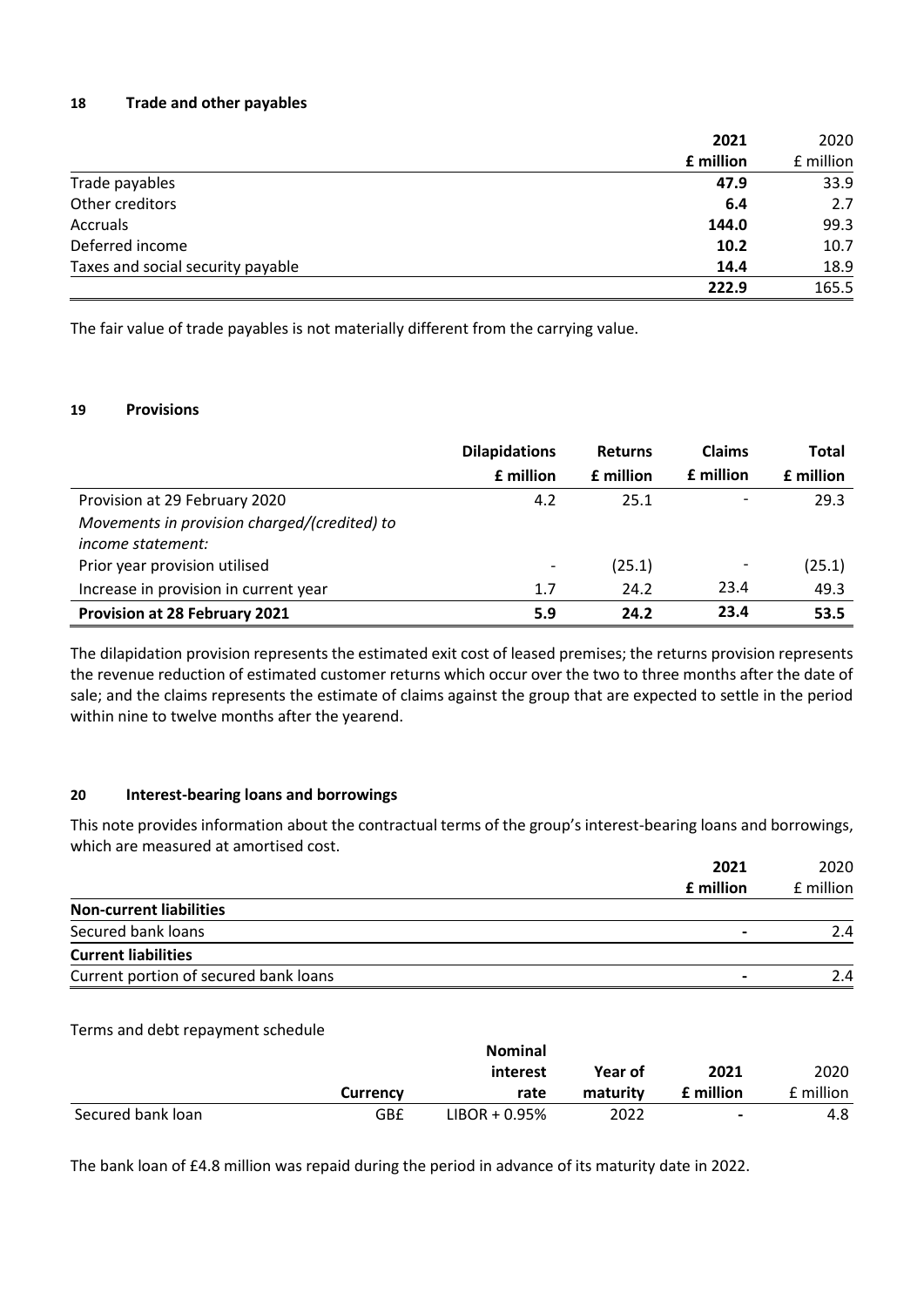### Movement in interest-bearing loans and borrowings

|                  | 2021      | 2020      |
|------------------|-----------|-----------|
|                  | £ million | £ million |
| Opening balance  | 4.8       | 7.2       |
| Interest accrued | 0.1       | 0.1       |
| Interest paid    | (0.1)     | (0.1)     |
| Capital paid     | (4.8)     | (2.4)     |
| Closing balance  |           | 4.8       |

## **21 Lease liabilities**

| Minimum lease<br>payments due | Within 1<br>year | 1-2 years        | 2-5 years                | 5-10 years               | More than<br>10 years    | <b>Total</b> |
|-------------------------------|------------------|------------------|--------------------------|--------------------------|--------------------------|--------------|
|                               | £ million        | <b>f</b> million | <b>f</b> million         | <b>f</b> million         | <b>f</b> million         | £ million    |
| 28 February 2021              |                  |                  |                          |                          |                          |              |
| Lease payments                | 6.9              | 6.9              | 4.8                      | $\overline{\phantom{0}}$ | $\overline{\phantom{a}}$ | 18.6         |
| Finance charges               | (0.2)            | (0.1)            | $\overline{\phantom{a}}$ |                          | -                        | (0.3)        |
| Net present value             | 6.7              | 6.8              | 4.8                      | $\overline{\phantom{0}}$ | $\overline{\phantom{0}}$ | 18.3         |

|                             | 2021      | 2020      |
|-----------------------------|-----------|-----------|
|                             | £ million | £ million |
| Current lease liability     | 6.7       | 5.4       |
| Non-current lease liability | 11.6      | 10.8      |
| Total                       | 18.3      | 16.2      |

#### Movement in lease liabilities:

|                                   | 2021      | 2020      |
|-----------------------------------|-----------|-----------|
|                                   | £ million | £ million |
| Opening balance                   | 16.2      |           |
| Transition on adoption of IFRS 16 |           | 18.4      |
| Interest accrued                  | 0.2       | 0.2       |
| Cash flow lease payments          | (5.9)     | (6.0)     |
| Additions                         | 7.8       | 3.6       |
| Closing balance                   | 18.3      | 16.2      |

#### **22 Share capital**

|                                                                    | 2021             | 2020      |
|--------------------------------------------------------------------|------------------|-----------|
|                                                                    | <b>f</b> million | f million |
| 1,263,255,457 authorised and fully paid ordinary shares of 1p each | 12.6             | 11.7      |
| (2020: 1, 168, 033, 762)                                           |                  |           |

During the year, a total of 5.2 million shares were issued under the share incentive plans (2020: 5.1 million). On 27 February 2021, 14,276 (2020: 16,925) new ordinary shares were issued to non-executive directors as part of their annual remuneration.

The directors do not recommend the payment of a dividend so that cash is retained in the group for capital expenditure projects that are required for the rapid growth and efficiency improvements of the business and for suitable business acquisitions (2020: £nil).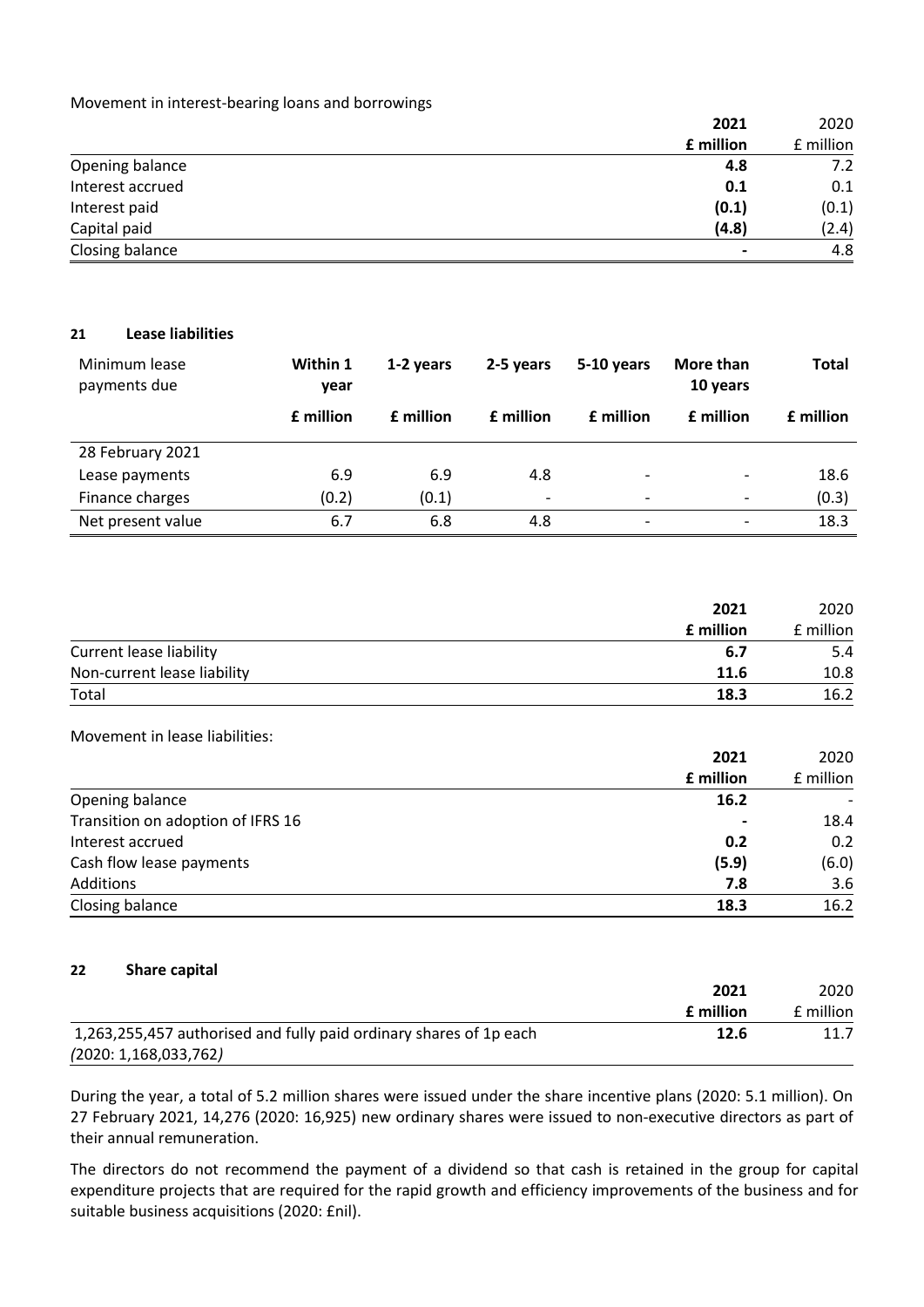| 2020                     | 2021      |
|--------------------------|-----------|
| £ million                | £ million |
| $\overline{\phantom{0}}$ | 31.9      |

The shares to be issued represents the fair value of the contingent shares to be issued to the non-controlling interests of PrettyLittleThing.com Limited, in accordance with the acquisition agreement entered into and announced on 28 May 2020. Under this agreement, 16,112,331 Ordinary Shares in boohoo group plc are to be issued subject to the group's share price averaging 491 pence per share over a 6-month period, up until a longstop date of 14 March 2024. If this condition is not met, the consideration will lapse.

## **24 Reserves**

|                                                                          | 2021      | 2020      |
|--------------------------------------------------------------------------|-----------|-----------|
|                                                                          | £ million | £ million |
| <b>Translation reserve</b>                                               | 0.5       |           |
| Capital redemption reserve                                               | 0.1       | 0.1       |
| Reconstruction reserve                                                   | (515.3)   | (515.3)   |
| Acquisition of non-controlling interest in PrettyLittleThing.com Limited | (281.3)   |           |
| Proceeds from issue of growth shares in boohoo holdings Limited          | 0.8       |           |
|                                                                          | (795.2)   | (515.2)   |

## **25 Financial instruments**

## *Fair values*

|                                       | 2021      | 2020      |
|---------------------------------------|-----------|-----------|
|                                       | £ million | £ million |
| <b>Financial assets</b>               |           |           |
| Cash and cash equivalents             | 276.0     | 245.4     |
| Cash flow hedges                      | 30.2      | 11.1      |
| Trade and other receivables           | 30.2      | 24.5      |
|                                       | 336.4     | 281.0     |
|                                       |           |           |
|                                       | 2021      | 2020      |
|                                       | £ million | £ million |
| <b>Financial liabilities</b>          |           |           |
| Cash flow hedges                      | 4.5       | 15.6      |
| Trade and other payables              | 268.2     | 184.1     |
| Interest-bearing loans and borrowings |           | 4.8       |
|                                       | 272.7     | 204.5     |

## **26 Contingent liabilities**

From time to time, the group can be subject to various legal proceedings and claims that arise in the ordinary course of business, which may include cases relating to the group's brand and trading name. All such cases brought against the group are robustly defended and a liability is recorded only when it is probable that the case will result in a future economic outflow and that the outflow can be reliably measured.